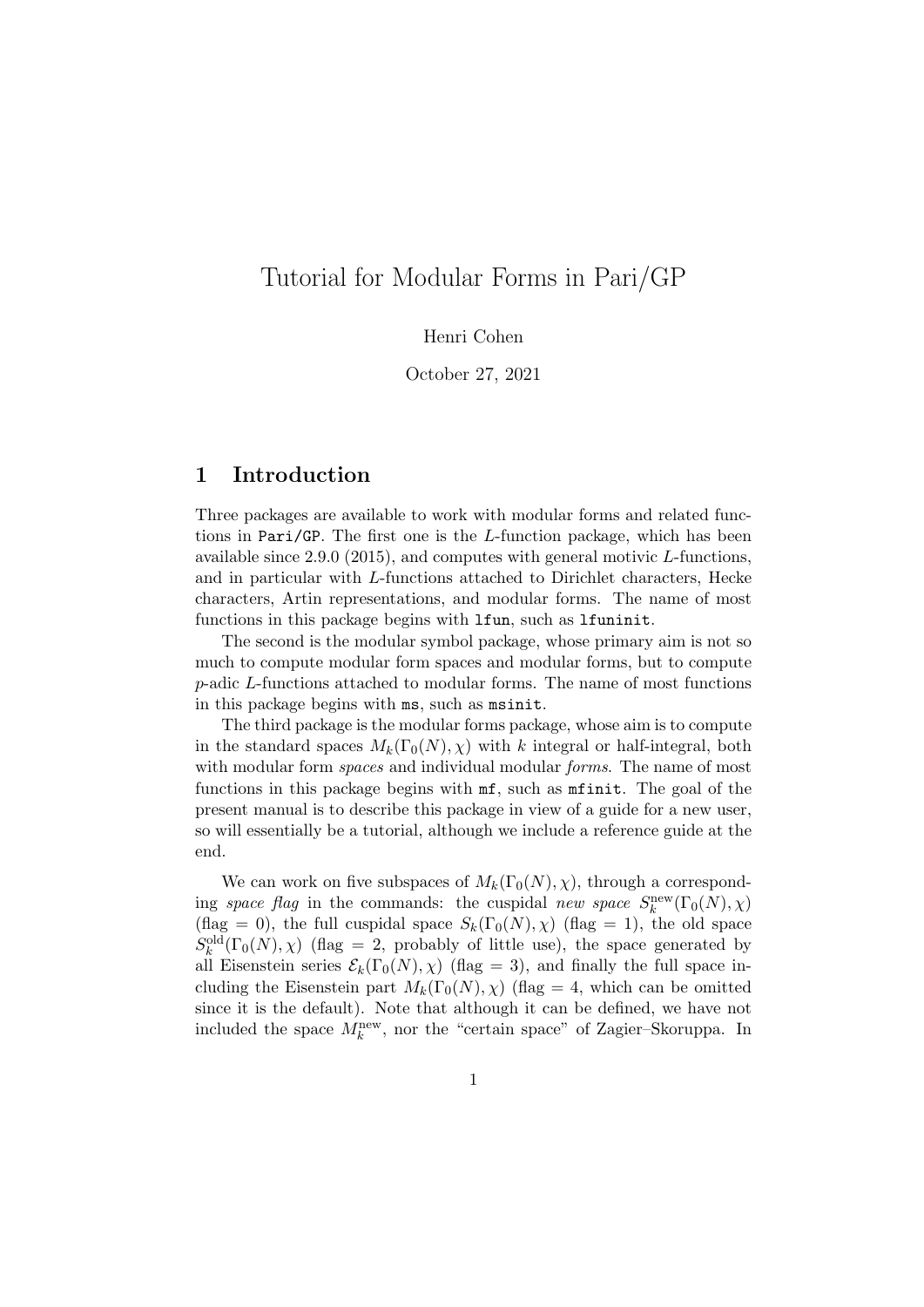the half-integral weight case, we have included only the full cuspidal space and the full space (flags 1 and 4), as well as the Kohnen's  $+$ -space and the corresponding newspace and eigenforms when N is squarefree.

Note in particular that the package includes the computation of modular forms of weight  $k = 1$  and of half-integral weight.

The modular forms themselves are represented in a special internal format which the user need not worry about and which basically is a recipe to compute successive Fourier coefficients at infinity: if  $F$  is a GP modular form,  $\texttt{mfoefs}(F, 10)$  will give you the Fourier coefficients at infinity from  $a(0)$  to  $a(10)$  of the modular form corresponding to F as a row vector (if you want a power series expansion, use the GP function Ser, see below). Many operations are available on such objects, but the most important thing the user needs to know is that the number of Fourier coefficients need not be specified in advance: the command  $m\texttt{fcoeff}(F,n)$  is valid for any integer n. We will of course explain the details of this below.

Finally, note that we may roughly divide the complexity of available functions into three levels:

- 1. The first level includes all the basic modular form and modular spaces creation and operations. Many functions are very fast, but some are quite time-consuming for very different reasons; first those dealing with forms and spaces involving Dirichlet characters of large order; second finding eigenforms when the splitting using the Hecke algebra is difficult; and third modular spaces of weight 1 when there exist "exotic" forms. Reasonable levels (for low weight) can go up to a few thousands. The critical parameter is actually the dimension of the underlying modular form space where linear algebra needs to be performed, so the time complexity is at least proportional to  $(N \times k)^3$ , and in fact more than that due to coefficient explosion in the base field  $\mathbb{Q}(\chi)$ .
- 2. The second level needs technical information about spaces generated by products of two Eisenstein series, and is quite expensive. But it allows to perform computations which would be almost impossible otherwise, such as Fourier expansions of  $f|_k \gamma$  (hence at any cusp), numerical evaluation of modular forms at any point in the upper half-plane (even close to the real axis) or L-functions attached to an arbitrary form. We have included a caching method, so that once a single such computation is performed in a given space, the needed technical data is stored and no longer needs to be computed so that all subsequent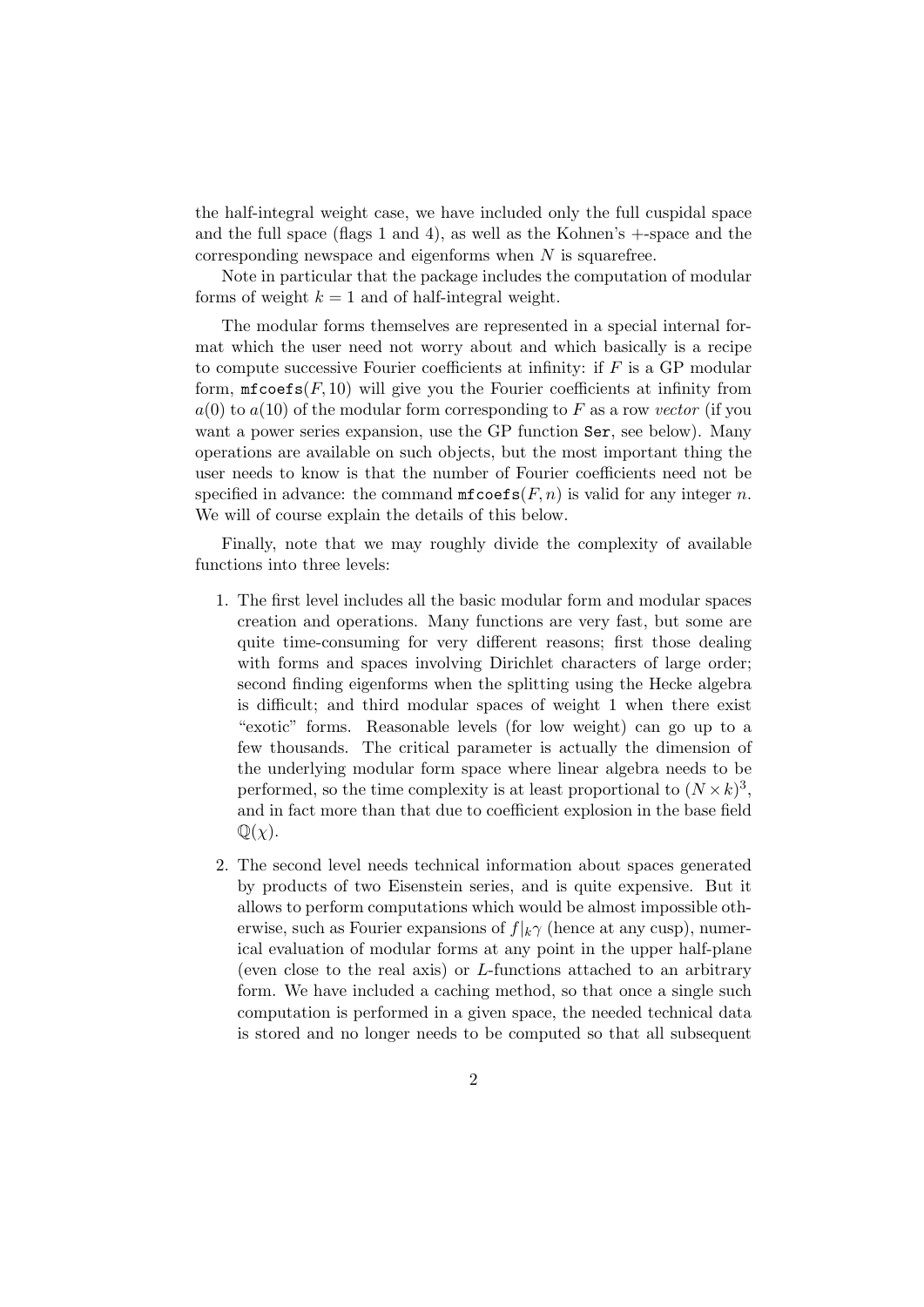calls are much faster. Reasonable levels (for low weight) can go up to one thousand, say. Again, the critical parameter is the space dimension but this time the linear algebra is performed in large degree cyclotomic fields, even when the Nebentypus is trivial. Compared to the first level, we lose at least a factor  $\Lambda(N)$  (the exponent of the multiplicative group  $(\mathbb{Z}/N\mathbb{Z})^*$ ) in the time complexity, which gets as large as  $N - 1$  if N is prime.

3. The third level, which uses the second level functions, allows more numerical computations such as period polynomials, modular symbols, Petersson products, etc. . . The time complexity does not increase much since it is dominated by the second level.

# 2 Creation of Modular Forms

In Pari/GP modular forms can be created in three different ways:

- As basic modular forms, i.e., forms attached (or not) to different mathematical objects, and which are of so frequent use that we have implemented them so that the user has them at his disposal. Examples: mfDelta (Ramanujan's delta), mfEk (Eisenstein series of weight  $k$  on the full modular group; of course we also have more general Eisenstein series), mffrometaquo (eta quotients), mffromell (modular form attached to an elliptic curve over  $\mathbb{Q}$ ),  $\text{mfrom of }$  (modular form attached to a lattice).
- From existing forms by applying *operations*. Examples: multiplication/division, linear combination, derivation and integration, Serre derivative, RC-brackets, Hecke and Atkin–Lehner operations, expansion and diamond operators, etc. . .
- Through the creation of the modular form *spaces*: typically, if only mf=mfinit is applied, then a basis of forms is obtained by the command mfbasis(mf). The command mfeigenbasis(mf) produces the canonical basis of eigenforms.

### 3 A First Session: working with Leaves

This is now a tutorial session. We will see sample commands as we go along.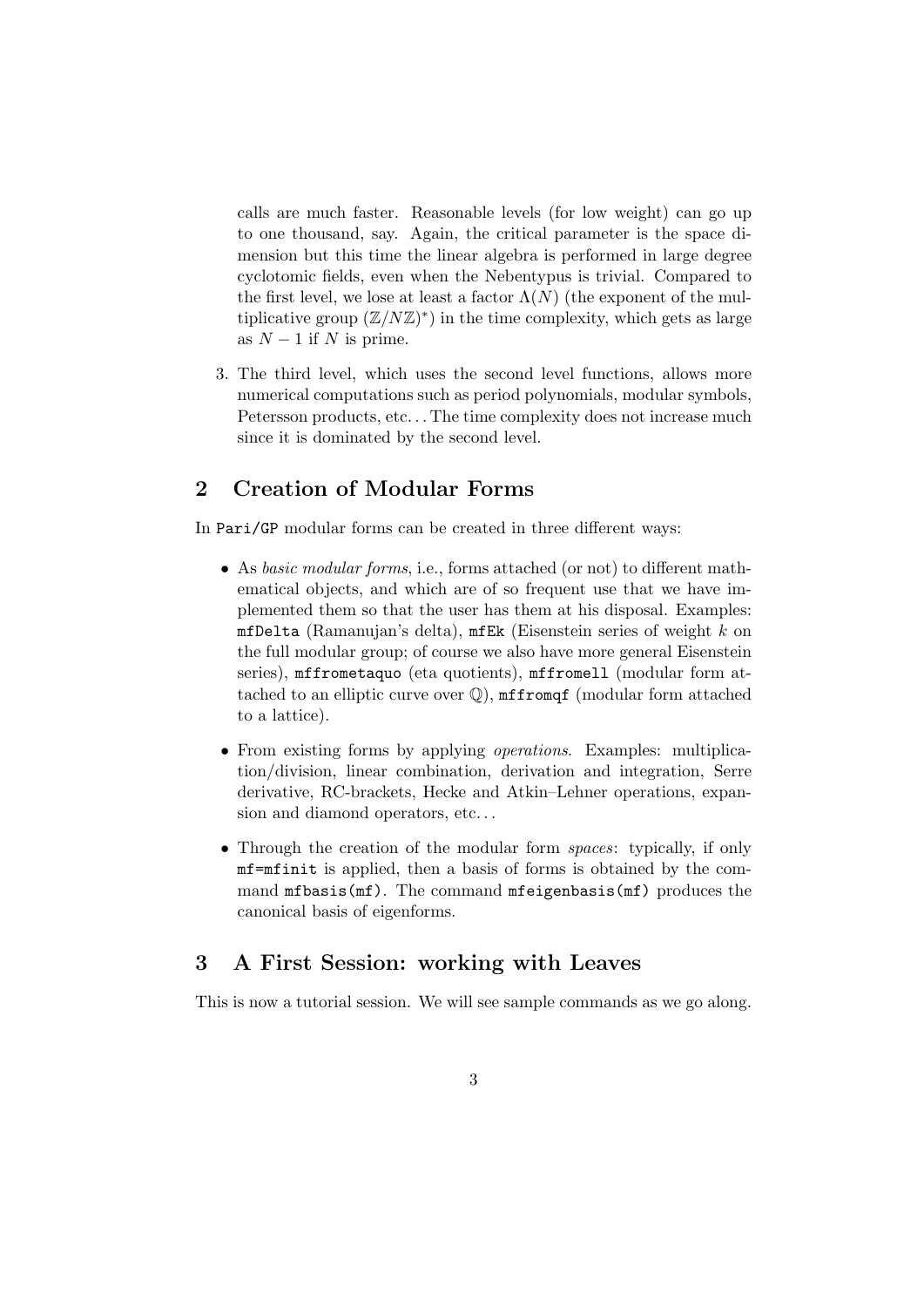```
? D = mfDelta(); V = mfcoeff(D, 8)% = [0, 1, -24, 252, -1472, 4830, -6048, -16744, 84480]
```
The command  $m\text{fcoes}(D,n)$  gives the vector of Fourier coefficients (at infinity)  $[a(0), a(1), \ldots, a(n)]$  (note that there are  $n+1$  coefficients). This is a compact representation, but if you prefer power series you can use  $\text{Ser}(V,q)$ (convert a vector into a power series).

$$
\% = q - 24 \times q^2 + 252 \times q^3 - 1472 \times q^4 + 4830 \times q^5 - 6048 \times q^6
$$
  
- 16744 \times q^7 + 84480 \times q^8 + 0(q^9)

(This simple-minded recipe only works when the form has rational coefficients. Make sure to use  $q = \text{varhigher}("q")$  first if the form has nonrational algebraic coefficients to avoid problems with variable priorities.) Similarly

```
? E4 = mfEk(4); E6 = mfEk(6); apply(f \rightarrow mfooefs(f,3), [E4, E6])
\% = [[1, 240, 2160, 6720], [1, -504, -16632, -122976]]? E43 = mfpow(E4, 3); E62 = mfpow(E6, 2);
? DP = mflinear([E43, E62], [1, -1]/1728);
? mfcoefs(DP, 6)
% = [0, 1, -24, 252, -1472, 4830, -6048]? mfisequal(D, DP)
\frac{9}{6} = 1
```
Self-explanatory. Note that there is a command  $m$  for  $(F, n)$  (without the final "s") which simply outputs the coefficient  $a(n)$ . A final example of the same type:

```
? F = mffrometaguo([1,2; 11,2]); mfcoefs(F,10)\% = \begin{bmatrix} 0, 1, -2, -1, 2, 1, 2, -2, 0, -2, -2 \end{bmatrix}? G = mffromell(ellinit("11a1"))[2];
? mfisequal(F, G)
\frac{9}{6} = 1
```
Here,  $m$ ffrometaquo takes as argument a matrix representing an  $eta$ quotient, here  $\eta(1 \times \tau)^2 \eta(11 \times \tau)^2$ .

The second component of the mffromell output is the modular form associated to the elliptic curve by modularity.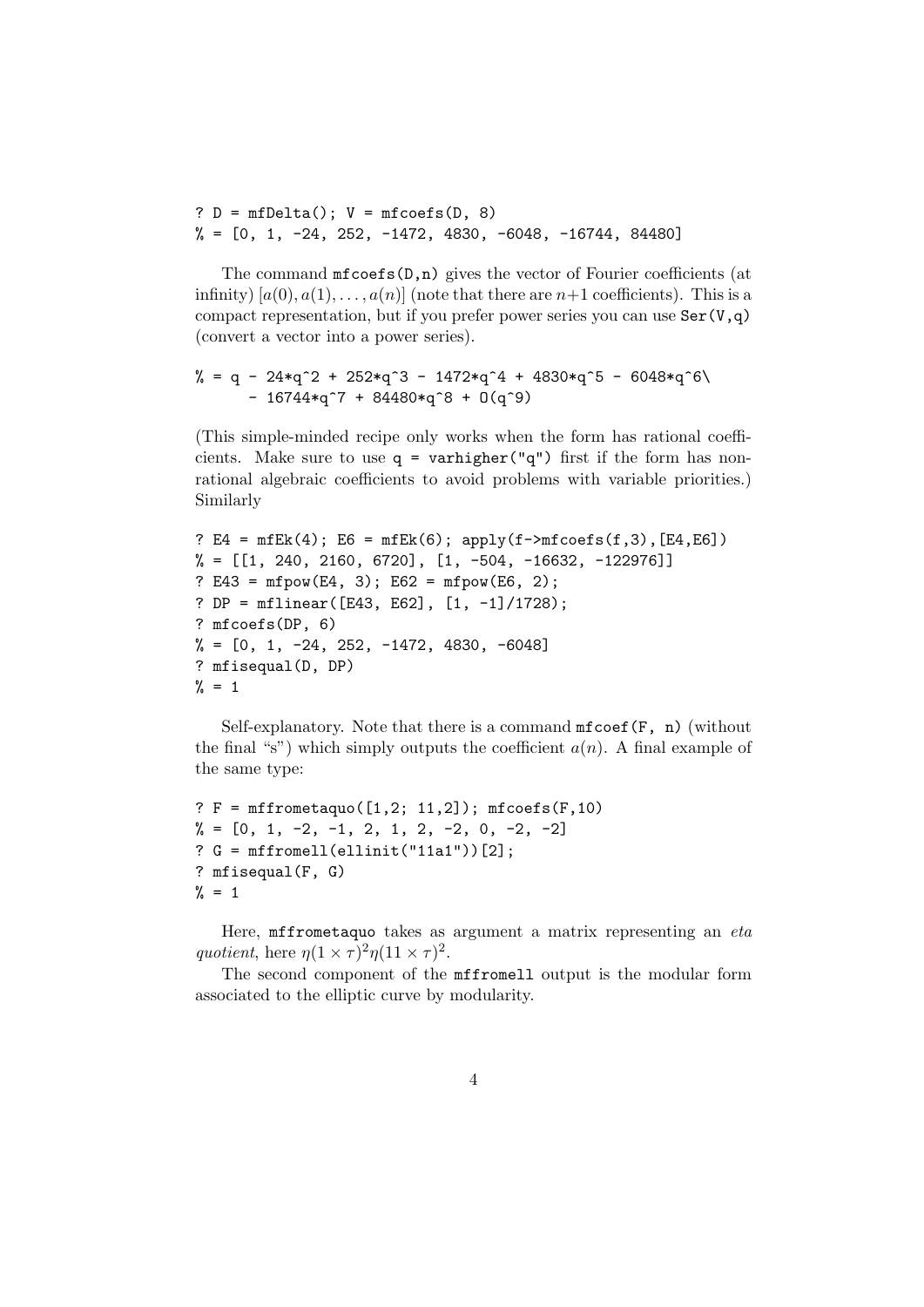# 4 A Second Session: Modular Form Spaces

In the first session, we have seen a few preinstalled modular forms (that we can call leaves), and a number of operations on them. All reasonable operations have been implemented (if some are missing, please tell us). We are now going to work with spaces of modular forms.

```
? mf = mfinite([1, 12]); L = mfbasis(mf); #L
\frac{9}{6} = 2
? mfdim(mf)
\frac{9}{6} = 2
```
This creates the full space of modular forms of level 1 and weight 12. This space is created thanks to an almost random basis that one can obtain using mfbasis, and we see either by asking for the number of elements of L or by using the command mfdim, that it has dimension 2, not surprising. We can see it better by writing:

```
? mfoefs(L[1], 6)% = [691/65520, 1, 2049, 177148, 4196353, 48828126, 362976252]
? mfoefs(L[2], 6)\% = [0, 1, -24, 252, -1472, 4830, -6048]or simply
? mfcoefs(mf,6) \\ apply mfcoefs to mfbasis elements
\% =[691/65520 0]
[ 1 1]
[- 2049 -24][ 177148 252]
[ 4196353 -1472]
[ 48828126 4830]
[362976252 -6048]
```
Note two things: first, the Eisenstein series are given before the cusp forms (this may change, but for now this is the case), and second, the Eisenstein series is normalized so that it is the coefficient  $a(1)$  which is equal to 1, and not  $a(0)$ . In particular, here at least, it is a normalized Hecke eigenform.

If we want to work only in the cuspidal space  $S_{12}(\Gamma)$ , we simply use the flag 1, such as: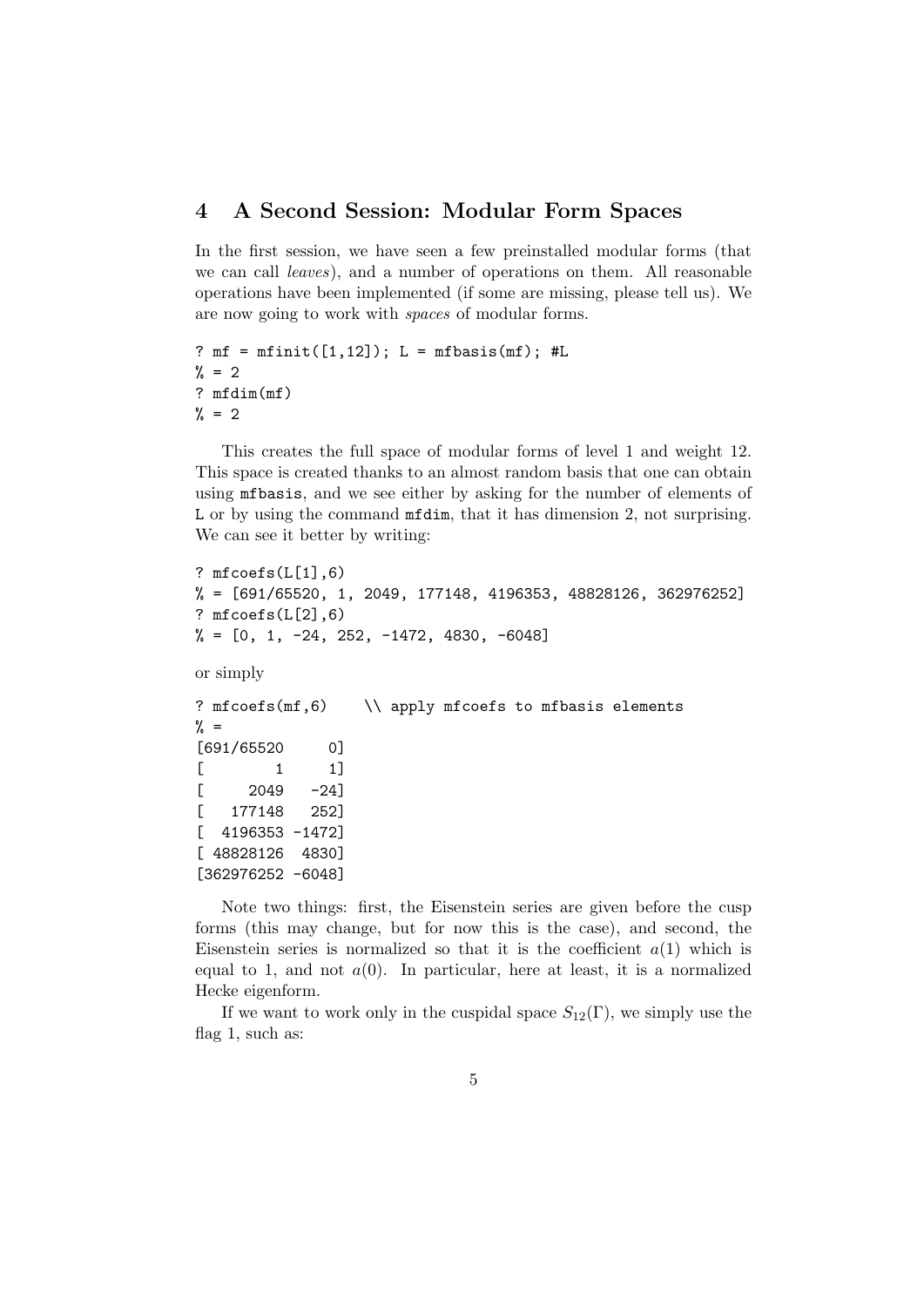?  $mf = mfinite([1, 12], 1); L = mfbasis(mf); #L$  $\frac{9}{6}$  = 1 ?  $mfoefs(L[1], 6)$  $\% = \begin{bmatrix} 0, 1, -24, 252, -1472, 4830, -6048 \end{bmatrix}$ 

Let us now look at higher dimensional cases. In the following example, we consider the *new space* (flag  $= 0$ ), although in the present case this is the same as the cuspidal space:

```
? mf = mfinit([35,2], 0); L = mfbasis(mf); #L
\% = 3? for (i = 1, 3, print(mfcoeff([i], 10)))[0, 3, -1, 0, 3, 1, -8, -1, -9, 1, -1][0, -1, 9, -8, -11, -1, 4, 1, 13, 7, 9][0, 0, -8, 10, 4, -2, 4, 2, -4, -12, -8]
```
These are essentially random cusp forms. Usually, you want the eigenforms: this is obtained by the function mfeigenbasis (note in passing that B=mfeigenbasis(mf) adds components to mf, so that the next call is instantaneous). You can ask for the defining number fields with the command mffields. Note that these commands act only on the new space, but the package also accepts the spaces that contain it (such as the cuspidal space or the full space, but not the old space), although the result is only about the new space.

```
? mffields(mf)
\% = [y, y^2 - y - 4]? L = mfeigenbasis(mf); #L
\frac{9}{6} = 2
? mfcoefs(L[1],10)
\% = [0, 1, 0, 1, -2, -1, 0, 1, 0, -2, 0]? mfcoefs(L[2], 4)% = [Mod(0, y^2 - y - 4), Mod(1, y^2 - y - 4),\
     Mod(-y, y^2 - y - 4),Mod(y - 1, y^2 - y - 4),
     Mod(y + 2, y^2 - y - 4)]? lift(mfcoefs(L[2],10))
% = [0, 1, -y, y - 1, y + 2, 1, -4, -1, -y - 4, -y + 2, -y]
```
The command  $m$ ffields gives the polynomials in the variable  $y$  defining the number field extensions on which the eigenforms are defined. Here, one of the fields is  $\mathbb{Q}$ , the other is  $\mathbb{Q}(\sqrt{17})$ . To obtain the eigenforms, we use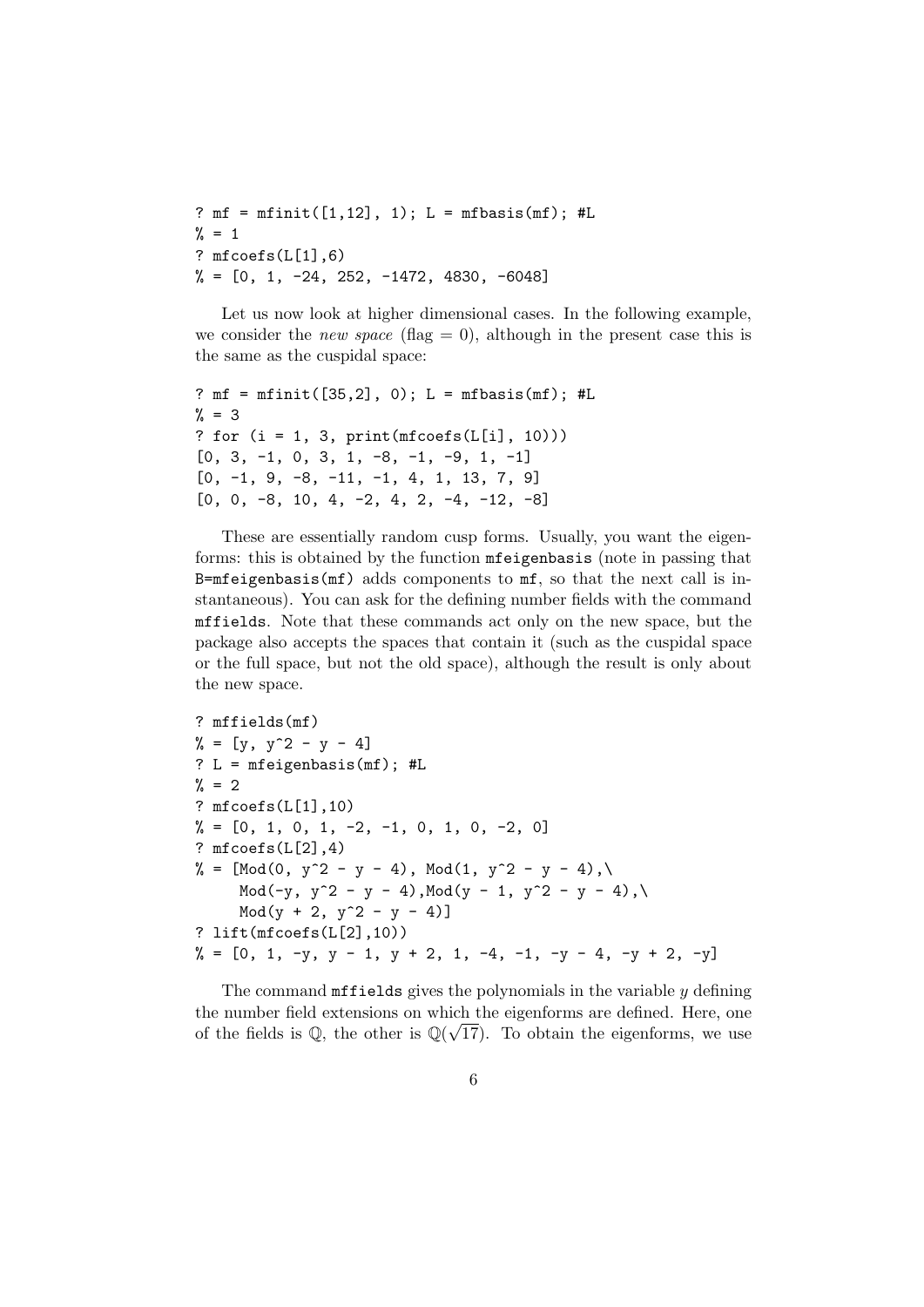mfeigenbasis, and there are only two and not three, since the one defined on √  $\mathbb{Q}(\sqrt{17})$  goes together with its conjugate. Asking directly  $\texttt{mfcoefs(L[2],4)}$ gives the coefficients as polmods, not easy to read, so it is usually preferable to lift them, giving the last command, where in the output we must of course remember that y stands for one of the two roots of  $y^2 - y - 4 = 0$ , i.e.,  $(1 \pm \sqrt{17})/2$ .

In fact, for some numerical computations, we really need the coefficients of the eigenform embedded in C, and not just as abstract algebraic numbers (in our case of trivial character, they will be in  $\mathbb{R}$ ). This is why a few functions (most notably mfeval and lfunmf) will return a vector of results and not a scalar when called on such a form.

For instance, here is a little GP script which computes the numerical expansion of a modular form instead of the expansion in polmods:

```
mfcoeffm = mfened(F,n) = mfend(F, m);
```
Note that this produces a vector of expansions when the eigenforms are defined over an extension, i.e.  $[\mathbb{Q}(F):\mathbb{Q}(\chi)] > 1$ , one per conjugate form.

```
? mfcoefsembed(L[2],5) \\ two conjugate forms
\%4 = [[0, 1, 1.5615...,-2.5615..., 0.43844..., 1],[0, 1, -2.561...,, 1.5615..., 4.5615..., 1]
```
The first eigenform found above is *rational*, hence by the modularity theorem there exists up to isogeny a unique elliptic curve to which it corresponds. We check this by writing

```
? [mf,F] = mffromell(ellinit("35a1")); mfcoefs(F, 10)
\% = [0, 1, 0, 1, -2, -1, 0, 1, 0, -2, 0]? mfisequal(F, L[1])
\frac{9}{6} = 1
```
For a more typical example (still with no character):

```
? [ mfdim([96,2], flag) | flag <- [0..4] ]
\% = [2, 9, 7, 15, 24]
```
This gives us the dimensions of the new space, the cuspidal space, the old space, the space of Eisenstein series, and the whole space of modular forms.

Just for fun, we write (recall that the default is the full space):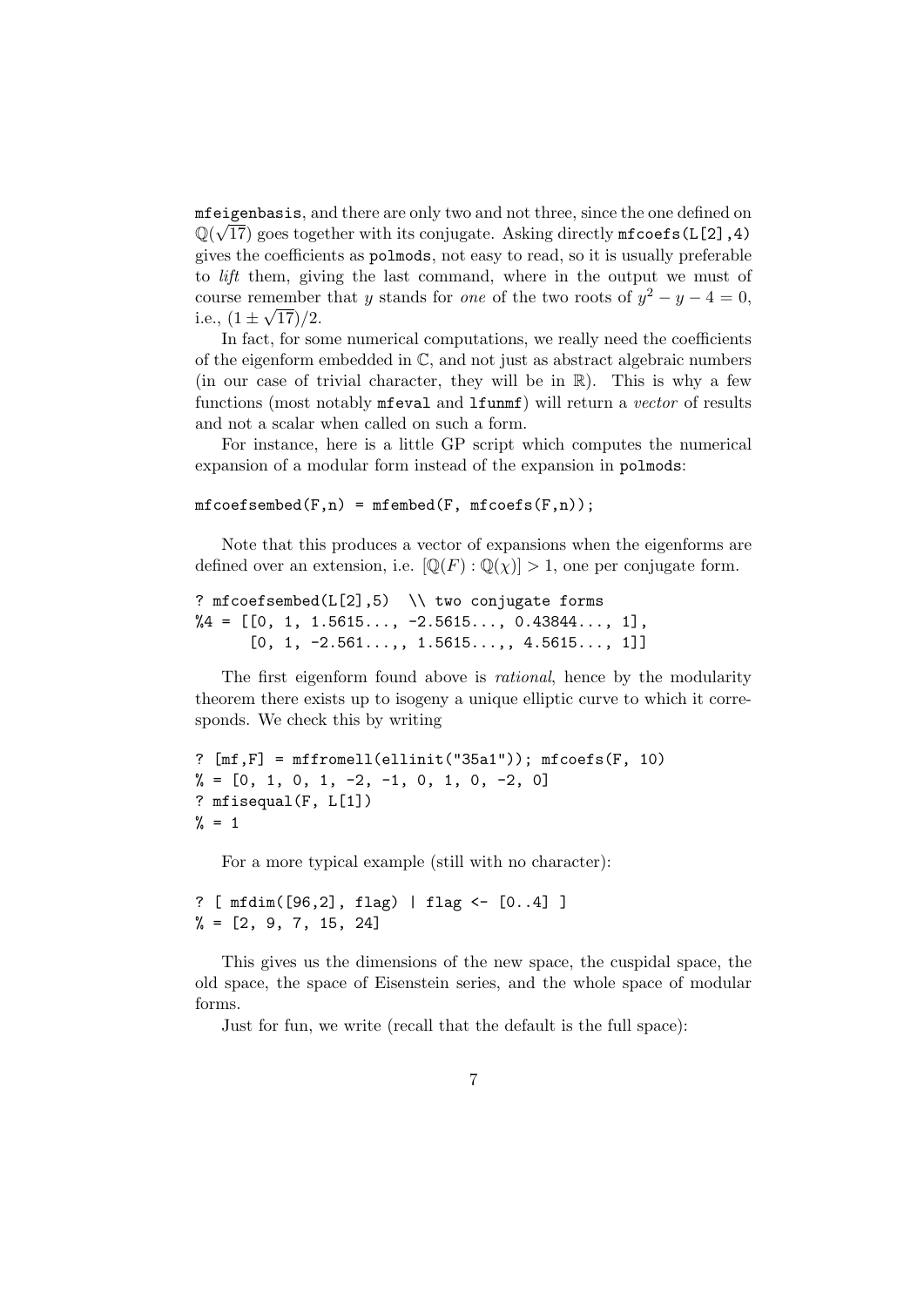?  $mf = mfinite([96, 2])$ ;  $L = mfbasis(mf)$ ; ? for (i = 12, 15, print(mfcoefs(L[i], 15))) [23/24, 1, 3, 4, 7, 6, 12, 8, 15, 13, 18, 12, 28, 14, 24, 24] [31/24, 1, 3, 4, 7, 6, 12, 8, 15, 13, 18, 12, 28, 14, 24, 24] [47/24, 1, 3, 4, 7, 6, 12, 8, 15, 13, 18, 12, 28, 14, 24, 24] [95/24, 1, 3, 4, 7, 6, 12, 8, 15, 13, 18, 12, 28, 14, 24, 24]

Apparently, these four Eisenstein series differ only by their constant term, which is of course not possible. Indeed:

? F = mflinear([L[14],L[12]],[1,-1]); mfcoefs(F, 50) % = [1, 0, 0, 0, 0, 0, 0, 0, 0, 0, 0, 0, 0, 0, 0, 0, 0, 0,\  $0, 0, 0, 0, 0, 0, 24, 0, 0, 0, 0, 0, 0, 0, 0, 0, 0, 0,$ 0, 0, 0, 0, 0, 0, 0, 0, 0, 0, 0, 0, 24, 0, 0] ?  $G = m$ fhecke(mf, F, 24);  $m$ fcoefs( $G$ , 12)  $\% = \{1, 24, 24, 96, 24, 144, 96, 192, 24, 312, 144, 288, 96\}$ ? mftobasis(mf, G) % = [0, 0, 0, 0, 24, 0, 0, 0, 0, 0, 0, 0, 0, 0, 0, 0, 0, 0,\ 0, 0, 0, 0, 0, 0]~ ? 24\*mfcoefs(L[5], 12)  $\% = \begin{bmatrix} 1, 24, 24, 96, 24, 144, 96, 192, 24, 312, 144, 288, 96 \end{bmatrix}$ 

The first command shows that the Eisenstein series differ on their  $n$ -th Fourier coefficient for  $n = 0, 24,$  and 48, and the second command applies the Hecke operator  $T_{24}$  (sometimes denoted  $U_{24}$ ) to the difference, whose effect is to replace  $a(n)$  by  $a(24n)$ , giving the much more compact output of G. The last commands show that  $G$  is equal to 24 times the fifth Eisenstein series L[5].

```
? mf=mfinit([96,2],0); mffields(mf)
\% = [y, y]? L = mfeigenbasis(mf); for(i=1, 2, print(mfcoefs(L[i], 16)))
[0, 1, 0, 1, 0, 2, 0, -4, 0, 1, 0, 4, 0, -2, 0, 2, 0]
[0, 1, 0, -1, 0, 2, 0, 4, 0, 1, 0, -4, 0, -2, 0, -2, 0]
? Fa = mffromell(ellinit("96a1"))[2]; mfcoefs(Fa, 16)
\% = \begin{bmatrix} 0, 1, 0, 1, 0, 2, 0, -4, 0, 1, 0, 4, 0, -2, 0, 2, 0 \end{bmatrix}? Fb = mffromell(ellinit("96b1"))[2]; mfcoefs(Fb, 16)
\% = \begin{bmatrix} 0 & 1 & 0 & -1 & 0 & 2 & 0 & 4 & 0 & 1 & 0 & -4 & 0 & -2 & 0 & -2 & 0 \end{bmatrix}
```
The mffromell function returns a triple  $[mf, F, C]$ , where mf is the modular form cuspidal space to which F belongs, F is the rational eigenform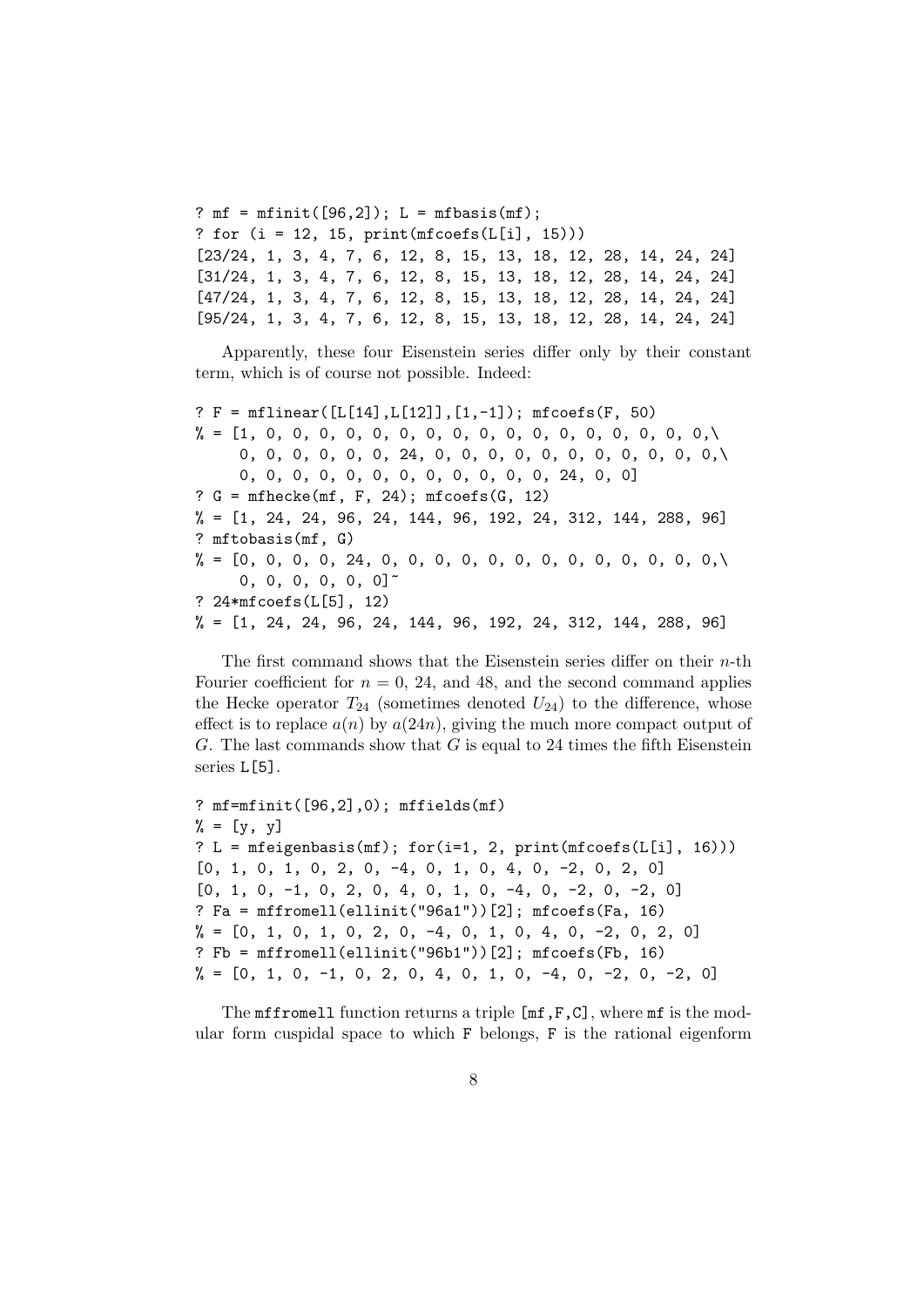corresponding to the elliptic curve by modularity, and C is the vector of coefficients of F on the basis in mf, which we recall is usually not a basis of eigenforms (otherwise F would belong to this basis).

Note also that Fa and Fb are twists of one another:

```
? mfisequal(mftwist(Fa, -4), Fb)
\frac{9}{6} = 1
```
### 5 Interlude: Dirichlet characters

There are many ways to represent multiplicative characters on  $(\mathbb{Z}/N\mathbb{Z})^*$  in Pari/Gp, we will list them by increasing order of sophistication, restricting to characters with complex values:

- A quadratic character  $(D)$ . (Kronecker symbol) is described by the integer D. For instance 1 is the trivial character.
- There is a (noncanonical but fixed) bijection between  $(\mathbb{Z}/N\mathbb{Z})^{\times}$  and its character group, via *Conrey labels*. So  $Mod(a, N)$  represents a character whenever  $a$  is coprime to  $N$ . This makes it easy to loop on all characters without worrying too much about which is which. In this labeling,  $Mod(1,N)$  is the trivial character, and characters are multiplied/divided by performing the corresponding operation on their Conrey labels.
- The finite abelian group  $G = (\mathbb{Z}/N\mathbb{Z})^*$  is written

$$
G = \bigoplus_{i \leq n} (\mathbb{Z}/d_i\mathbb{Z}) \cdot g_i,
$$

with  $d_n | \cdots | d_2 | d_1$  (SNF condition), all  $d_i > 0$ , and  $\prod_i d_i = \phi(N)$ . The SNF condition makes the  $d_i$  unique, but the generators  $g_i$ , of respective order  $d_i$ , are definitely not unique. The  $\oplus$  notation means that all elements of G can be written uniquely as  $\prod_i g_i^{n_i}$  where  $n_i \in$  $\mathbb{Z}/d_i\mathbb{Z}$ . The  $g_i$  are the so-called SNF generators of G. The command znstar(N) outputs the SNF structure (group order,  $d_i$  and  $g_i$ ), but  $G = \text{znstar}(N, 1)$  is needed to initialize a group we can work with: most importantly we can now solve discrete logarithm problems and decompose elements on the  $g_i$ .

A character on the abelian group  $\oplus (\mathbb{Z}/d_i\mathbb{Z})g_i$  is given by a row vector  $\chi = [a_1, \ldots, a_n]$  of integers  $0 \le a_i < d_i$  such that  $\chi(g_j) = e(a_j/d_j)$  for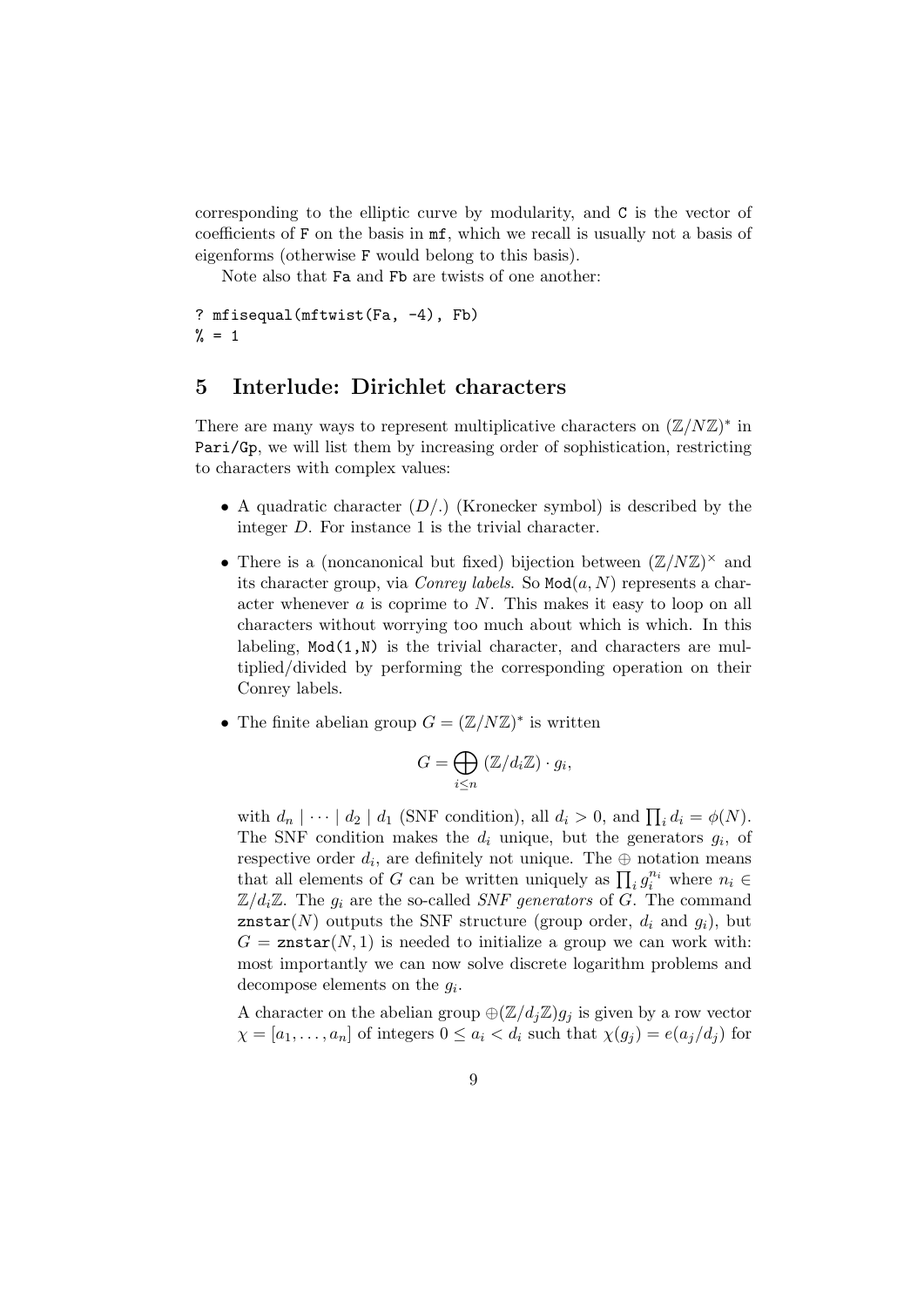all j, with the standard notation  $e(x) := \exp(2i\pi x)$ . In other words,  $\chi(\prod^{\bullet} g_i^{n_j})$  $j^{(n_j)}_j = e(\sum a_j n_j/d_j)$ . In this encoding  $[0,\ldots,0]$  is the trivial character. Of course a character  $\chi$  must always be given as a *pair*  $[G, \chi]$ , since  $\chi$  is meaningless without knowledge of the  $(g_i)$  or the  $(d_i).$ 

The command  $\texttt{znchar}(S)$  converts a datum describing a character to the third form  $[G, \chi]$ . The command znchartokronecker converts a character of order  $\leq 2$  to the first form  $(D_1)$ , and functions such as zncharconductor, znchartoprimitive, and zncharinduce allow to restrict or extend characters between different  $(\mathbb{Z}/M\mathbb{Z})^*$ .

Note the important fact that it is necessary to give the two arguments  $G$ and  $\chi$  separately to these functions, for instance zncharconductor( $G$ ,chi) (and not zncharconductor([G,chi])).

Functions such as charmul, chardiv, charpow, charorder or chareval apply to more general abelian characters than characters on  $(\mathbb{Z}/N\mathbb{Z})^{\times}$ , whence the prefix char instead of znchar.

### 6 A Third Session: Nontrivial Characters

Recall that a nontrivial character can be represented either by a discriminant  $D$  (not necessarily fundamental), the character being the Legendre– Kronecker symbol  $(D/n)$ , or by its *Conrey label* in  $(\mathbb{Z}/N\mathbb{Z})^{\times}$ , for instance Mod(161,633) (which has order 42, as znorder tells us).

Defining modular form spaces with character is as simple as without: we replace the parameters  $[N, k]$  by  $[N, k, \chi]$ . Instead of  $\text{mf=minit}([35, 2])$ , one can write mf=mfinit([35,2,5], 0), where 5 is the quadratic character  $(5/.)$ . Thus:

```
? mf = mfinit([35,2,5],0); mffields(mf)
\% = [y^2 + 1]? F = mfeigenbasis(mf)[1]; lift(mfcoefs(F, 10))
% = [0, 1, 2*y, -y, -2, -y - 2, 2, -y, 0, 2, -4*y + 2]
```
where in the last output y is equal to one of the two roots of  $y^2 + 1 = 0$ , i.e.,  $\pm i$ .

Working with nontrivial characters allows us in particular to work with odd weights, and in particular in weight 1:

? mf = mfinit([23,1,-23], 0); mfdim(mf)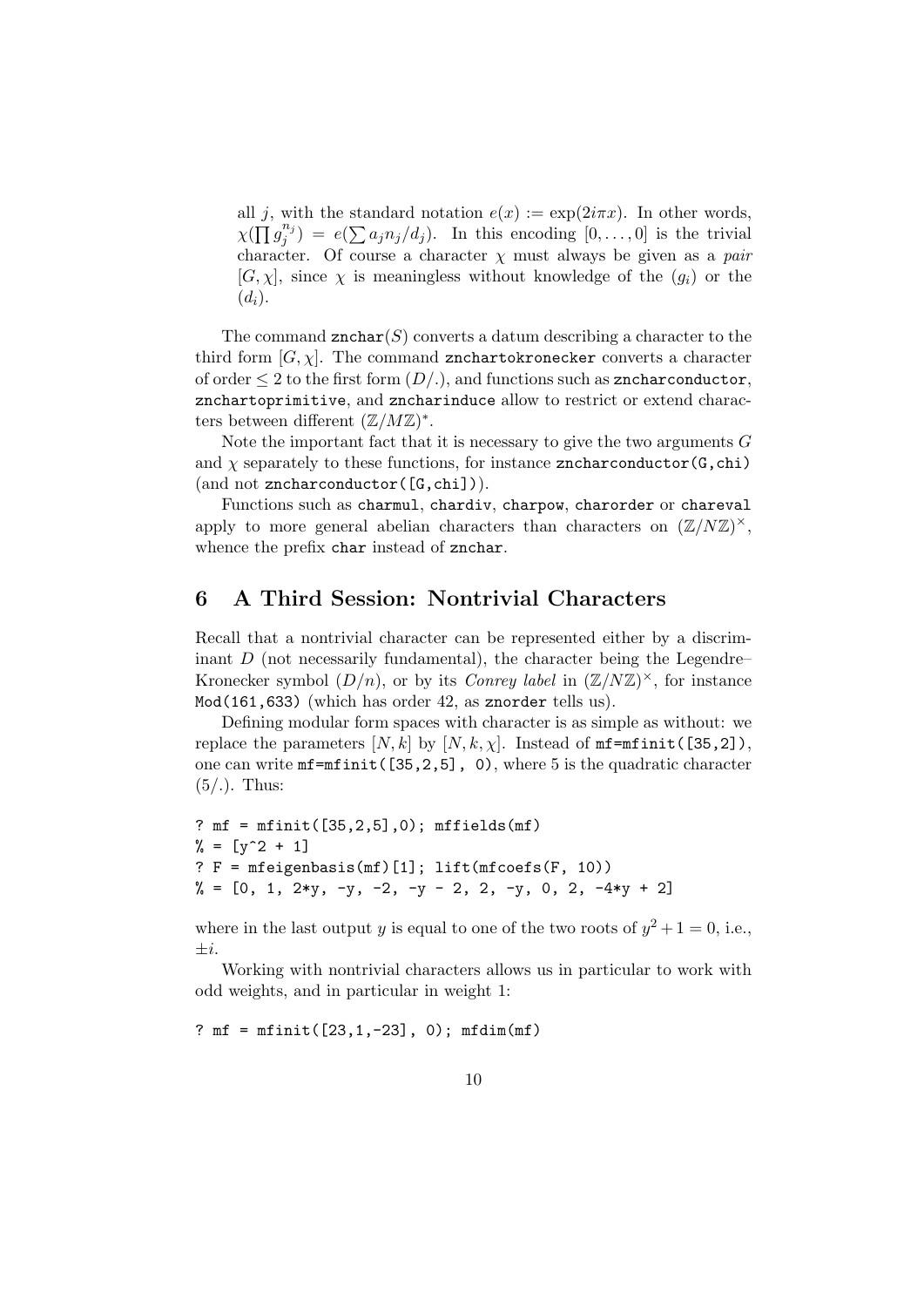```
\frac{9}{6} = 1
? F = mfbasis(mf)[1]; mfooefs(F, 16)\% = \begin{bmatrix} 0 & 1 & -1 & -1 \\ 0 & 0 & 1 & 0 \\ 0 & 0 & 1 & 0 \\ 0 & 0 & 0 & 0 \\ 0 & 0 & 0 & 0 \\ 0 & 0 & 0 & 0 \\ 0 & 0 & 0 & 0 \\ 0 & 0 & 0 & 0 \\ 0 & 0 & 0 & 0 \\ 0 & 0 & 0 & 0 \\ 0 & 0 & 0 & 0 \\ 0 & 0 & 0 & 0 \\ 0 & 0 & 0 & 0 \\ 0 & 0 & 0 & 0 \\ 0 & 0 & 0 & 0 \\ 0 & 0 & 0 & 0 \\ 0 & 0 & 0 & 0 \\ 0 & 0 & ? mfgaloistype(mf,F)
% = 6
```
The last output means that the image in  $PSL_2(\mathbb{C})$  of the projective representation associated to F is of type  $D_3$ . Note that an "exotic" representation is given by a negative number, opposite of the cardinality of the projective image.

Since this form is of dihedral type, it can be obtained via theta functions. Indeed:

```
? F1 = mffromqf([2,1; 1,12])[2]; V1 = mfcoefs(F1, 16)
\% = \begin{bmatrix} 1, 2, 0, 0, 2, 0, 4, 0, 4, 2, 0, 0, 4, 0, 0, 0, 2 \end{bmatrix}? F2 = mffromqf([4,1; 1,6])[2]; V2 = mfcoefs(F2, 16)
\% = \begin{bmatrix} 1, 0, 2, 2, 2, 0, 2, 0, 2, 2, 0, 0, 4, 2, 0, 0, 4 \end{bmatrix}? (V1 - V2)/2\% = \begin{bmatrix} 0 & 1 & -1 & -1 \\ 0 & 0 & 0 & 1 \\ 0 & 0 & 1 & 0 \\ 0 & 0 & 0 & 0 \\ 0 & 0 & 0 & 0 \\ 0 & 0 & 0 & 0 \\ 0 & 0 & 0 & 0 \\ 0 & 0 & 0 & 0 \\ 0 & 0 & 0 & 0 \\ 0 & 0 & 0 & 0 \\ 0 & 0 & 0 & 0 \\ 0 & 0 & 0 & 0 \\ 0 & 0 & 0 & 0 \\ 0 & 0 & 0 & 0 \\ 0 & 0 & 0 & 0 \\ 0 & 0 & 0 & 0 \\ 0 & 0 & 0 & 0 \\ 0 & 0 & ? mfisequal(F, mflinear([F1, F2], [1, -1]/2))
\% = 1
```
Here we were lucky in that we "knew" that the correct character was  $(-23/n)$ . But what if we did not know this ? The first observation is that modular form spaces corresponding to Galois conjugate characters are isomorphic ( $\chi$  is Galois conjugate to  $\chi'$  if  $\chi' = \chi^m$  for some m coprime to the order of  $\chi$ ). Thus, it is sufficient to find a representative of each equivalence class, and this is given by the GP commands  $G=znstar(N,1);$ chargalois(G), where  $N$  is the level of the desired character (note that N will not necessarily be the conductor of the characters). This exactly outputs a list of representative of each equivalence class (do not for now try to understand the details of this command, nor the fact that chargalois and znstar have optional parameters). However, this is not quite yet what we want. Although only for efficiency, we want characters with the same parity as the weight, otherwise the corresponding modular form spaces will be 0. This is achieved by the GP command  $zncharisodd(G,chi)$  which does what you think it does. Let us first do this for  $N = 23$ : we write

```
? G = \text{znstar}(23, 1);? L = [chi | chi<-chargalois(G), zncharisodd(G,chi)]; #L
\frac{9}{6} = 2
```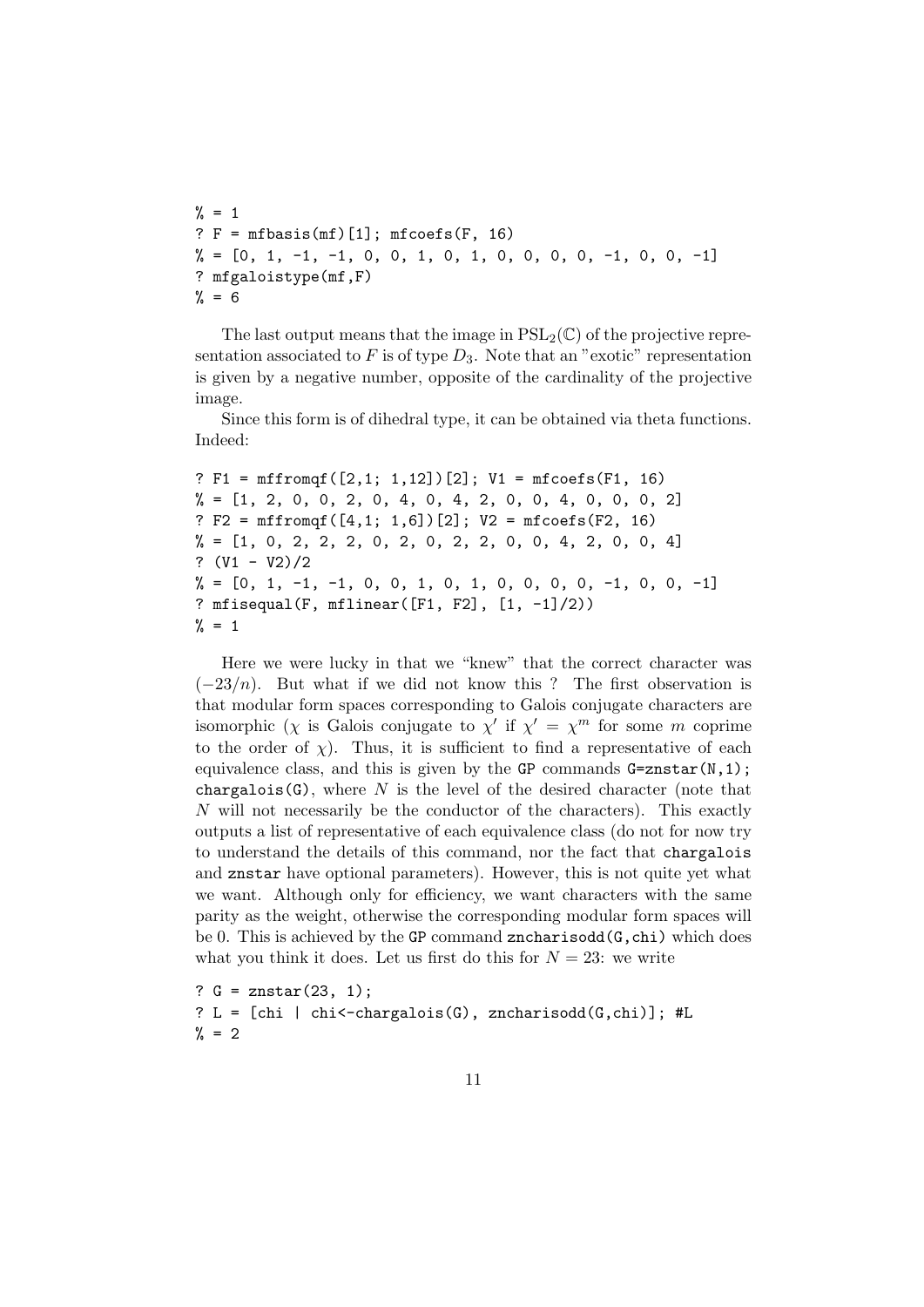? [mfdim([23,1,[G,chi]], 0) | chi <- L ]  $\% = [0, 1]$ ? [charorder(G,chi) | chi <- L]  $\% = [22, 2]$ 

This tells us that (up to Galois conjugation) there are two possible odd characters, one, of order 22, giving a 0-dimensional space, the other being the quadratic character given above. Note that chargalois returns (orbits of) characters attached to an arbitrary abelian finite group  $G$  while  $\text{minit}$ expects a pair  $[G, chi]$  for some znstar  $G$ , as written above.

When doing long explorations with all characters of a certain level, it is preferable to use wildcards. For instance, instead of the above one can write:

```
? mfall = mfinite([23, 1, 0], 0); #mfall\frac{9}{6} = 1
? mf = mfall[1]; mfdim(mf)\frac{9}{6} = 1
? mfparams(mf)
\% = [23, 1, -23, 0]
```
This does not exactly give us the same information: the third parameter 0 in the first command asks for all nonempty spaces of level 23 and weight 1, and the program tells us that there is only one, of dimension 1. The last command mfparams outputs [N, k, CHI, space], so here tells us that the corresponding character is the Kronecker–Legendre symbol  $(-23/n)$ .

Using wildcards, let us explore levels in certain ranges: we write

```
wt1exp(lim1,lim2)=
{ my(mfall,mf,chi,v);
  for (N = lim1, lim2,mfall = mfinite([N,1,0], 0); /* use wildcard */
    for (i=1, #mfall,
      mf = mfall[i];chi = mfparams(mf)[3]; /* nice format: D or Mod(a, N) */
      [ print([N, chi, -t]) | t<-mfgaloistype(mf), t < 0 ]
    \lambda);
}
```
For instance, wt1exp(1,230) outputs in 4 seconds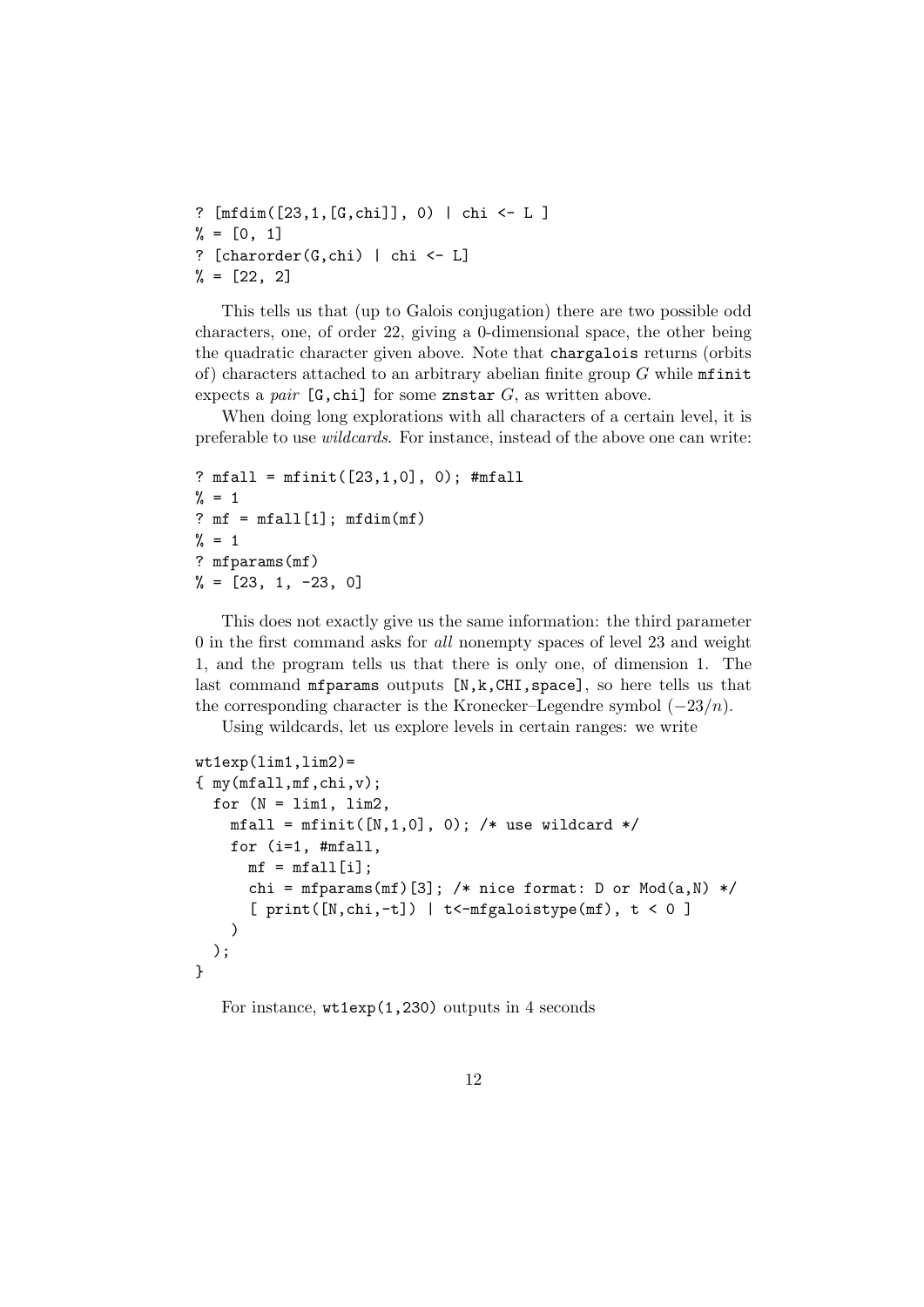```
[124, Mod(87, 124), 12]
[133, Mod(83, 133), 12]
[148, Mod(105, 148), 24]
[171, Mod(94, 171), 12]
[201, Mod(104, 201), 12]
[209, Mod(197, 209), 12]
[219, Mod(8, 219), 12]
[224, Mod(95, 224), 12]
[229, Mod(122, 229), 24]
[229, Mod(122, 229), 24]
```
Thus, the smallest exotic  $A_4$  form is in level 124 and the smallest  $S_4$  form is in level 148. Note that in level 229, we have two (non Galois conjugate) eigenforms of type  $S_4$ .

If we type wt1exp(633,633), in 6 seconds we obtain [633, Mod(107, 633), 60], and this level is indeed the lowest level for which there exists a type  $A_5$  form. The character orders are obtained either as znorder(chi) (since all the chi are intmods), or using the general construction

```
[G, v] = znstar(chi);ord = character(G, v)
```
where we first convert chi to a general abelian character in  $[G, \chi]$  format.

# 7 Leaf Functions

Although we have already seen most of these functions in the first session, we repeat some of examples here.

#### 7.1 Functions Created from Scratch

We now start a slightly more systematic exploration of the available functions. We begin by leaf functions, i.e., functions created from scratch or from a given mathematical object.

```
? D = mfDelta(); mfcoeff(D, 5)\% = \begin{bmatrix} 0, 1, -24, 252, -1472, 4830 \end{bmatrix}? E4 = mfEk(4); mfcoefs(E4, 5)% = [1, 240, 2160, 6720, 17520, 30240]? E6 = mfEk(6);
? D2 = mflinear([mfpow(E4, 3), mfpow(E6, 2)], [1, -1]/1728);
```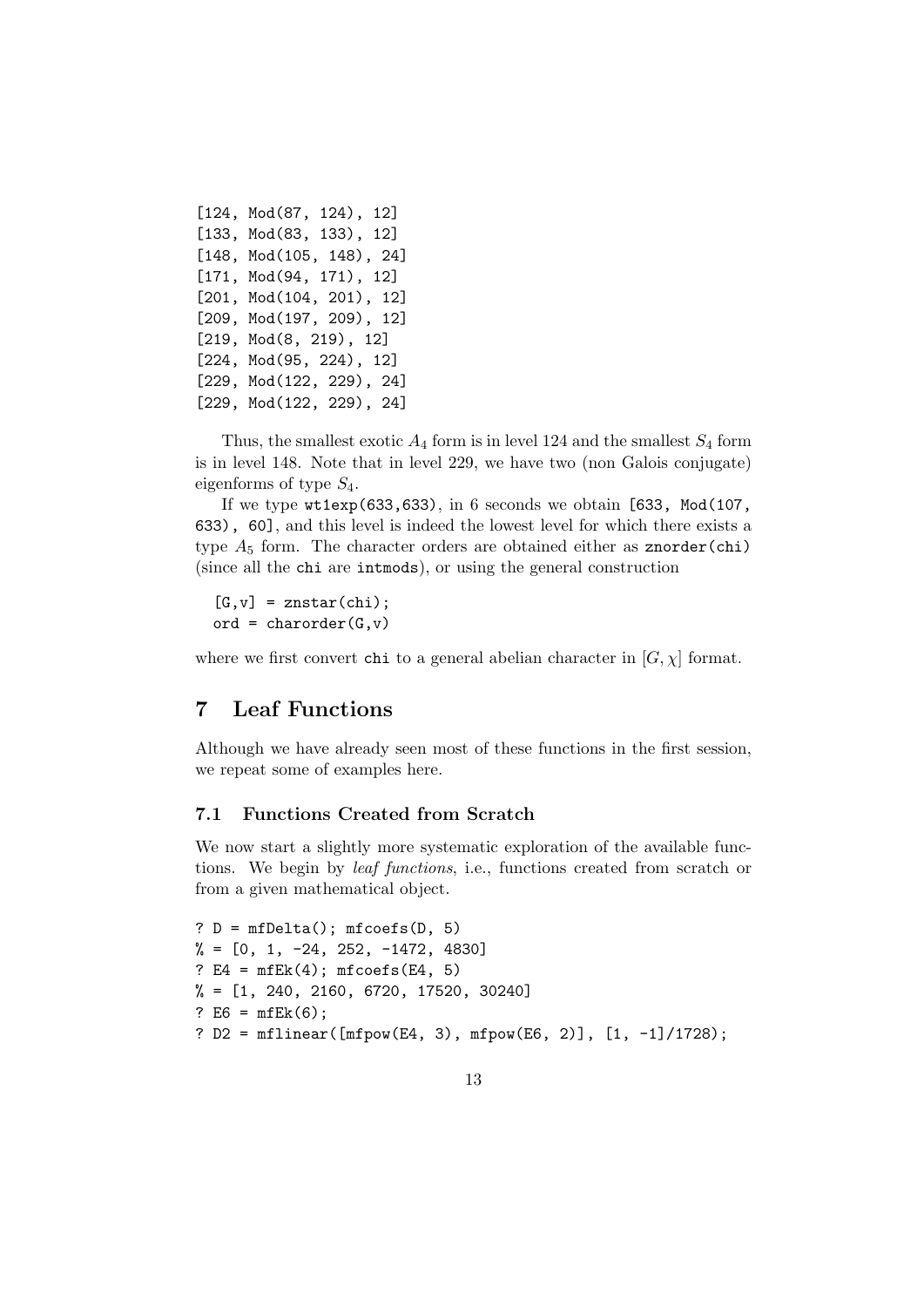? mfisequal(D, D2)  $\frac{9}{6}$  = 1

Self-explanatory. More complicated Eisenstein series:

```
? E3 = mfeisenstein(1, 1, -3); mfcoefs(E3, 10)
\frac{9}{6} = [1/6, 1, 0, 1, 1, 0, 0, 2, 0, 1, 0]? E4 = mfeisenstein(5, -4, 1); mfcoefs(E4, 10)\% = \begin{bmatrix} 5/4, 1, 1, -80, 1, 626, -80, -2400, 1, 6481, 626 \end{bmatrix}? H2 = mfEH(5/2); mfcoefs(H2,10)
\frac{9}{6} = [1/120, -1/12, 0, 0, -7/12, -2/5, 0, 0, -1, -25/12, 0]
```
The mfeisenstein $(k, c1, c2)$  command generates the Eisenstein series of weight k and characters c1 and c2. The  $mE(H(k))$  command is specific to half-integral weight  $k$  and generates the Cohen–Eisenstein series of weight k.

?  $T = mfTheta()$ ;  $mfcoeff(S(T,16))$  $\% = \begin{bmatrix} 1, 2, 0, 0, 2, 0, 0, 0, 2, 0, 0, 0, 0, 0, 0, 0, 2 \end{bmatrix}$ ?  $mf = mfinite([4, 5, -4])$ ;  $mftobasis(mf, mfpow(T, 10))$  $% = [64/5, 4/5, 32/5]$ ? B = mfbasis(mf); apply(mfdescribe, B)  $\% = [\text{''F}_5(1, -4)$ ", "F<sub>-5</sub> $(-4, 1)$ ", "TR^new([4, 5, -4, y])"] ? mfisCM(B[3])  $\% = -4$ 

Here, we compute the coefficients of  $\theta^{10}$  on the basis of mf (we know of course the level, weight, and character). We then apply the mfdescribe function, which tells us that the first two forms in the basis are Eisenstein series, and the third one is some trace form on the cuspidal new space. However, the last command says that this third basis element is a CM form, so that its coefficients can be computed just as fast as those of Eisenstein series, so that there does exist an explicit formula for the number of representations as a sum of ten squares.

Keeping the above sessions, we can also write:

? mftobasis(mf, mfpow(H2, 2))  $\frac{9}{6}$  = [1/18000, 1/18000, -3/2000]<sup> $\sim$ </sup>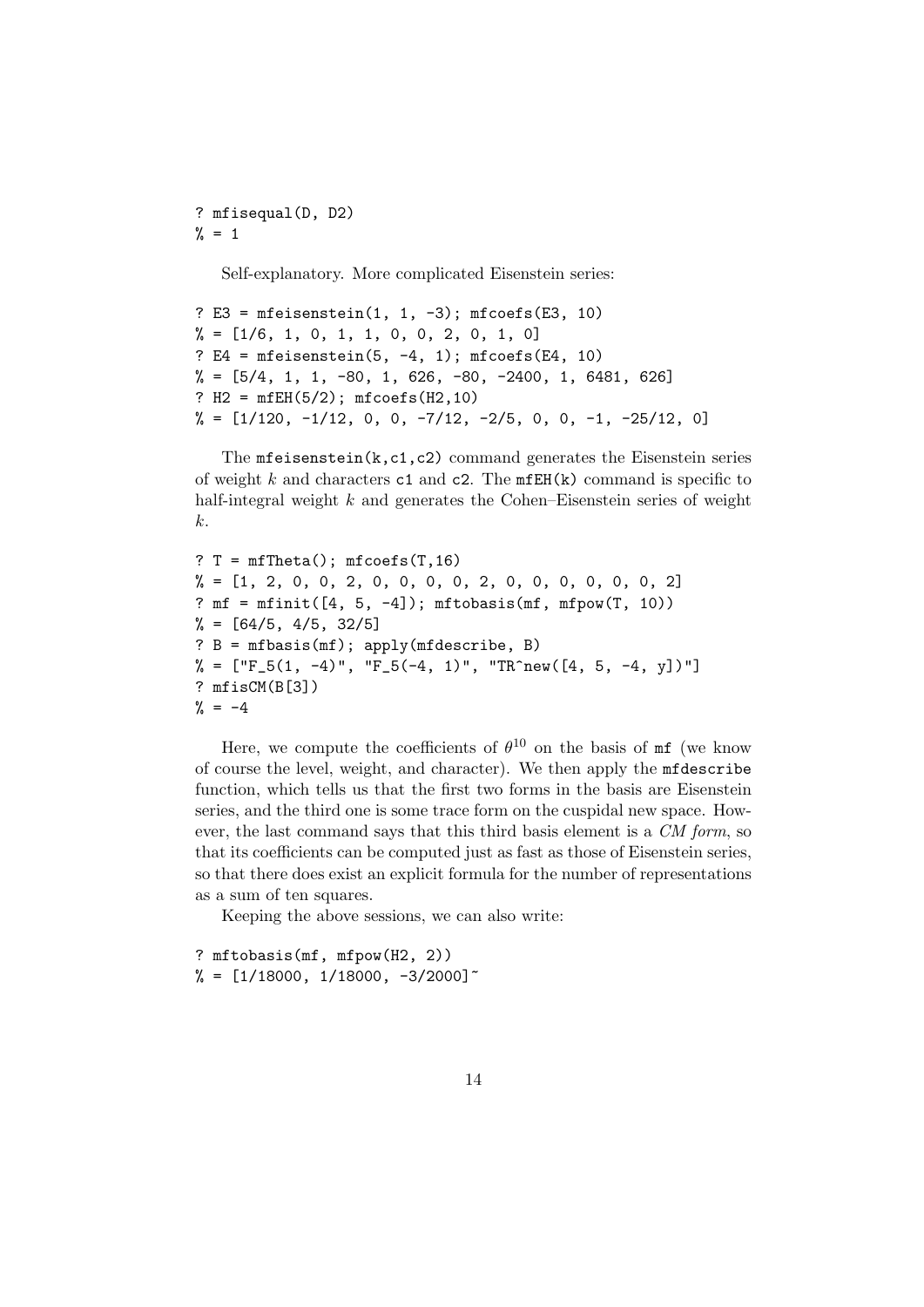#### 7.2 Functions Created from Mathematical Objects

?  $[mf, F, co] = mffromell(ellinit("26b1"))$ ; co  $\% = [1/2, 1/2]$ ? mfcoefs(F,10)  $\% = \begin{bmatrix} 0, 1, 1, -3, 1, -1, -3, 1, 1, 6, -1 \end{bmatrix}$ 

This creates the modular form attached by modularity to the second isogeny class of elliptic curves over  $\mathbb Q$  for conductor 26. The result is a 3component vector:  $m\mathbf{f}$  is the modular form space,  $F$  the modular form, and co are the coefficients of  $F$  on the basis of  $m\text{f}$ .

Similarly, there are functions mffromlfun (from L-functions attached to eigenforms), mffromqf (from quadratic forms) and mffrometaquo:

```
? F = mffrometaquo([1, 2; 11, 2]); mfcoefs(F, 10)
\% = \begin{bmatrix} 0, 1, -2, -1, 2, 1, 2, -2, 0, -2, -2 \end{bmatrix}? F = mffrometa quo([1, 2; 2, -1]); mfparams(F)\frac{9}{6} = [16, 1/2, 1, y]
? mfcoefs(F, 10)
\% = [1, -2, 0, 0, 2, 0, 0, 0, 0, -2, 0]
```
The **mfparams** command tells us that  $F \in M_{1/2}(\Gamma_0(16)).$ 

# 8 Atkin, Hecke and Expanding Operators

```
? mf = mfinit([96,4], 0); mfdim(mf)
% = 6? M = mfheckemat(mf, 7)\% =[0 0 0 372 696 0]
[0 \t 0 \t 36 \t 0 \t 0 \t -96][0 27/5 0 -276/5 -276/5 0][1 \t 0 \t -12 \t 0 \t 0 \t 62]\begin{bmatrix} 0 & 0 & 1 & 0 & 0 & -16 \end{bmatrix}[0 -3/5 \t 0 \t 14/5 \t -16/5 \t 0]
```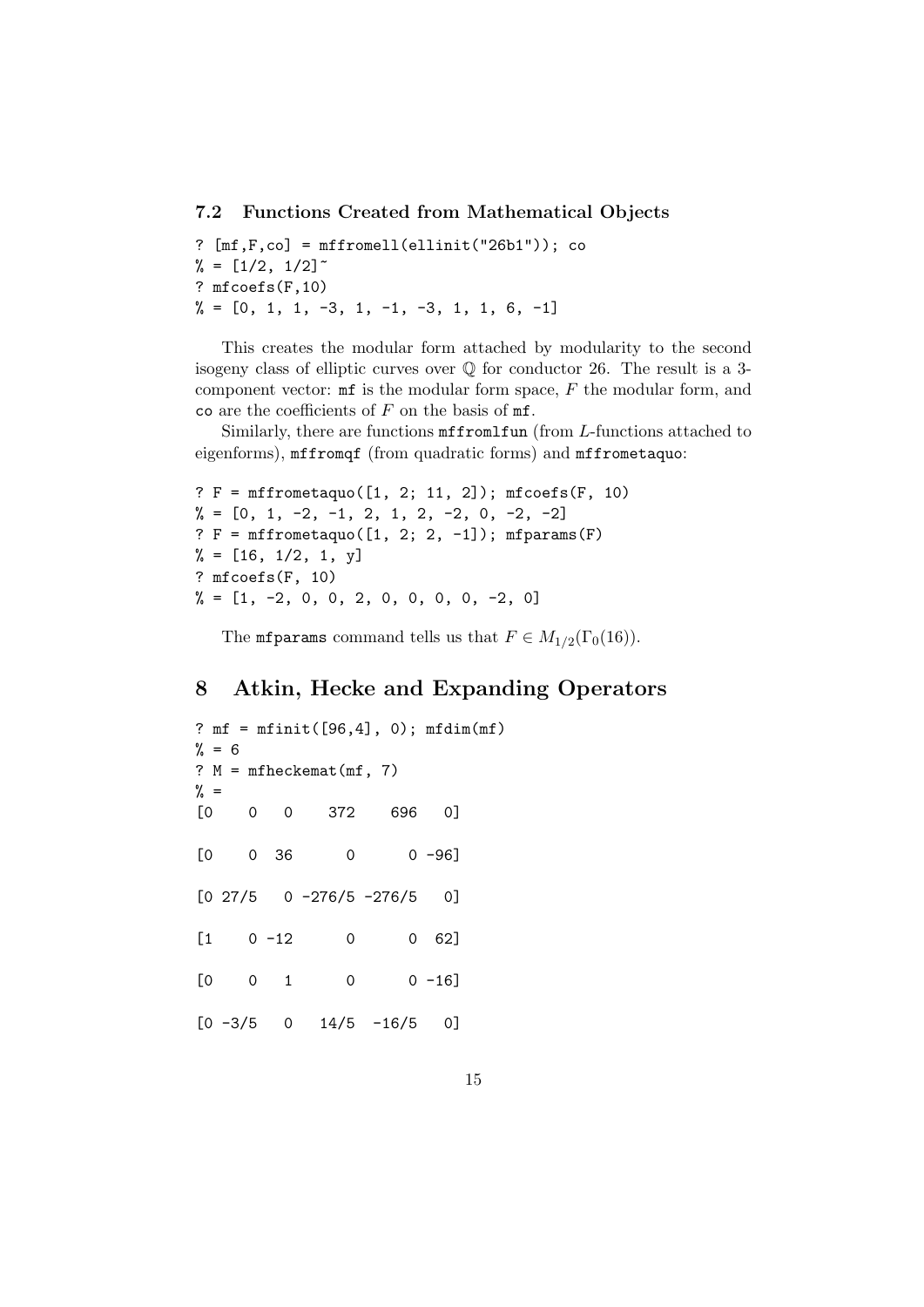```
? P = \text{charpoly}(M)\% = x^6 - 1456*x^4 + 209664*x^2 - 2985984? factor(P)
\% =[x - 36 1][x - 12 1][x - 4 1][x + 4 1][x + 12 1][x + 36 1]
```
Note a few things: first, the matrix of the Hecke operator  $T(7)$  does not have integral coefficients. Indeed, recall that the basis of modular forms in mf is mostly random, so there is no reason for the matrix to be integral. On the other hand, since the eigenvalues of Hecke operators are algebraic integers, the characteristic polynomial of  $T(7)$  must be monic with integer coefficients. As it happens, it factors completely into linear factors to the power 1, so all the eigenvalues of  $T(7)$  are in fact in  $\mathbb{Z}$ : this immediately shows that the splitting will be entirely rational and the eigenforms with integer coefficients. Let's check:

```
? mffields(mf)
% = [y, y, y, y, y, y]? L = mfeigenbasis(mf); for(i=1,6,print(mfcoefs(L[i],16)))
[0, 1, 0, 3, 0, 10, 0, 4, 0, 9, 0, -20, 0, 70, 0, 30, 0]
[0, 1, 0, 3, 0, 2, 0, 12, 0, 9, 0, 60, 0, -42, 0, 6, 0]
[0, 1, 0, 3, 0, -14, 0, -36, 0, 9, 0, -36, 0, 54, 0, -42, 0][0, 1, 0, -3, 0, 10, 0, -4, 0, 9, 0, 20, 0, 70, 0, -30, 0]
[0, 1, 0, -3, 0, 2, 0, -12, 0, 9, 0, -60, 0, -42, 0, -6, 0]
[0, 1, 0, -3, 0, -14, 0, 36, 0, 9, 0, 36, 0, 54, 0, 42, 0]
```
We see that of the six eigenforms, the last three are twists of the first three.

There also exists the command  $G=m$ fhecke $(mf, F, n)$ , which given a modular form F in  $\mathbf{m}$  f, outputs the modular form  $T(n)F$ .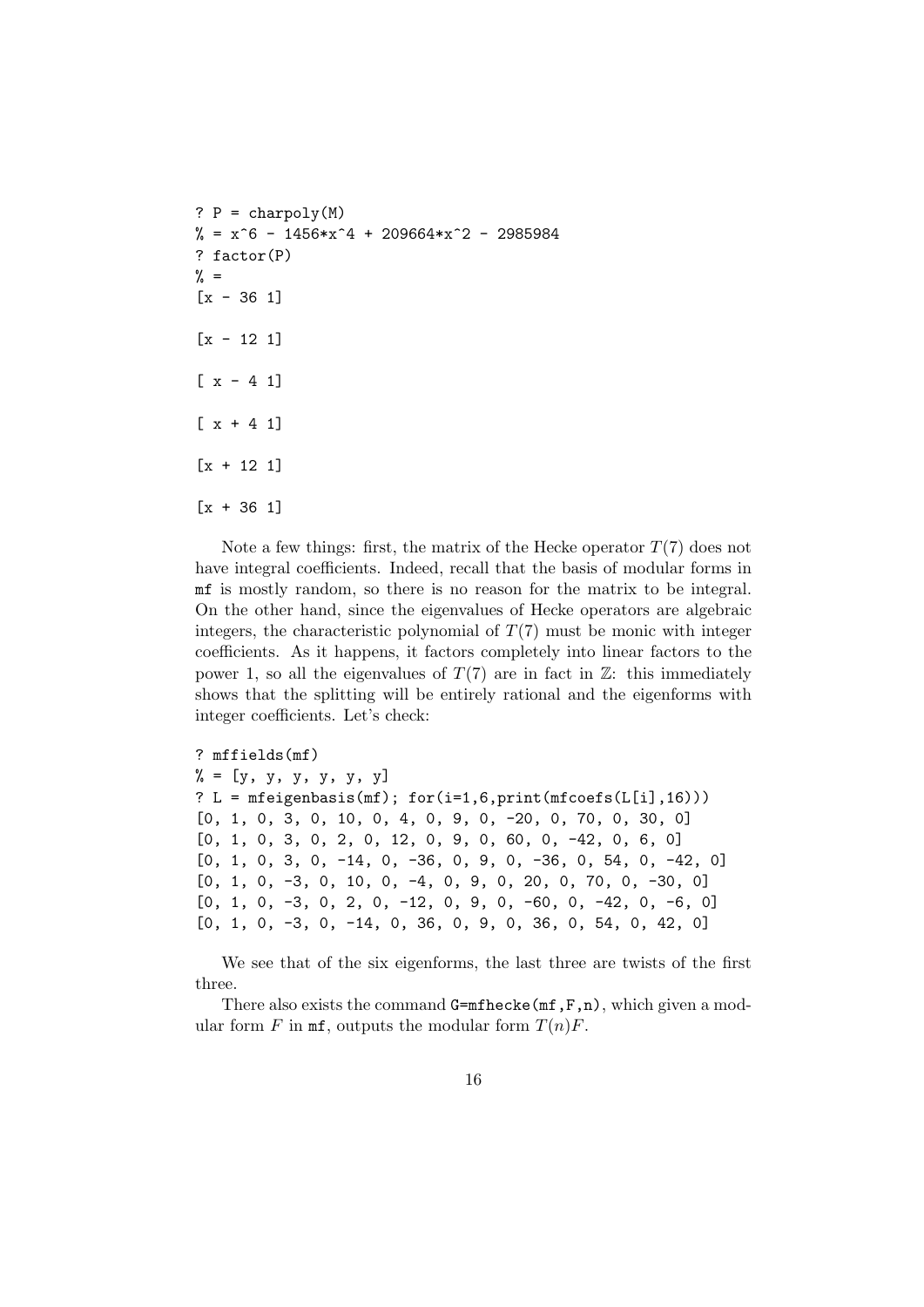```
? mf=mfinit([96,6],0); mffields(mf)
\% = [y, y, y, y, y, y, y^2 - 31, y^2 - 31]? mfatk = mfatkininit(mf,3);% factor(charpoly(mfatk[2]/mfatk[3]))
\% =
[x - 1 5]
```

```
[x + 1 5]
```
This requires a little explanation: the command  $m$ fatkininit( $m$ f,3) computes a number of quantities necessary to work with the Atkin–Lehner operator  $W_3$  in the space  $m$ **f**. The main part of the result is the second component, which is essentially the matrix of  $W_3$  on the basis of  $m\text{f}$ , and which is guaranteed to have exact coefficients (here rational). However in the general case, the matrix of  $W_3$  is equal to  $m$ fatk[2]/mfatk[3], where mfatk[3] may be an inexact complex number. For now you need not worry about the first component.

Thus, the eigenvalues (or possibly the pseudo-eigenvalues) must be of modulus 1, and in the case of a quadratic character defined modulo  $N/Q$ , they are equal to  $\pm 1$  in even weight, to  $\pm i$  in odd weight. Here, 1 and −1 both occur 5 times. However, this does not tell us which eigenvalues correspond to each eigenspace. For this, we do the following:

```
? mfatkineigenvalues(mf,3)
\% = [[-1], [-1], [-1], [1], [1], [1], [-1, -1], [1, 1]]? mf=minit([96,3,-3],0); mffields(mf)
% = [y^4 + 8*y^2 + 9, y^4 + 4*y^2 + 1]? mfatkineigenvalues(mf,32)
\% = [[I, -I, -I, I], [-I, I, I, -I]]? mfatkineigenvalues(mf,3)
% = [[a, -conj(a), -a, conj(a)], [b, -conj(b), conj(b), -b]]
```
The first command tells us that in the six rational eigenspaces, the first three have eigenvalue  $-1$ , the other three  $+1$ , and in the eigenspaces of dimension 2, the first eigenspace has both eigenvalues −1, the second both +1. As is seen from the next lines, it is of course not necessary for the eigenvalues of  $W_Q$  in the same eigenspace to be equal.

In the next two commands, we are now in a case where the character is non trivial and the weight odd. The eigenvalues are now  $\pm i$ , and not equal in the same eigenspace.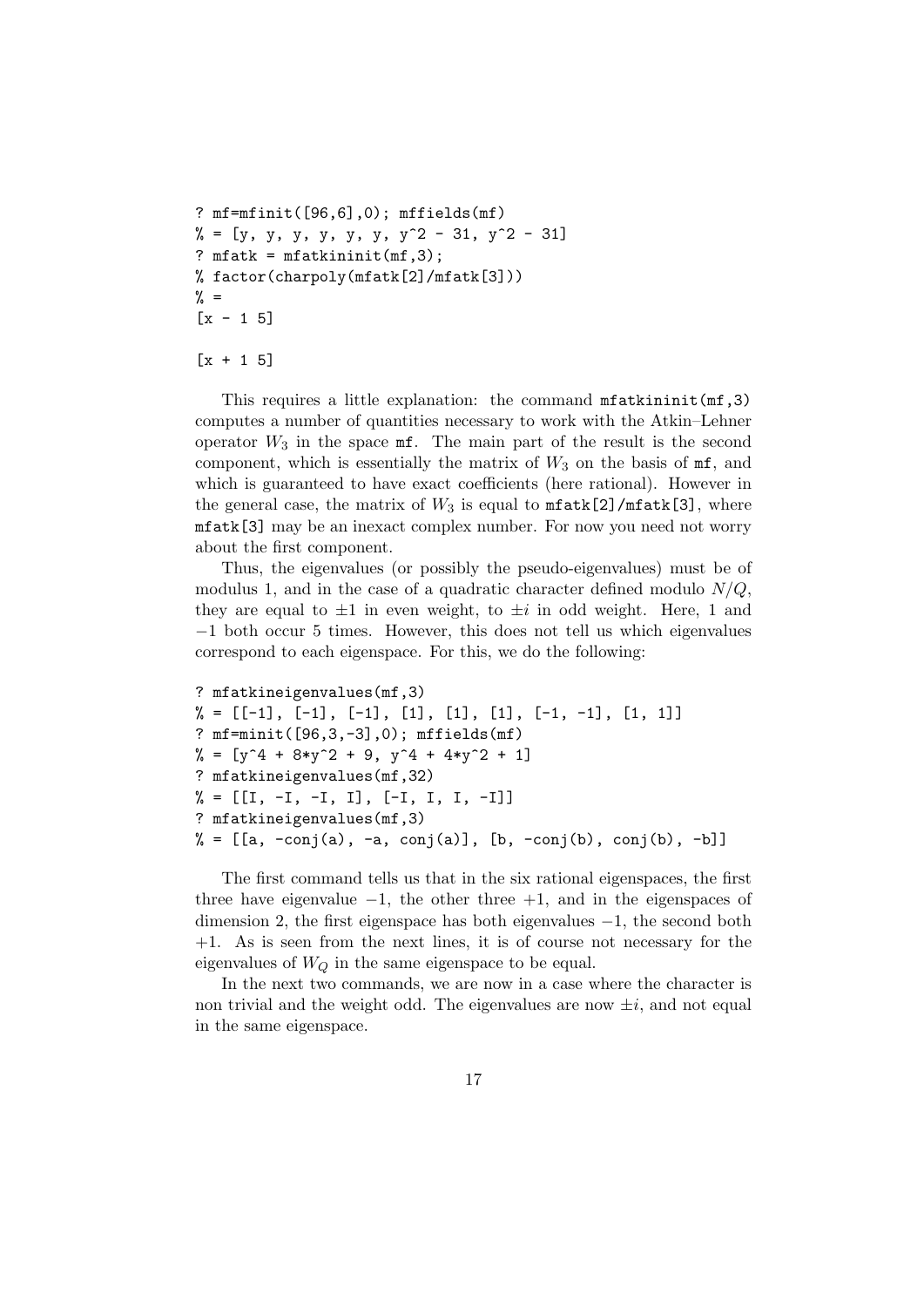Finally, the last command is a case where the character is not defined modulo  $N/Q = 96/3 = 32$ , so we only have pseudoeigenvalues, which are simply of absolute value 1 by Atkin–Lehner theory. Here,  $a$  and  $b$  are complicated complex numbers and conj denotes the complex conjugate (using the algdep command, one can check that  $a$  is a root of  $9x^4 + 10x^2 + 9 = 0$ and *b* is a root of  $3x^4 - 2x^2 + 3 = 0$ .

Note that when the character is (trivial or) quadratic and defined modulo  $N/Q$  the output is always rounded, but otherwise, the eigenvalues are given as approximate complex numbers.

As for the Hecke operators, there exists an mfatkin command, whose syntax is  $mfatkin(mfatk, F)$ , where  $mfatk$  is the output of an  $mfatkininit$ command and  $F$  is in the space  $m$  m at the modular form of the modular form  $F|_kW_Q$ , where Q is implicit in mfatk.

Finally note the **mfbd** expanding command which computes  $B(d)F$ :

```
? E4 = mfEk(4); mfcoefs(E4,6)\% = [1, 240, 2160, 6720, 17520, 30240, 60480]? F = mfbd(E4, 2); mfooefs(F, 6)\% = [1, 0, 240, 0, 2160, 0, 6720]
```
# 9 Algebraic Functions on Modular Forms

Here we give examples of functions on modular forms which do not involve any approximate numerical computation. We have already mentioned the most important ones: mfhecke, mfatkin, and mfbd.

? E4 =  $mfEk(4)$ ;  $F = mfderivE2(E4)$ ;  $mfcoeff(5)$  $\% = [-1/3, 168, 5544, 40992, 177576, 525168]$ ?  $E6 = mfEk(6)$ ;  $mfisequal(F, mflinear([E6], [-1/3]))$  $\frac{9}{6}$  = 1 ?  $G = mfbracket(E4, E6, 1)$ ;  $mfcoeff(G, 5)$  $% = [0, -3456, 82944, -870912, 5087232, -16692480]$ ? mfisequal(G, mflinear([mfDelta()], [-3456]))  $\% = 1$ 

In the first commands, we compute the Serre derivative of  $E_4$ , and check that it is equal to  $-E_6/3$ . The name mfderivE2 of course comes from the fact that the Serre derivative involves the quasi-modular Eisenstein series  $E_2$ . Note that there exists the function **mfderiv** (including to negative order, corresponding to integration), which is provided for the user's convenience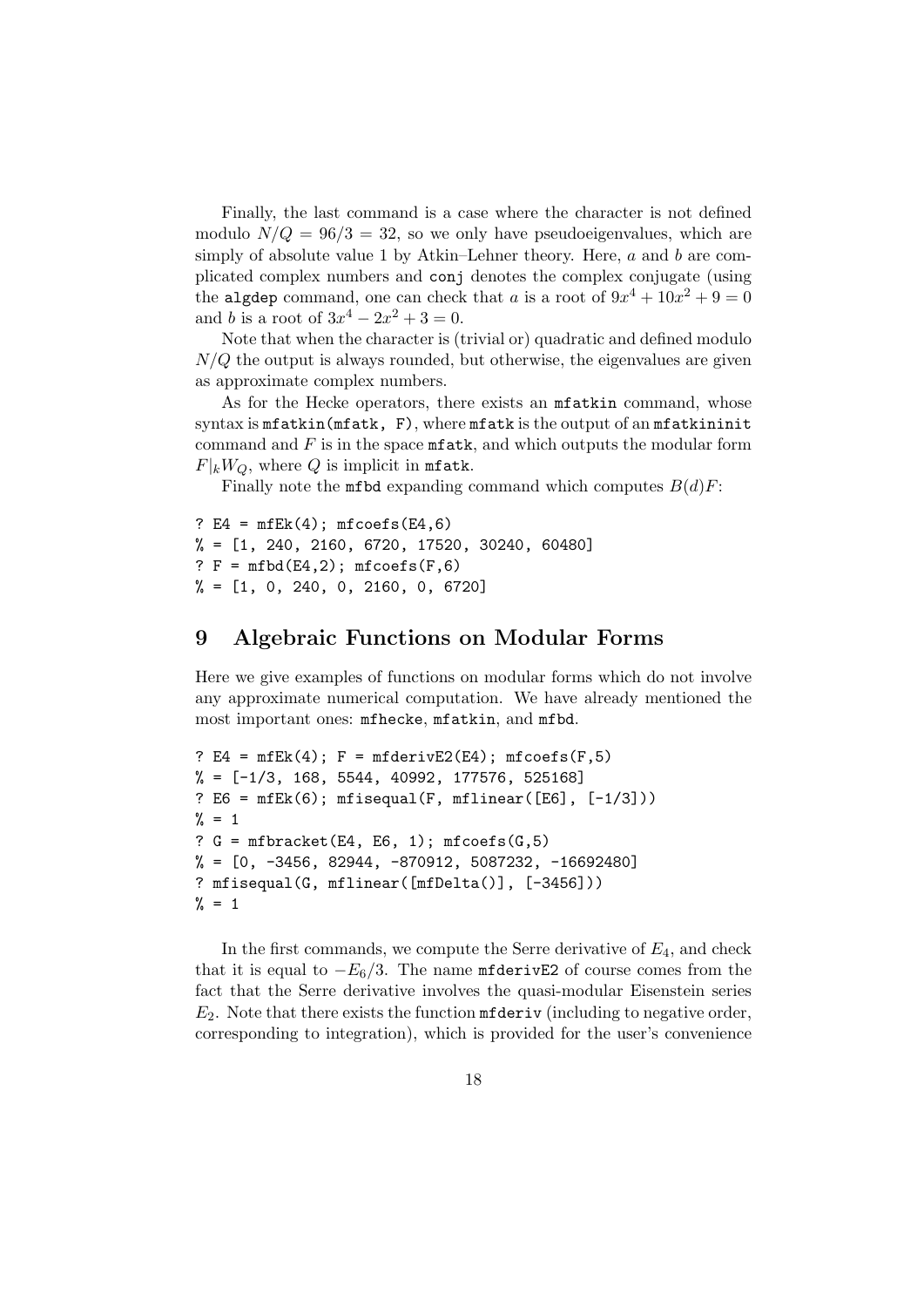for certain computations, but whose output is outside the range of modular forms.

The second computation checks that the first Rankin–Cohen bracket of  $E_4$  and  $E_6$  is a multiple of  $\Delta$ .

You may complain that it is heavy to write an mflinear command as above simply to compute a scalar multiple of a form. But nothing prevents you from defining in a script that you read at the beginning of your session:

```
mfscalmul(F,s)=mfilinear([F],[s]);mfadd(F,G)=mflinear([F,G],[1,1]);
mfsub(F,G)=mflinear([F,G],[1,-1]);
```
There also exist the natural operations on modular forms  $m$ fmul,  $m$ fdiv (which may result in modular functions, i.e., with poles), and mfpow. There is also a function **mfshift** (multiply or divide by a power of q), but which again takes us outside the range of modular forms.

```
? E4 = mfEk(4); F = mftwist(E4, -3); mfcoeff, 7)
% = [0, 240, -2160, 0, 17520, -30240, 0, 82560]? mfparams(F)
% = [9, 4, 1, y]? mf = mfinite([4, 5, -4], 1); F = mfbasis(mf)[1]; mfooefs(F, 10)\% = \begin{bmatrix} 0, 1, -4, 0, 16, -14, 0, 0, -64, 81, 56 \end{bmatrix}? mfisCM(F)
\frac{9}{6} = -4? G = mftwist(F, -4); mfoefs(G, 10)\% = \begin{bmatrix} 0, 1, 0, 0, 0, -14, 0, 0, 0, 81, 0 \end{bmatrix}? mfparams(G)
\% = [16, 5, -4, y]? mfconductor(mfinit(G, 1), G)
% = 8
```
This session illustrates a number of important issues concerning twisting. In the first commands, we twist  $E_4$  by the quadratic character  $-3$  (in the present implementation, only twisting by quadratic characters is allowed), and we see that the resulting form has level  $9 = (-3)^2$ . Fine. In the next command, we compute the unique form in  $S_4(\Gamma_0(5), \chi_{-4})$ , and see that it has CM by  $\mathbb{Q}(\sqrt{-4})$ .

However, note that the form is not equal to the form twisted by the character  $\chi_{-4}$  (only the coefficients of  $q^n$  with n prime to 4 are equal, the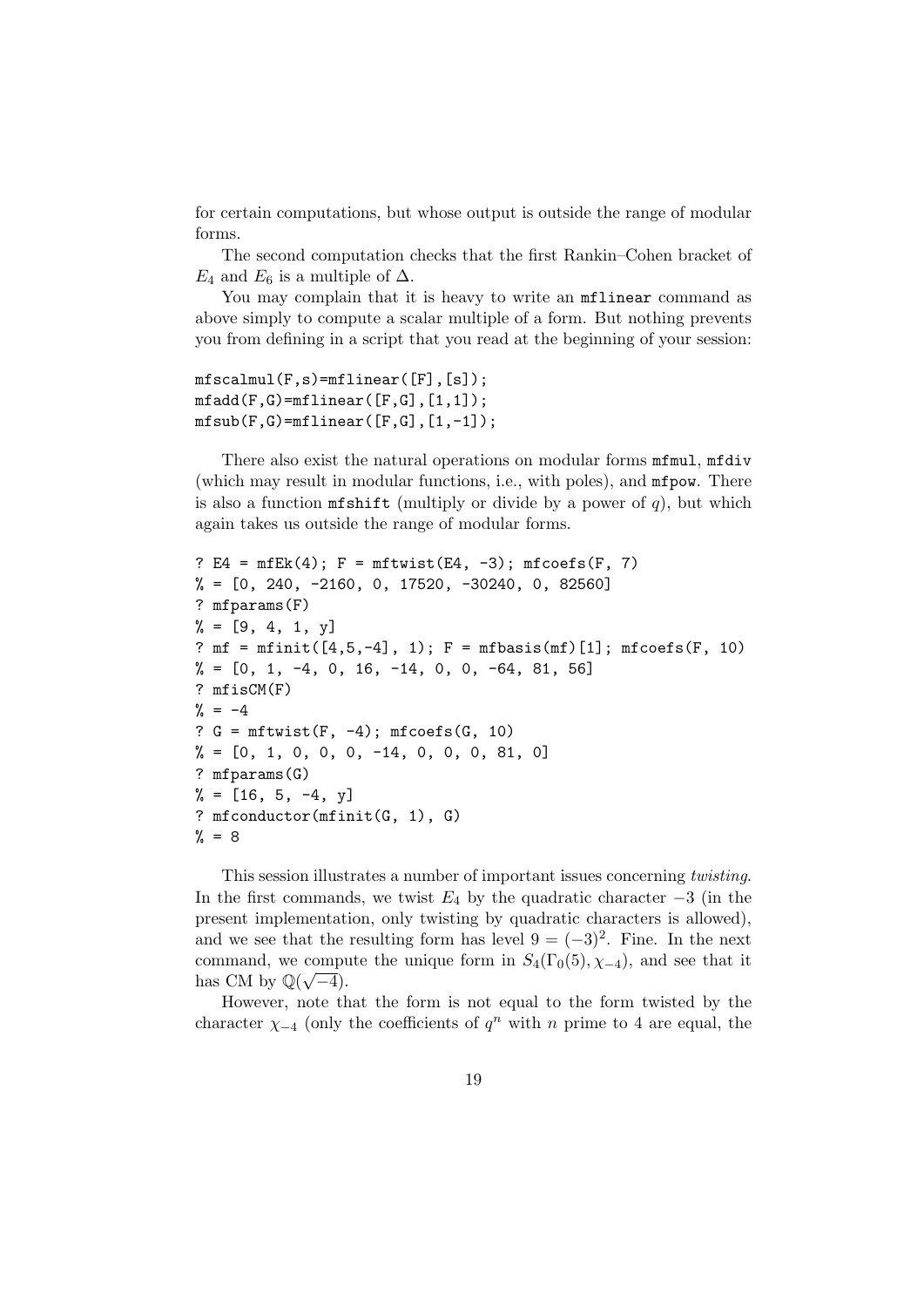others vanish). The mfparams command tells us that the twisted form has level  $16 = (-4)^2$ . However, the final command tells us that in fact it has level 8: mfconductor gives the smallest level on which the form is defined.

```
? mf = mfinit([96,2], 1); L = mfbasis(mf);
? apply(x->mfconductor(mf,x), L)
\% = [24, 48, 96, 32, 96, 48, 96, 96, 96]? apply(x->mftonew(mf,x)[1][1..2], L)\% = [[24, 1], [24, 2], [24, 4], [32, 1], [32, 3], \[48, 1], [48, 2], [96, 1], [96, 1]]
```
Here we compute the full cuspidal space  $S_2(\Gamma_0(96))$ , of dimension 9, and we ask which is the lowest level on which each form in the basis is defined. This list shows that there is one form  $F_1$  in level 24 which, by applying  $B(d)$ with  $d = 2$  and  $d = 4$  gives a form of level 48 and one of level 96. Then a form  $F_2$  in level 32, by applying  $B(3)$  gives a form of level 96, a form  $F_3$  in level 48, by applying  $B(2)$  gives a form of level 96, and finally two genuine forms of level 96 (so that the dimension of the newspace is equal to 2, which we can check by typing  $mfdim([96,2],0)$ .

The last command mftonew checks all this; look at the precise description of the command.

#### 10 Cusps and Cosets

Recall that in the present version of the package, the only congruence subgroup that is considered is  $\Gamma_0(N)$ , so when we consider cusps in the geometrical sense, they are cusps of  $\Gamma_0(N)$ , and cosets are right cosets of  $\Gamma_0(N)$  in Γ, so that  $\Gamma = \bigsqcup_j \Gamma_0(N) \gamma_j$ .

The function  $mfcusps(N)$  gives the list of all (equivalence classes of) cusps of  $\Gamma_0(N)$ , mfcuspwidth(N,cusp) gives the width of the cusp; these are linked to the geometry. On the other hand, the notion of regularity of a cusp is linked to the specific modular form space, and the function mfcuspisregular([N,k,CHI],cusp) determines if the cusp is regular or not:

?  $C = mfcusps(108)$  $\frac{9}{6}$  = [0, 1/2, 1/3, 2/3, 1/4, 1/6, 5/6, 1/9, 2/9, 1/12, 5/12, 1/18, 5/18, 1/27, 1/36, 5/36, 1/54, 1/108] ? [mfcuspwidth(108,c) | c<-C]  $\% = [108, 27, 12, 12, 27, 3, 3, 4, 4, 3, 3, 1, 1, 4]$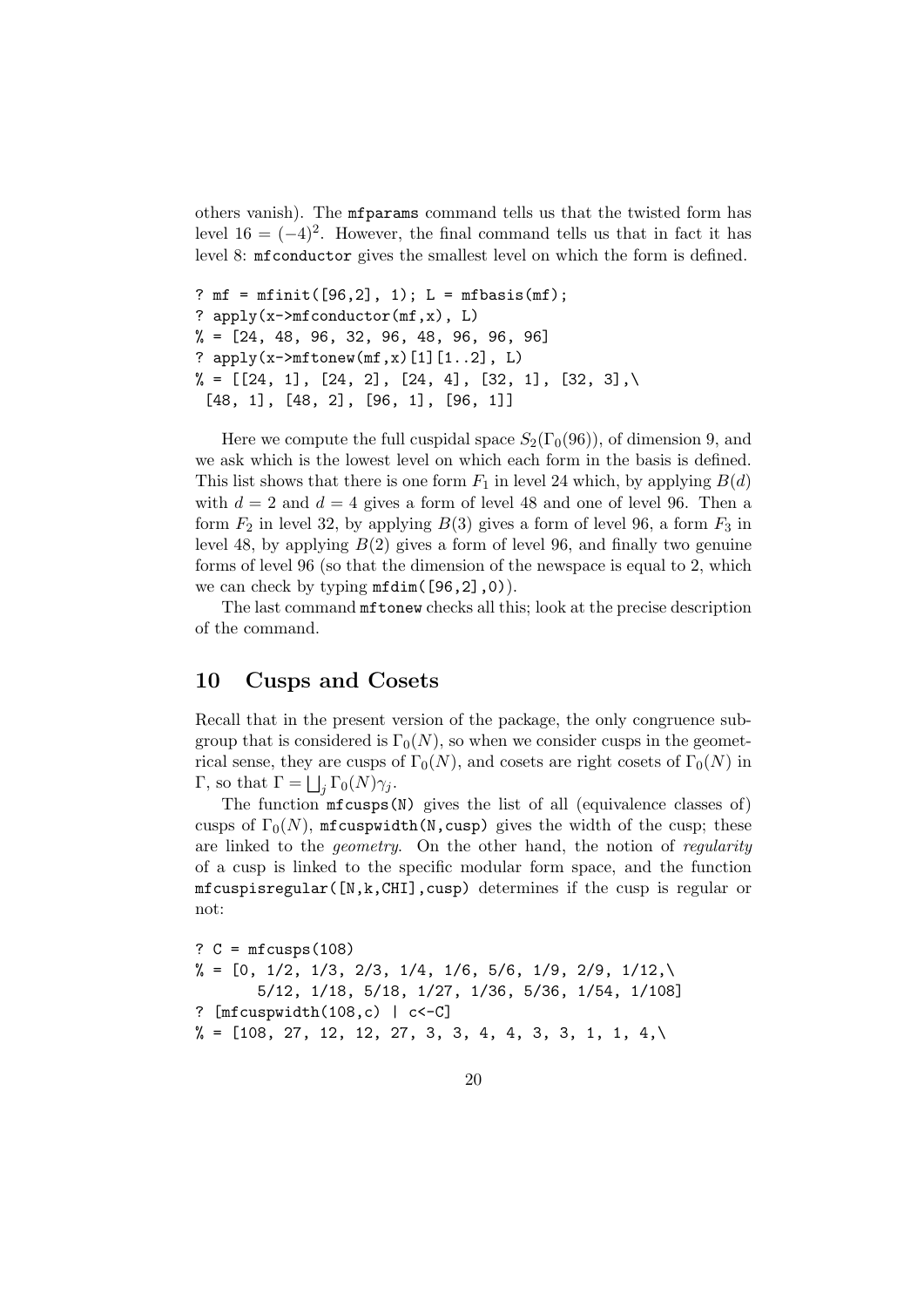```
1, 1, 1, 1]
? NK = [108, 3, -4];
? [mfcuspisregular(NK,c) | c<-C]
\% = [1, 0, 1, 1, 1, 0, 0, 1, 1, 1, 1, 0, 0, 1, 1, 1, 0, 1]? [c | c<-C, !mfcuspisregular(NK,c)]
\frac{9}{6} = [1/2, 1/6, 5/6, 1/18, 5/18, 1/54]
```
The first command list the 18 cusps of  $\Gamma_0(108)$  (mfnumcusps (108) gives this directly, useful if there are thousands of cusps and you do not want them explicitly), the second command prints their widths, and the last commands show that the cusps  $1/2$ ,  $1/6$ ,  $5/6$ ,  $1/18$ ,  $5/18$ , and  $1/54$  are irregular in the space  $M_3(\Gamma_0(108), \chi_{-4})$ , and the others are regular.

There is another command **mfcuspval** having to do with cusps, but this will be mentioned later.

```
? C = m f \cos \cos \left( 4 \right)\% = [[0, -1; 1, 0], [1, 0; 1, 1], [0, -1; 1, 2], \[0, -1; 1, 3], [1, 0; 2, 1], [1, 0; 4, 1]]
? mftocoset(4, [1, 1; 2, 3], C)
\% = \left[ \begin{bmatrix} -1, 1, -4, 3 \end{bmatrix}, 5 \right]
```
The mfcosets(N) command lists all right cosets of  $\Gamma_0(N)$  in Γ. Note that in the present implementation the trivial coset is always the last one, and is represented by the matrix  $[1, 0; N, 1]$ , but since this may change one must be careful.

The mftocoset(N,M,C) command gives a two-component vector  $[\gamma, i]$ , where  $\gamma \in \Gamma_0(N)$  is such that  $M = \gamma \cdot C[i]$ .

### 11 The mfslashexpansion command

We now give examples of the use of advanced features of the package, which use inexact complex arithmetic. However in many cases the results are known algebraic numbers and, if asked to do so, the function gives them exactly.

This command returns the Fourier expansion at infinity of  $f|_k\gamma$ , for  $\gamma \in GL_2(\mathbb{Q})^+$ . It returns a vector v of coefficients, which can only be interpreted together with three extra parameters  $\alpha \in \mathbb{Q}_{\geq 0}, w \in \mathbb{Z}_{\geq 1}$  and a 2 × 2 upper triangular matrix  $A = [a, b; 0, d]$  (equal to the identity if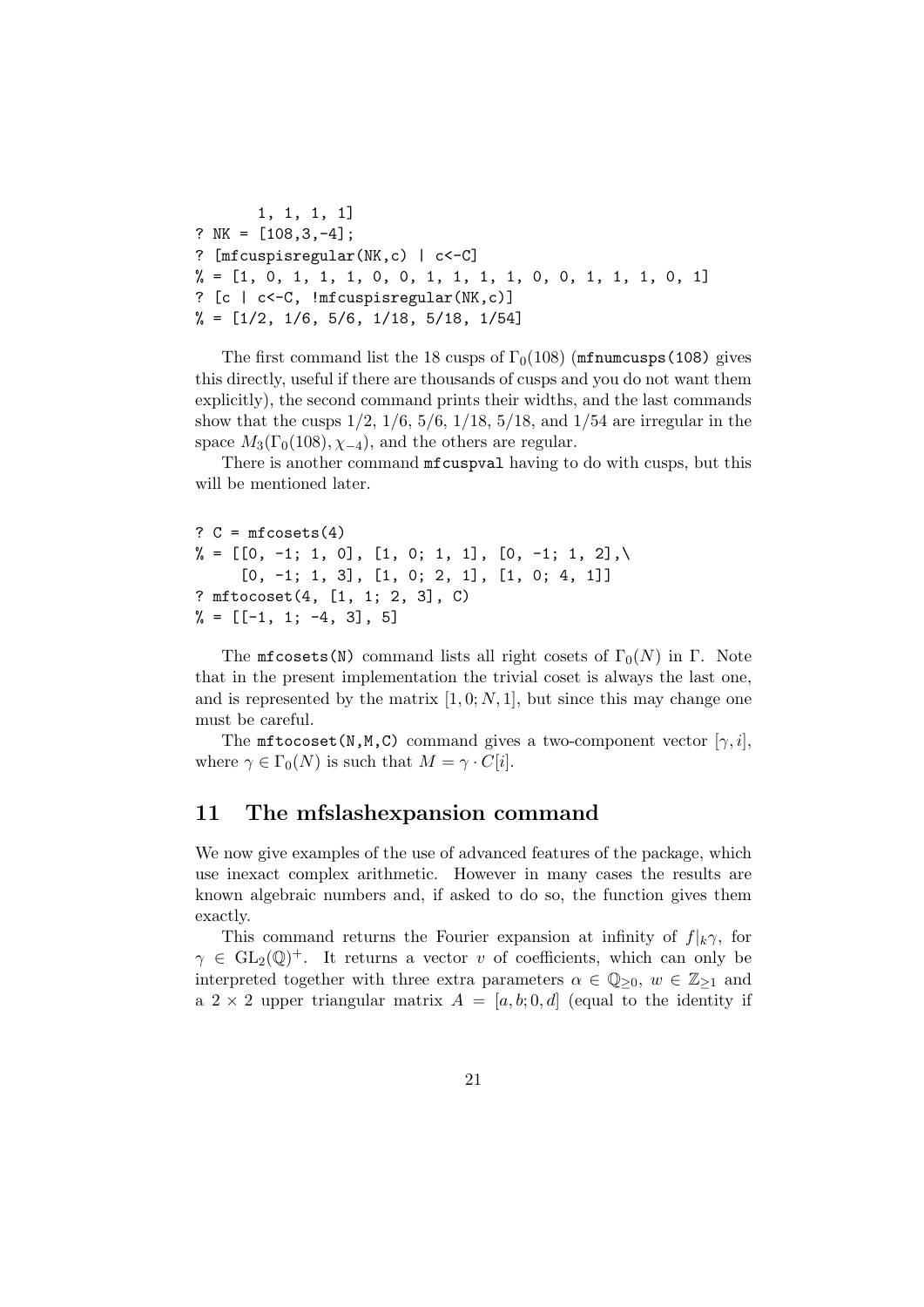$\gamma \in \text{PSL}_2(\mathbb{Z})$ . We have  $f|_k \gamma = F|_k A$ , with

$$
F(\tau) = q^{\alpha} \sum_{n \ge 0} v[n] q^{n/w}
$$

and  $q = e(\tau)$ . Of course,  $F|_k A = (a/d)^{k/2} F(\tau + b/d)$  so the exact expansion is easily inferred from the returned one, whereas the chosen encoding allows to compute the coefficients  $v[n]$  in a smaller number field than if we had included all the constants into  $v$ . It is important to note that the three parameters  $\alpha, w, A$  only depend on the modular form space and  $\gamma$ , but not on the form  $f$ .

```
? mf = mfinite([4,6]); B = mfbasis(mf);
? for (i=1, #B, \setminusprint(mfslashexpansion(mf,B[i],[1,0;2,1],5,1,kP))
\setminus\setminus we don't print P which is [0, 1, [1,0;0,1]] in all cases
[-1/504, 1, 33, 244, 1057, 3126]
[-1/504, 0, 1, 0, 33, 0]
[-1/32256, -1/64, 33/64, -61/16, 1057/64, -1563/32]
[0, -1, 0, 12, 0, -54]? R = mfslashexpansion(mf, B[1], [0, -1; 4, 0], 5, 1, \& P); [P, R]\% = [[0, 1, [1,0;0,1]], [ -8/63, 0, 0, 0, 64, 0]]? R = mfslashexpansion(mf, B[1], [0, -1; 1, 0], 5, 1, \& P); [P, R]\% = [[0, 4, [1,0;0,1]], [-1/504, 0, 0, 0, 1, 0]]? mf = mfinite([4,7,-4]); B = mfbasis(mf);
? for (i=1, #B, \setminusprint( mfslashexpansion(mf,B[i],[1,0;2,1],5,1,&P) ))
\setminus\setminus we don't print P which is [1/2, 1, [1,0;0,1]] in all cases
[1/64, 91/8, 7813/32, 7353/4, 530713/64, 221445/8]
[1, -728, 15626, -117648, 530713, -1771560]
[1/16, -15/2, 5/8, 75, -231/16, -465/2][2, 0, 20, 0, -462, 0]? mfslashexpansion(mf,B[1],[0,-1;4,0],5,1,&P)
% = [Mod(61/256*t, t<sup>2</sup> + 1), Mod(-1/64*t, t<sup>2</sup> + 1),
     Mod(-1/64*t, t^2 + 1), Mod(91/8*t, t^2 + 1),
     Mod(-1/64*t, t^2 + 1), Mod(-7813/32*t, t^2 + 1]
? P
\% = [0, 1, [1, 0; 0, 1]]? R=mfslashexpansion(mf,B[1],[0,-1;4,0],5,0)
% = [0.238281250000000000000000000000000000*1]
```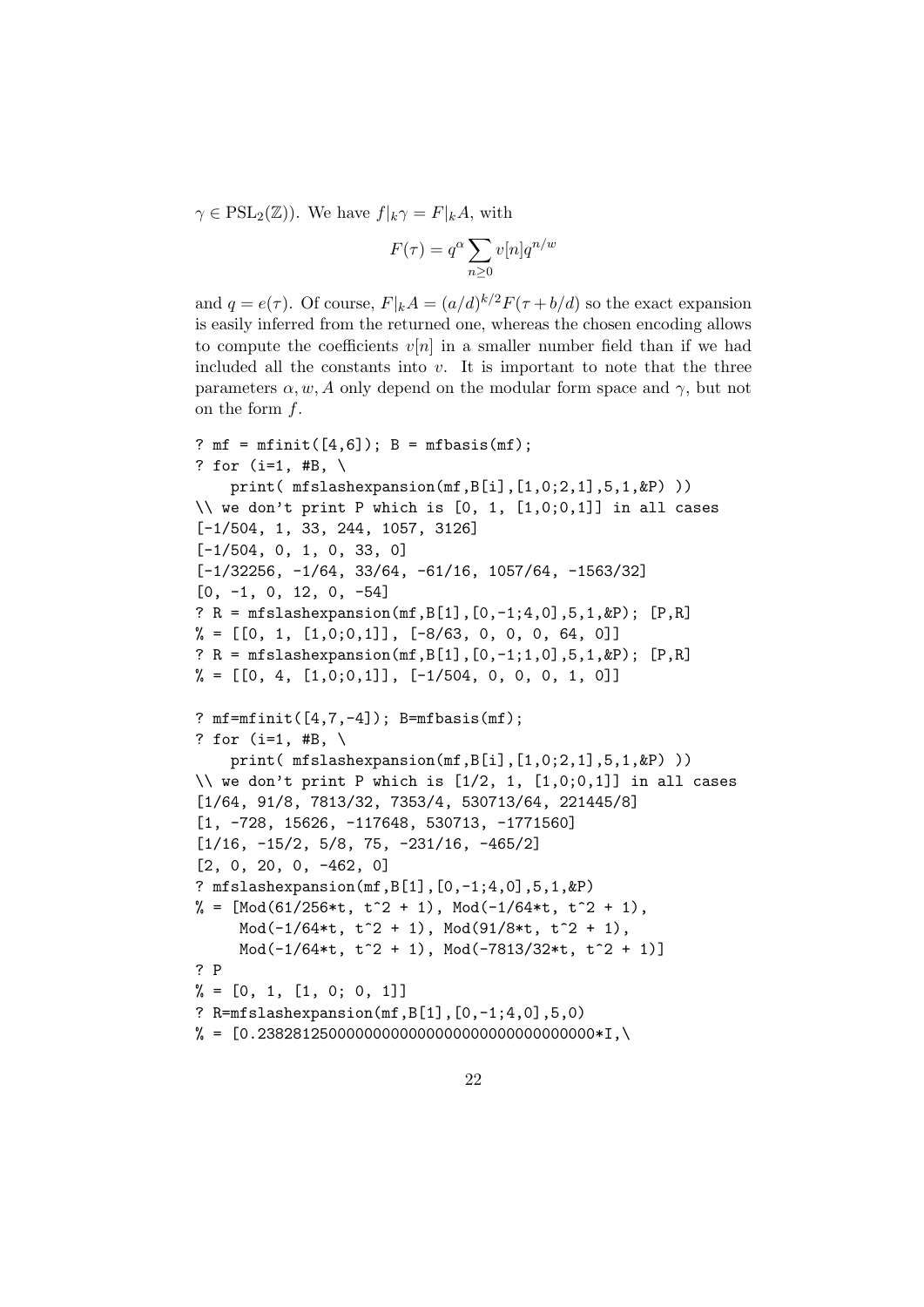-0.015625000000000000000000000000000000000\*I,\ -0.015625000000000000000000000000000000000\*I,\ 11.375000000000000000000000000000000000\*I,\ -0.015625000000000000000000000000000000000\*I,\ -244.15625000000000000000000000000000000\*I] ? bestappr(R)

 $% = [61/256*I, -1/64*I, -1/64*I, 91/8*I, -1/64*I, -7813/32*I]$ 

Here are some detailed explanations. The first space is  $M_6(\Gamma_0(4))$ , of dimension 4. We ask for  $1+5$  terms of the Fourier expansion of  $F|_6\gamma$  for all F in the given basis, and  $\gamma = [1, 0; 2, 1]$ , which is one of the possible Fourier expansions at the cusp  $1/2$ . The last parameter P contains  $[\alpha, w, A]$  after the call and the 1 means we want an exact algebraic expression (a 0 as used in the last example means we expect floating point complex numbers).

We obtain the 4 desired expansions. In the next commands, we do the same for the first basis element and  $\gamma = [0, -1, 4, 0]$ , which is the Fricke involution, and corresponds to the cusp 0. The next command, which does essentially the same computation, uses  $\gamma = [0, -1, 1, 0]$ , and now  $P = [0, 4, [1, 0, 0, 1]]$  which tells us that the expansion is in powers of  $q^{1/4}.$ 

The next example is the space  $M_7(\Gamma_0(4), \chi_{-4})$ , also of dimension 4, and we ask the same thing. Now P tells us that  $\alpha = 1/2$  and  $w = 1$  so we now have for instance

$$
B[1]|_{7}\gamma = (1/64)q^{1/2} + (91/8)q^{3/2} + \cdots
$$

In the next command, we expand  $B[1]|_7\gamma$  with  $\gamma$  equal to the Fricke involution; and finally we check numerically by setting the one-to-last parameter to 0 and obtain the expansion as raw complex numbers. We recognize them immediately using the bestappr command.

Note that in the special case (like here) where  $\gamma$  is a Fricke (or more generally an Atkin–Lehner) involution, we can proceed otherwise to obtain the expansion:

```
? mfatk = mfatkininit(mf, 4); C = m f (3)% = -1.00000000000000000000000000*I? F = mfatkin(mfatk, B[1]); mfoefs(F, 6)\% = \begin{bmatrix} 61/256, -1/64, -1/64, 91/8, -1/64, -7813/32, 91/8 \end{bmatrix}
```
This tells us that the true expansion of  $F|_7W_4$  is the expansion that is output divided by the constant  $C$ , so we recover the previous expansion.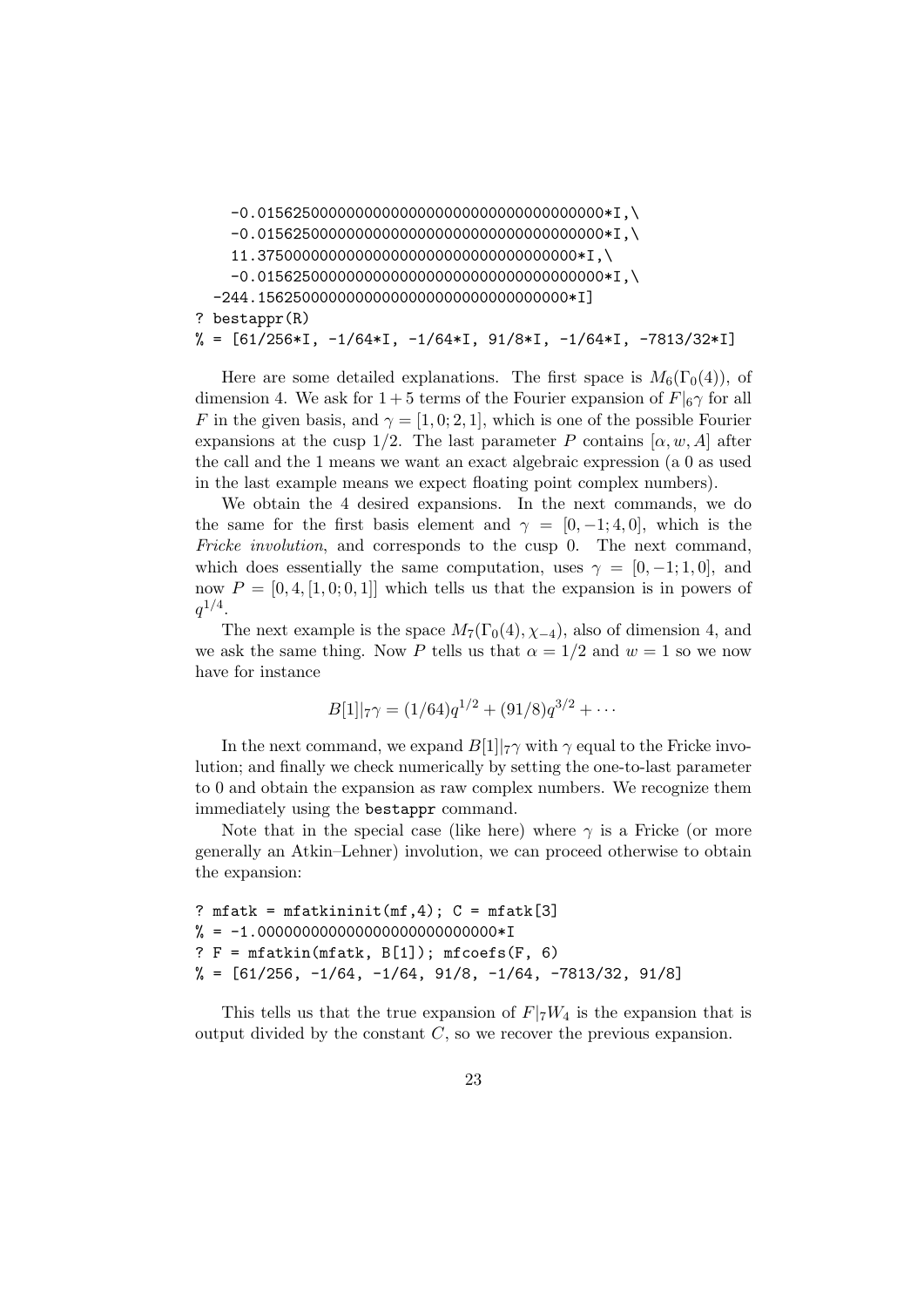It is important to see what affects the timing and correctness of the mfslashexpansion command. The following session gives typical examples:

```
? mf = mfinite([496, 4], 0); F = mfbasis(mf)[1]; mfdim(mf)time = 329 ms.
% = 45? mfslashexpansion(mf,F,[1,0;3,1],5,0,&P);
time = 1,316 ms.
? mfslashexpansion(mf,F,[1,0;3,1],5,1,&P);
time = 51,136 ms.
? mf = mfinite([503, 4], 0); F = mfbasis(mf)[1]; mfdim(mf)time = 1.505 ms.
% = 125? sizebyte(mf)
% = 5123352? mfslashexpansion(mf,F,[1,0;3,1],5,0,&P);
time = 32,640 ms.
? sizebyte(mf)
% = 18216400? mfslashexpansion(mf,F,[1,0;3,1],5,0,&P);
time = 6,504 ms.
```
We omit the numerical outputs since they have no significance for the present discussion. We notice several things:

- First, the time for rationalization (flag 1) in the first example is extremely large: 51 seconds instead of 1.3. The reason for this is that the width of the corresponding cusp (here  $1/3$ ) is equal to  $P[2] = 496$ , and the program must recognize algebraic numbers in the large cyclotomic field  $\mathbb{Q}(\zeta_{496})$  which takes a huge amount of time. In fact, at the default accuracy of 38D, the result is certainly wrong.
- Second, the time depends enormously on the dimension: the expansion for dimension 125 is 25 times slower than for dimension 45, of course not surprising, but it must be taken into account.
- Third, and most importantly, the last command shows the cache effect: exactly the same instruction now requires only 6.5 seconds instead of 32.6. This is because, behind the scenes, the first mfslashexpansion precomputed a number of quantities which it stored in your variable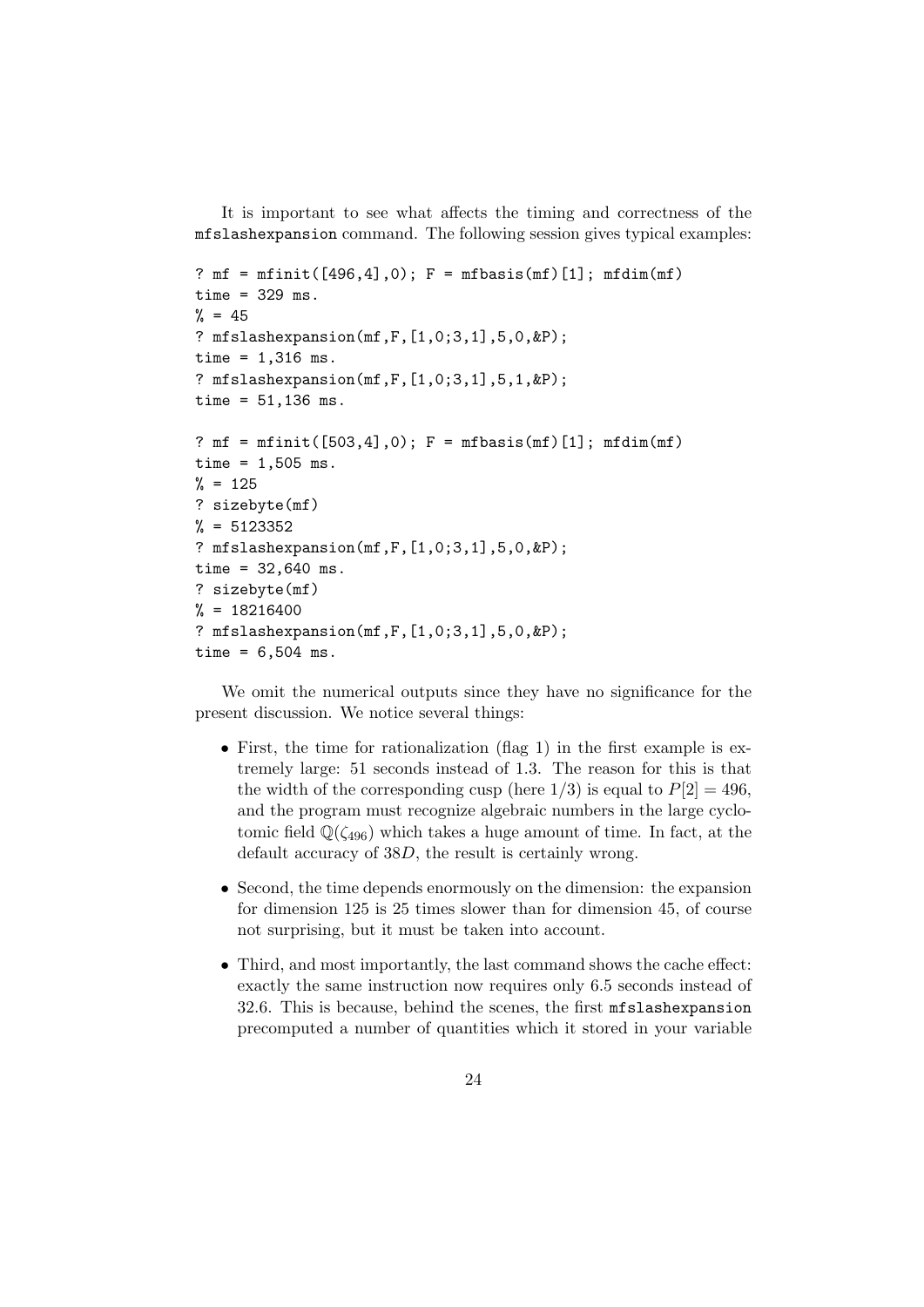mf: in fact, the sizebyte commands show that, after the first expansion, the size of mf has more than tripled.

# 12 Analytic Commands

The existence of the mfslashexpansion command allows us to do many useful things. In fact, already the mfatkininit and mfatkin commands would not be possible without it. Immediate applications are the mfcuspval command which computes the valuation at cusps, and the mfeval command, which in addition to computing values in the upper-half plane (see below), also computes values at the cusps:

```
? T = mfTheta(); mf=mfinit(T); C=mfcusps(mf)\% = [0, 1/2, 1/4]? [ mfcuspval(mf,T,c) | c<-C ]\% = [0, 1/4, 0]? mfeval(mf, T, C) \\ or [mfeval(mf, T, c) | c<-C]
\frac{9}{6} = \left[\frac{1}{2} - \frac{1}{2 \cdot 1}, 0, 1\right]
```
More sophisticated is the computation of numerical periods, and more generally of symbols

$$
\int_{s_1}^{s_2} (X - \tau)^{k-2} F|_{k} \gamma(\tau) d\tau ,
$$

where  $s_1$  and  $s_2$  are two cusps (e.g.,  $s_1 = 0$ ,  $s_2 = \infty$ ):

```
? mf = mfinit([96,4],0); [F1] = mfbasis(mf);
? FSI = mfsymbol(mf,F1);time = 2,272 ms
? mfsymboleval(FS1,[0,oo])
\frac{1}{6} = 2.0968669678226579060336519703627002478*I*x<sup>2</sup>2\
  + 0.36368580656317635568444277442842940073*x\
  - 0.049315736834713109138297211986510643780*I
? mfsymboleval(FS1,[1,5/2])
\% = 4.1937339356453158120673039407254004956*I*x^2\+ (0.72737161312635271136888554885685880147\
  -14.678068774758605342235563792538901735*I)*x
 + (-1.2729003229711172448955497104995029026\
  + 15.103654043044843600467382361156555509*I)
? mfsymboleval(FS1,[1,2],[0,-1;1,0])
```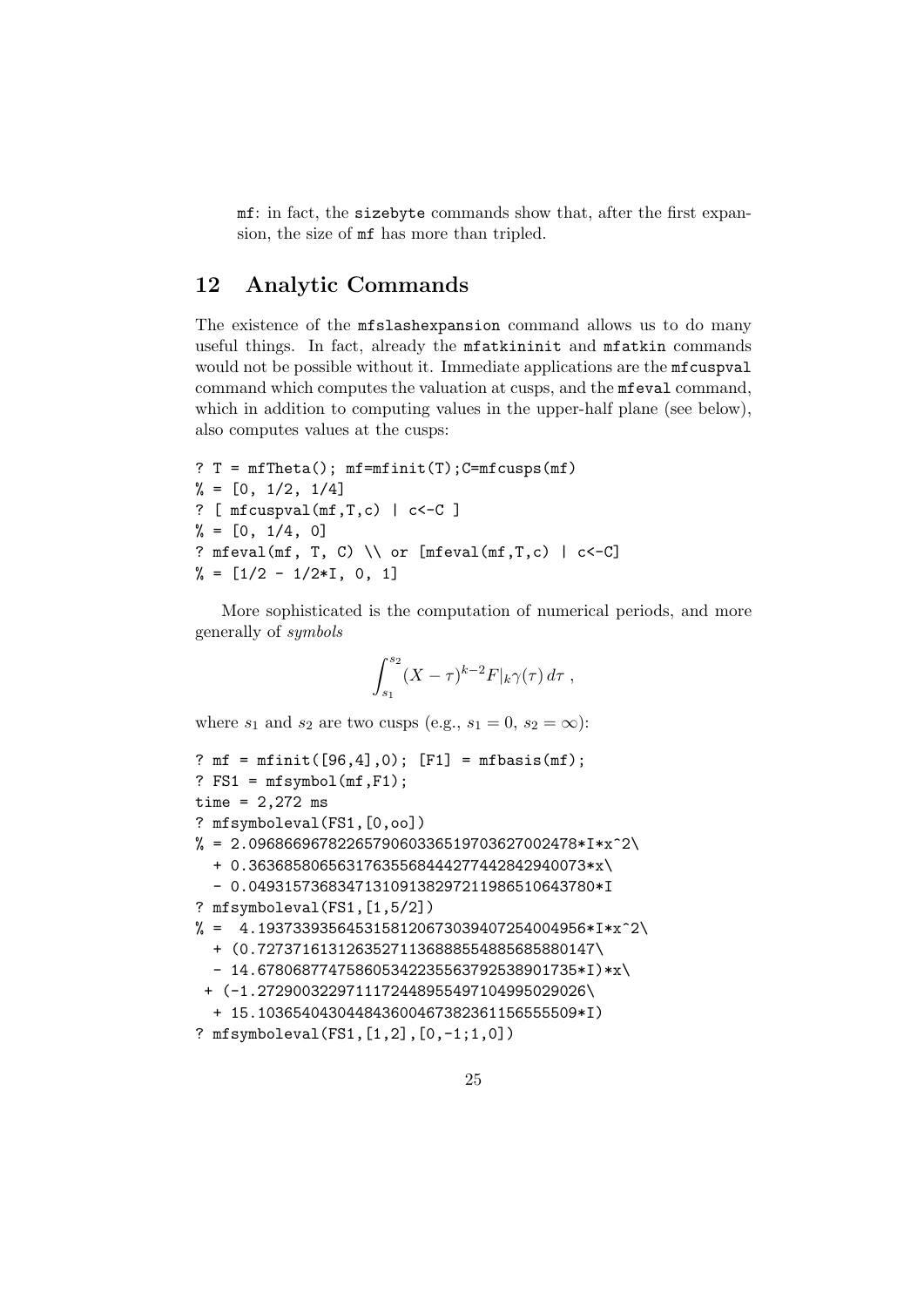- $% = (0.54552870984476453352666416164264410111)$ 
	- + 2.5224522361088961642654705389803540222\*I)\*x^2\
	- + (-0.72737161312635271136888554885685880148\
		- $6.2906009034679737181009559110881007434*D*x\$
		- + 4.1937339356453158120673039407254004956\*I

The general strategy for computing these quantities is first to do a precomputation which only involves  $mf$  and the form  $F$  using  $mfgymbol$ , which can take a few seconds, but afterwards all the computations are instantaneous.

Note that if you only want the period polynomial from 0 to  $\infty$  use mfperiodpol(mf,F1) which gives the same answer as before but in only 20 ms.

You may also use mfsymboleval in two other ways, but note that in this case the precomputation is not used so the computation may be slow:

```
? mf=mfinit([96,6],0);F=mfbasis(mf)[1];
? FS=mfsymbol(mf,F);
time = 9,761 ms.
? mfsymboleval(FS,[I,oo])
\% = 0.0029721...*I*x^4 + 0.0137806...*x^3 + ... + 0.0061009...? mfsymboleval(FS,[I,2*I])
% = 0.0029665...*I*x^4 + 0.0137326...*x^3 + ... + 0.0059760...? mfsymboleval(FS,[I/10000,I])
\% = 46.363730...*I*x^4 + 3.8815894...*x^3 + ... + 0.0183869...? -x^4*subst(mfsymboleval(FS,[I,10000*I],[0,-1;1,0]),x,-1/x)
\% = 46.363730...*I*x^4 + 3.8815894...*x^3 + ... + 0.0183869...? mfsymboleval([mf,F],[I,oo])
% = 0.0029721...*I*x^4 + 0.0137806...*x^3 + ... + 0.0061009...? mfsymboleval([mf,F],[I,2*I])
\% = 0.0029665...*I*x^4 + 0.0137326...*x^3 + ... + 0.0059760...
```
These examples illustrate four points:

- 1. Computing an mfsymbol may be rather long (9.8 seconds in this example), although as already mentioned, subsequent computations of symbols *between cusps* will then be instantaneous.
- 2. As the next three commands show, mfsymboleval also accepts paths with endpoints in the upper half-plane. Although we have tried to optimize the computation, in certain cases (but not in the above example)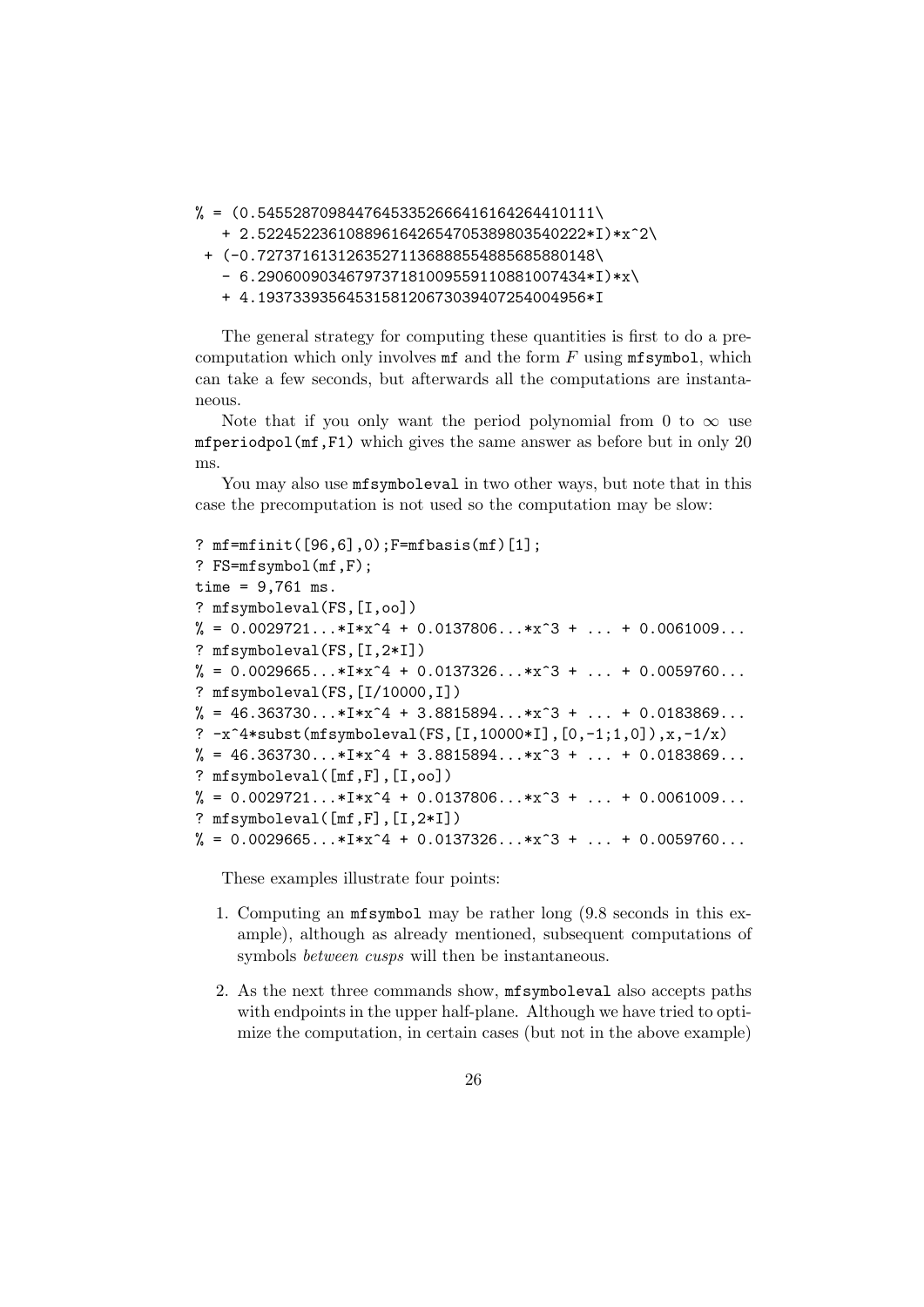when one of the endpoints is close to the real line the computation may be slow.

- 3. The next command shows the use of the extra parameter  $\gamma$  which asks to integrate  $F|_k \gamma$  instead of F, here with  $\texttt{ga}=[0,-1;1,0]$ . This allows to perform the same computation with endpoints which are away from the real line. This is essentially what is done automatically by mfsymboleval.
- 4. The last two commands show a special format which avoids doing the longish mfsymbol computation: the results are obtained almost instantaneously without using symbols. The price to pay in using this "cheaper" format is that the endpoints of the path cannot be cusps other than oo.

```
? mf = mfinit([96,4],0); [F1,F2] = mfbasis(mf);
? FS1 = mfsymbol(mf,F1); FS2 = mfsymbol(mf,F2);
? mfpetersson(FS1)
% = 0.00061471684149817788924091516302517391826
? mfpetersson(FS2)
% = 0.0055324515734836010031682364672265652647
? mfpetersson(FS1, FS2)
% = 1.5879887877319313665 E-40 + 7.652958013165934297 E-42*I
```
Same remark: once the mfsymbols FS1 and FS2 initialized, all the Petersson product computations (as well as others) are essentially immediate. Note that since neither F1 nor F2 are eigenforms, there is no reason for their Petersson product to vanish. To prove it does we do as follows:

```
? BE = mfeigenbasis(mf);
? M = Mat([mftobasis(mf, f) | f\leftarrow BE]); M^(-1)\% =[1 3 10 4 -20 70]
[1 \ 3 \ 2 \ 12 \ 60 \ -42][1 \ 3 \ -14 \ -36 \ -36 \ 54][1 -3 10 -4 20 70]\begin{bmatrix} 1 & -3 & 2 & -12 & -60 & -42 \end{bmatrix}
```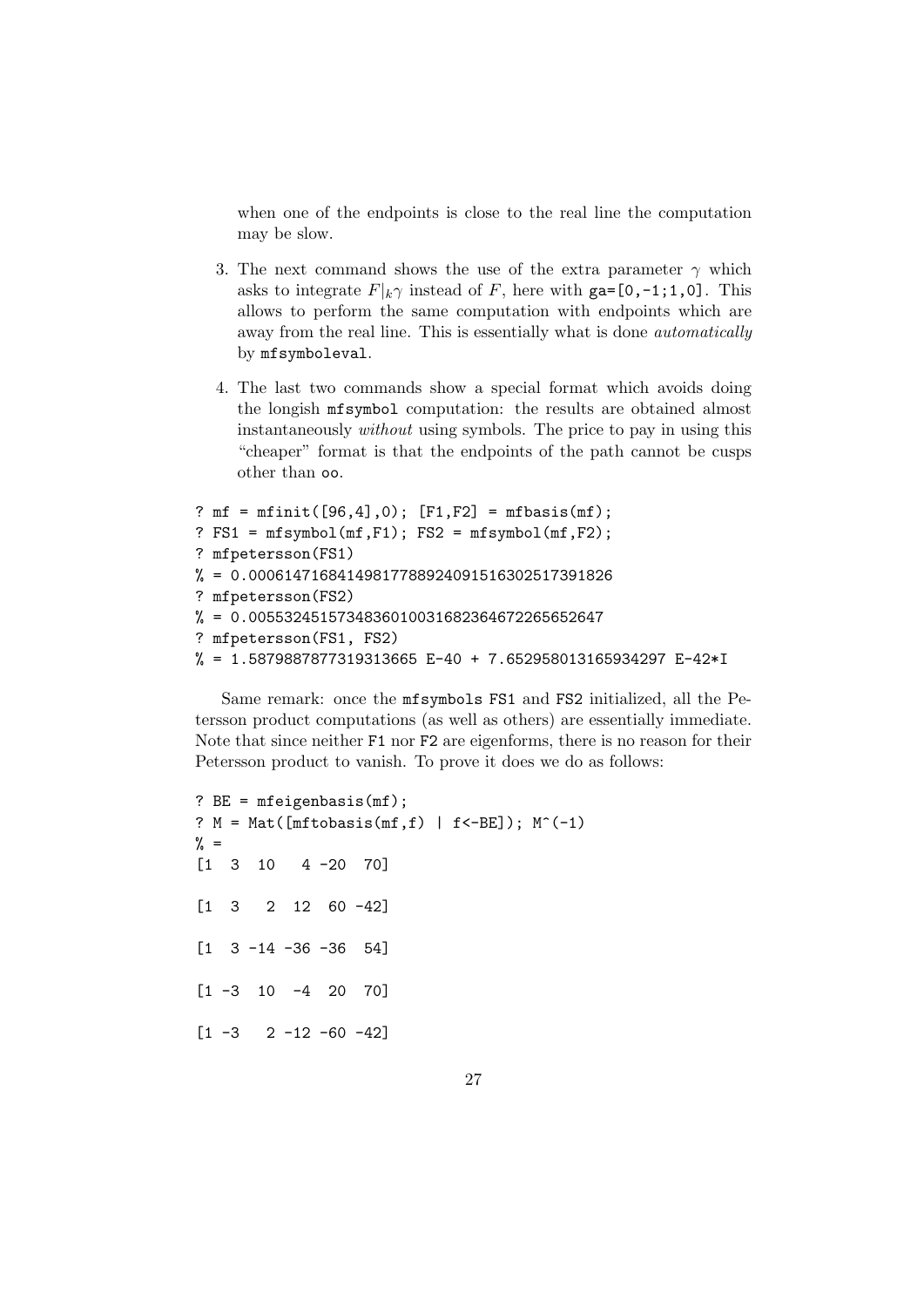$[1 -3 -14 36 36 54]$ 

On the other hand, it is immediate to see that  $BE[i+3]$  is a twist of  $BE[i]$ and that as a consequence their Petersson square are equal. It follows from the shape of the above matrix that the Petersson scalar product of  $B[i]$  with  $B[j]$  will vanish when the corresponding scalar product of the corresponding columns vanish, hence for  $(i, j) = (1, 2), (1, 4), (1, 5), (2, 3), (2, 6), (3, 4),$  $(3, 5), (4, 6), \text{ and } (5, 6).$ 

Note that mfpetersson can also be used for two noncuspidal forms, as long as the Petersson product converges. Consider the following example:

```
? mf = mfinite([12,5,-3]); cusps = mfcusps(mf);
? E1 = mfeisenstein(5,1,-3); [mfcuspval(mf, E1, c) | c<-cusps]
\% = [0, 0, 1, 0, 1, 1]? E2 = mfeisenstein(5,-3,1); [mfcuspval(mf, E2, c) | c<-cusps]
\% = [1/3, 1/3, 0, 1/3, 0, 0]? P(mf) =\{ my(E1S = mfsymbol(mf, E1))\}my(E2S = mfsymbol(mf, E2));mfpetersson(E1S,E2S); }
? P(mf)
% = -1.8848216716468969562647734582232071466 E-5- 1.9057659114817512165 E-43*I
? mf3 = mfinit([3,5,-3]); P(mf3)
time = 16 ms.
? mf96 = mfinit([96,5,-3]); P(mf96)
time = 3,521 ms.
```
The first commands create two Eisenstein series of weight 5,  $E_5(1, \chi_{-3})$ and  $E_5(\chi_{-3}, 1)$ , which belong to  $M_5(\Gamma_0(3), \chi_{-3})$ . In the next commands, we look at the larger space of level 12 and compute the valuations of  $E_1$  and  $E_2$  at the six cusps of  $\Gamma_0(12)$ . We see that at these six cusps one of the two Eisenstein series vanishes, so the Petersson product will converge, and is computed in the next command. In the last commands we compute the same product but in level 3 and level 96; because of the normalization, we obtain essentially the same result (not given), but of course the times are very different: 0.016 seconds in level 3 and 3.5 seconds in level 96.

There are two more important numerical functions: evaluating a modular form at a point in the upper half plane, and evaluating the corresponding L-function. We begin by a trivial example: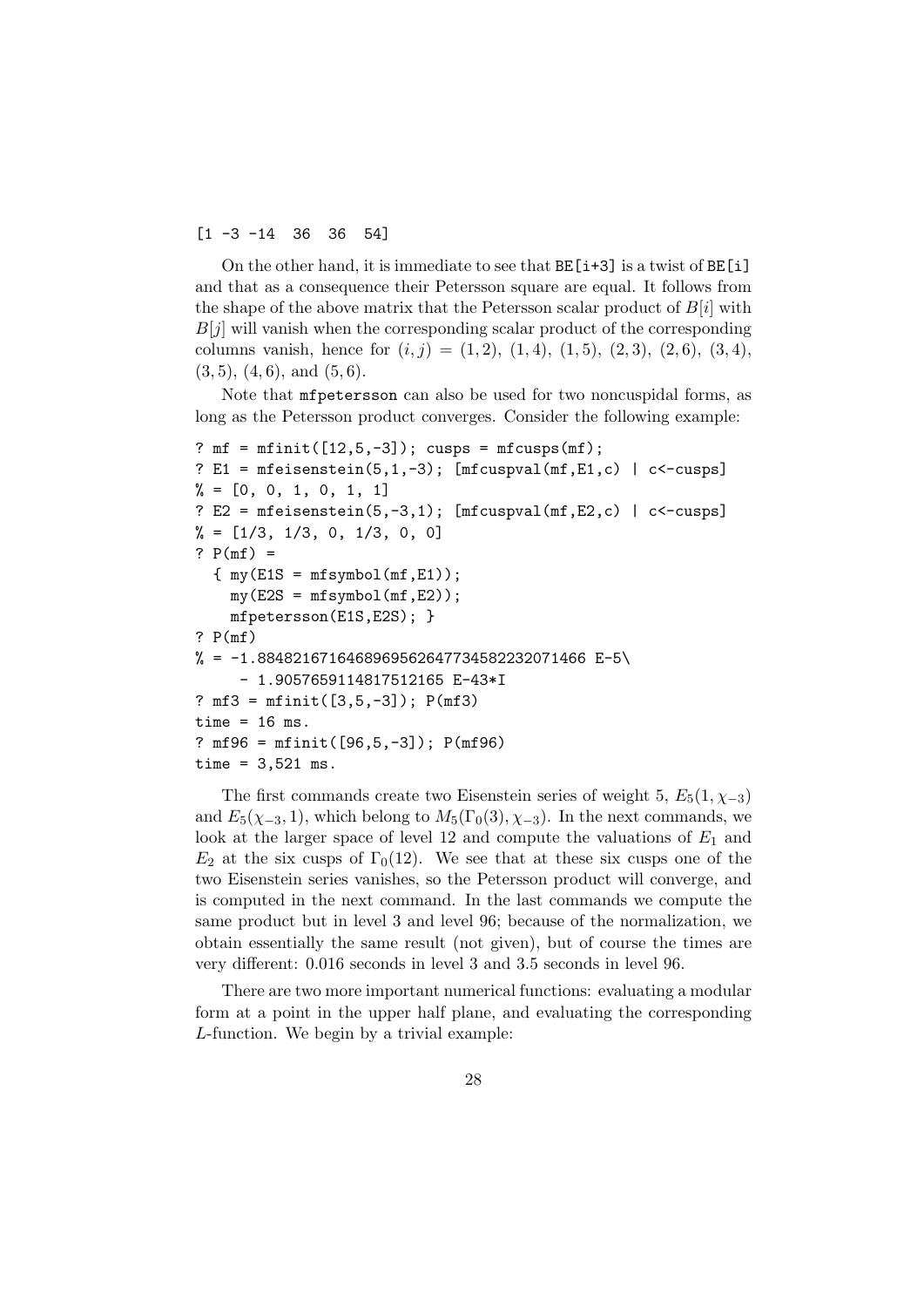- ? E4 =  $mfEk(4)$ ;  $mf = mfinite(E4)$ ;  $mfeval(mf, E4, I)$
- % = 1.4557628922687093224624220035988692874
- ?  $3*gamma(1/4)^9/2*Pi)^6$
- % = 1.4557628922687093224624220035988692874

This is of course a trivial computation, simply sum the  $q$ -expansion. The fact that the value of a modular form with rational coefficients such as  $E_4$  at a CM point such as i has an explicit expression is a consequence of complex multiplication.

```
? mf = mfinite([12, 4], 1); F = mfbasis(mf)[1];? mfeval(mf, F, 1/Pi + 10^(-6)*I)
% = -89811.049350396250531782882568405506024- 58409.940965200894541585402642924371696*I
? mfeval(mf, F, 1/Pi + 10^(-7)*I)
% = 4.8212468504661113183253396691813292261 E-52+ 6.7885262281520647908871247541561415340 E-52*I
```
Several remarks are in order.

- 1. We are evaluating a modular form very near the real axis. If the form was in level 1 such as  $E_4$  above, we could use a modular transformation to reduce to the evaluation in the fundamental domain of Γ, which would be very fast. Here we do something similar but more sophisticated.
- 2. Contrary to most examples, the result at height  $10^{-7}$  is not a numerical approximation of 0, the exact value is indeed as printed to the given accuracy.
- 3. It is amusing to see the large oscillations of the value: at height  $10^{-6}$ the value is still in the  $10^5$  range, and at  $10^{-7}$  it is in the  $10^{-52}$  range. Of course it must eventually tend to 0 since  $F$  is a cusp form (for  $E_4$ ) it would tend to infinity).
- 4. When applying mfeval at a cusp (as above for mfTheta()), the result is the value at the cusp, but is in general not equal to the limit of the value of the modular form when the argument tends to the cusp, since this limit is often infinite for a noncuspidal form.

Note that when dealing with *eigenforms*, which may have several embeddings into C, the result will have several components, one for each embedding: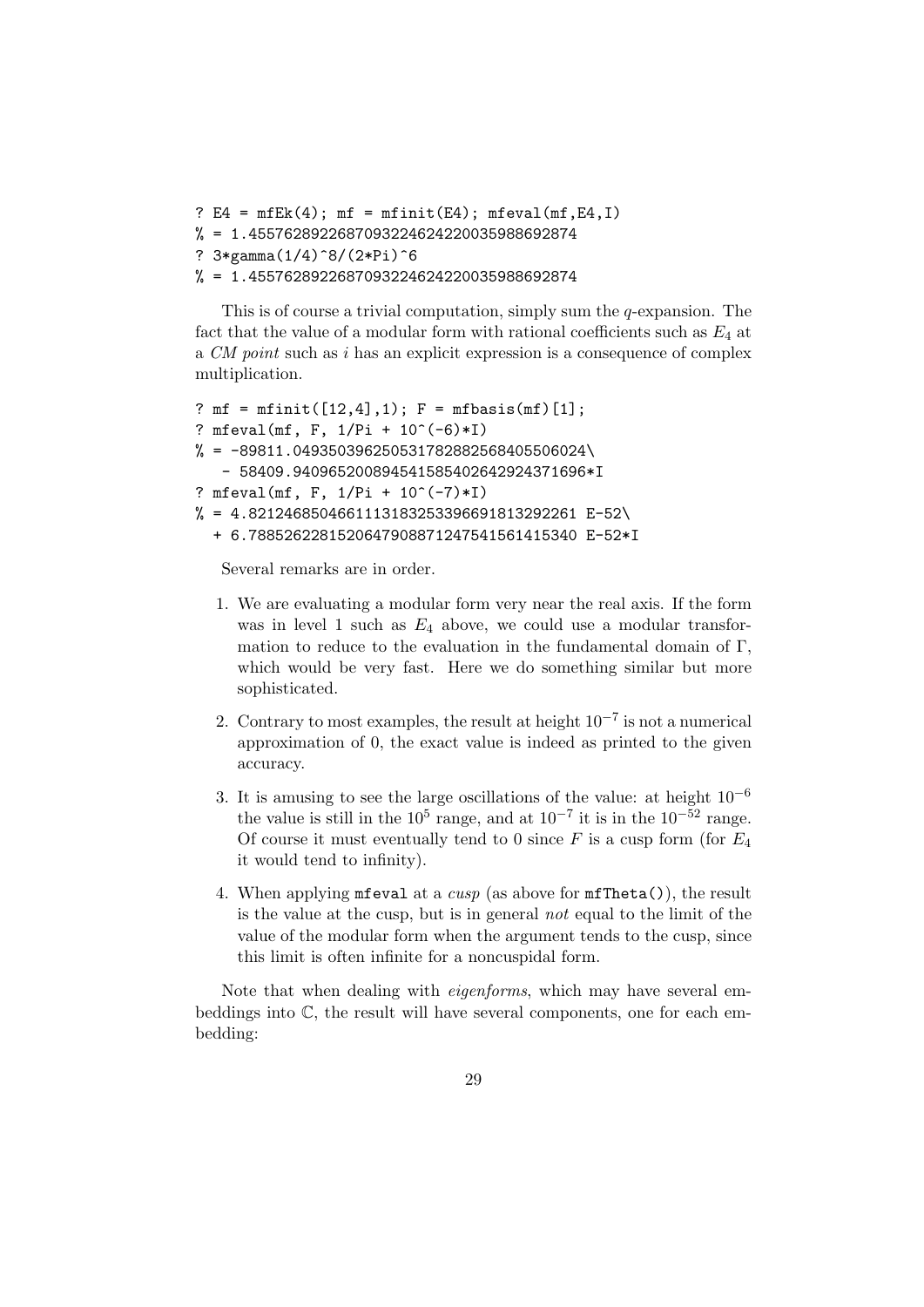```
? mf = mfinite([23, 2], 0); F = mfeigenbasis(mf)[1];
? mfeval(mf,F,I)
% = [0.0018695834459685012330841605500720163964]0.0018618146628840767703527958851699552194]
```
More generally, this embedding problem affects all numerical functions. Continuing the above example:

```
? mfparams(F)
\% = [23, 2, 1, y^2 - y - 1]? mfslashexpansion(mf,F,[0,-1;1,0],5,1)
% = [0, -1/23, 1/23*y, -2/23*y + 1/23, -1/23*y + 1/23, 2/23*y]? FS = mfsymbol(mf,F); mfpetersson(FS,FS)
\frac{9}{6} =
[0.00394889657400250316885... -1.0827196147167250830 E-40]
```

```
[-1.2120247024777595243 E-40 0.00564425429876478351015...]
```
The y in the second result is thus understood to be one of the roots of the polynomial  $y^2-y-1,$  and the result of <code>mfpetersson</code> is a  $2\times 2$  *diagonal* matrix because of the two embeddings of F.

The other important evaluation function is that of the L-function attached to a modular form. In fact, the modular form package only creates (in a clever way) the L-function, all the rest of the work is done by the L-function package. Note the important fact that the modular form need not be an eigenform or even stable under the Fricke involution.

```
? E4 = mfEk(4); mf=mfinit(E4); LE = lfunnf(mf,E4);
? lfun(LE, 2) / Pi^2
% = -3.3333333333333333333333333333333333333
? lfun(LE, 0)
\frac{9}{2} -1
? D = mfDelta(); mf=mfinit(D); LD = 1funnf(mf,D);
? lfunlambda(LD, 3)/lfunlambda(LD, 5)
% = 1.5555555555555555555555555555555555556
? lfunlambda(LD, 1)/lfunlambda(LD, 3)
% = 2.3444283646888567293777134587554269175
? bestappr(%)
% = 1620/691? mf = mfinite([23, 2], 0); F = mfbasis(mf)[1]; L = 1funnf(mf, F);
```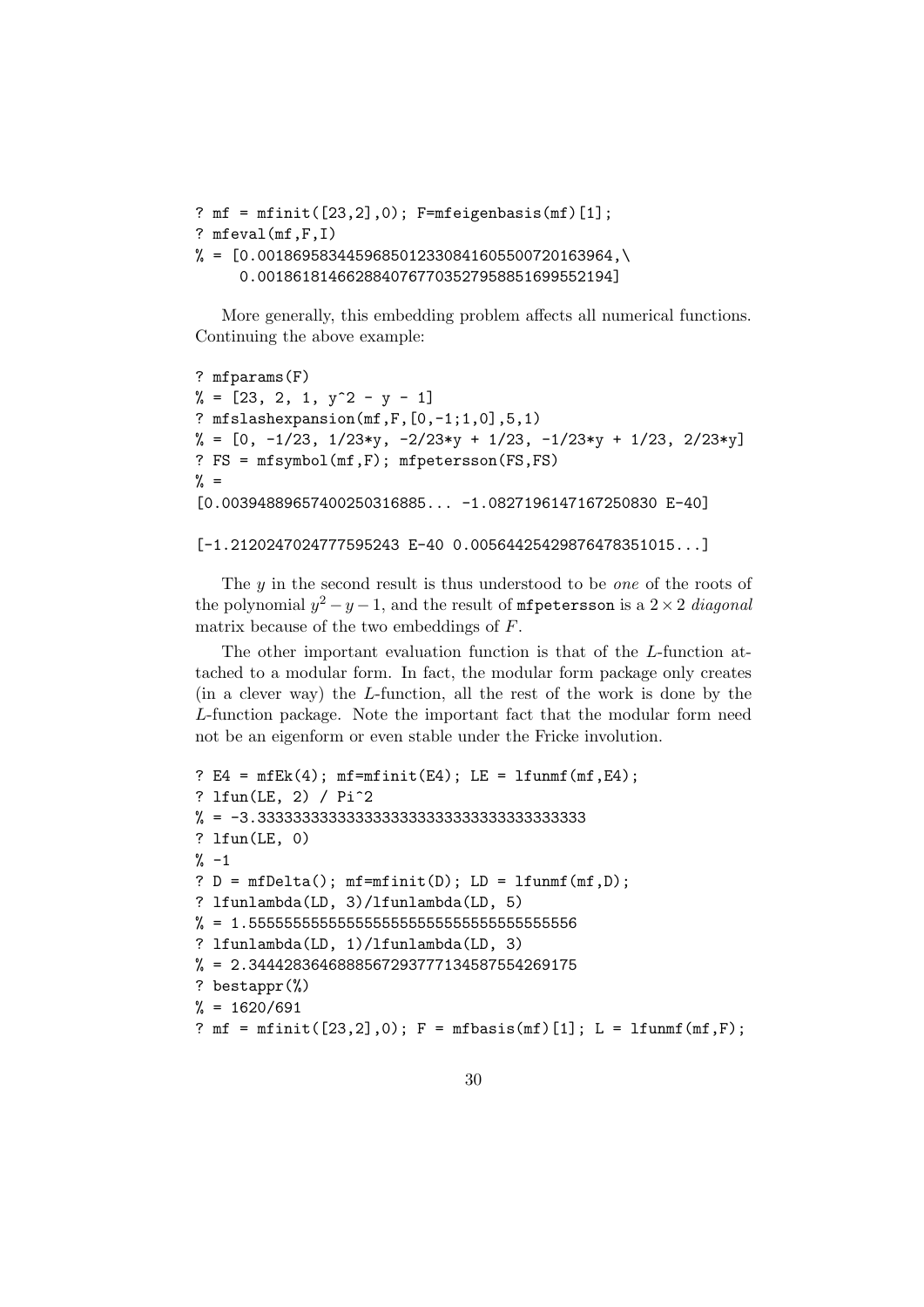```
? lfun(L, 2)
% = 1.5959983753450272580976413437480171832
? G = mfeigenbasis(mf) [1]; M = 1funnf(mf, G);? apply(x->lfun(x,I),M)% = [-0.15856033373254740657327844579672155664]+ 0.79671369922504818377602680344686311969*I,\
     -0.10230278816509023908993775663030712037\
    + 0.65954223983092583287784522268295299513*I]
```
Note that the constant term  $a(0)$  is ignored by the *L*-function, but can be recovered thanks to the formula  $a(0) = -L(F, 0)$ .

The last commands illustrate first the fact that the L-functions can be computed for non-eigenforms  $(F \text{ is not an eigenform})$ , and second that if there are several embeddings, the lfunmf function returns a vector of lfunmf, one for each embedding.

Another illustration of the L-function package:

```
? LIN = lfuninit(LD, [6, 6, 50]);
? ploth(t = 0, 50, 1funhardy(LIN, t))
```
### 13 The mfeigensearch and mfsearch commands

The last commands that we want to illustrate are searching commands, The idea is simple: you believe that you have a modular form, but you do not know its level, weight, character, or field of definition of its coefficients, but only a number of its Fourier coefficients, perhaps only modulo  $p$ , and you would like to find forms which "match" your given form.

In this degree of generality, the search space is too wide. We have therefore decided to reduce the generality, so as to make the search more reasonable. Note that this will probably vary with the different versions of the program, so what is described here may be more restrictive than future versions. In the present implementation, we assume that the form we are looking for has rational coefficients, so that its character is (trivial or) quadratic.

The mfsearch command does this naively but is likely to be more efficient than taylor-made scripts:

?  $V = mfsearch([60, 2], [0, 1, 2, 3, 4, 5, 6], 1); #V$ time  $= 5$  ms.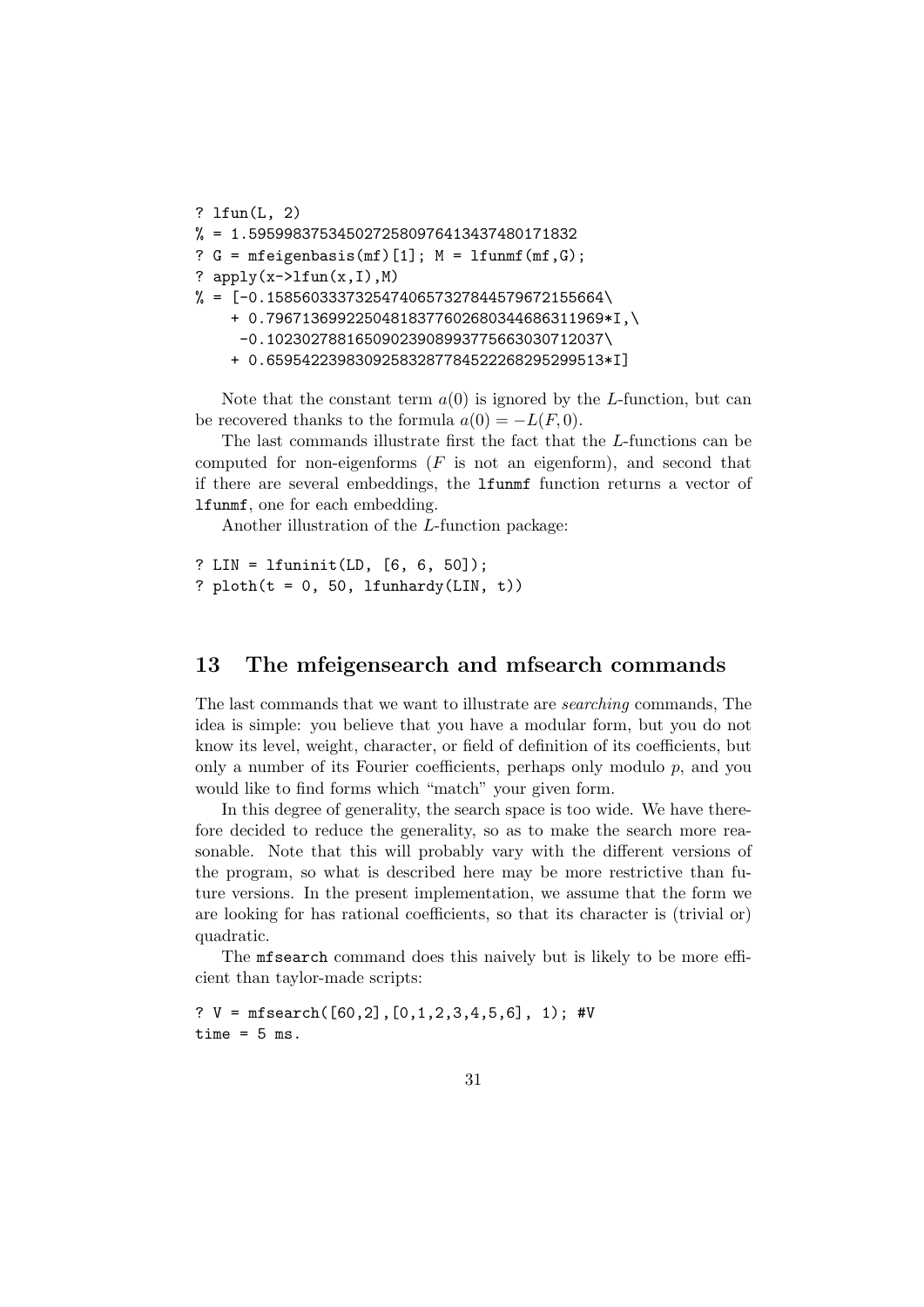```
% = 3? V = mfsearch([[1..60],2], [0,1,2,3,4,5,6], 1);#V
time = 40 ms.
% = 5? [ mfparams(f) | f<-V ]
\% = [[56, 2, 8, y], [58, 2, 1, y],[60, 2, 1, y], [60, 2, 12, y], [60, 2, 60, y]]
? [ print(mfcoeff(f,10)) | f<-V ]
[0, 1, 2, 3, 4, 5, 6, -6, -4, -7, -20]
[0, 1, 2, 3, 4, 5, 6, -34, 37, 22, 7][0, 1, 2, 3, 4, 5, 6, 20, 0, -27, -6][0, 1, 2, 3, 4, 5, 6, -170/9, -272/9, -11/3, -134/9]
[0, 1, 2, 3, 4, 5, 6, 200/13, -304/13, -435/13, -278/13]
```
This command looks for all forms, first in level 60 then in level 1 to 60 and weight 2 whose first coefficients are  $[0, 1, 2, 3, 4, 5, 6]$ , the final 1 is optional and specifies the *space* (in **mfinit** sense) where the search is performed, here the cuspidal space (by default the full space). It returns a list of 3 forms in level 60 and 5 in total.

The mfeigensearch command is more interesting. We look for is a cuspidal *eigenform* whose field of definition is  $\mathbb{Q}$ , so that its Fourier coefficients are integers, and its character is (trivial or) quadratic. An example is as follows:

```
? AP = [2,2], [3,-1]] \\ a(2) = 2 and a(3) = -1
? L = mfeigensearch([1..120], 4], AP); #L
\frac{9}{6} = 2
? [f,g] = L; [mfrarams(f), mfparams(g)]\% = [[26, 4, 1, y], [118, 4, 1, y]]? mfcoefs(f, 10)
\% = \begin{bmatrix} 0, 1, 2, -1, 4, 17, -2, -35, 8, -26, 34 \end{bmatrix}? mfcoefs(g, 10)
\% = \begin{bmatrix} 0, 1, 2, -1, 4, -13, -2, -27, 8, -26, -26 \end{bmatrix}
```
The first command asks for all forms as above in weight 4 and level from 1 up to 120, such that  $a(2) = 2$  and  $a(3) = -1$ . The answer is that there are two forms, which we call  $f$  and  $g$ . We compute their levels (26 and 118 respectively), notice they have trivial character, and list their Fourier coefficients up to 10 and we see that indeed  $a(2) = 2$  and  $a(3) = -1$  in both cases.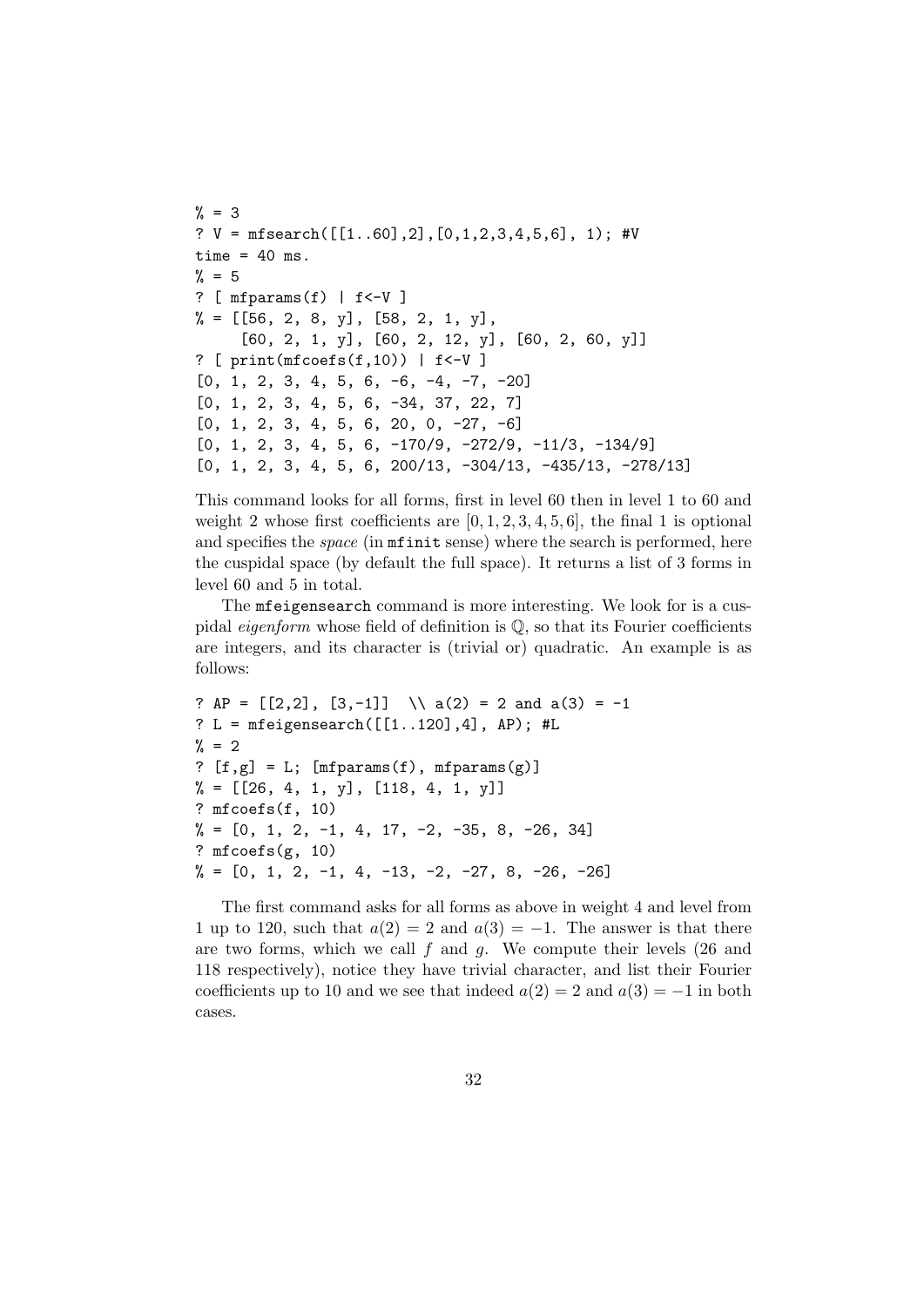To specify the coefficients that we want there are a number of ways. The simplest, as above, is to give the list of pairs of integers  $[p, a(p)]$ . For instance:

```
? L = mfeigensearch([[1..80],2], [[2,2], [7,-3]]); #L
\frac{9}{6} = 1
? F = L[1]; mfparams(F)% = [75, 2, 1, y]? mfcoefs(F, 12)
\% = \begin{bmatrix} 0, 1, 2, -1, 2, 0, -2, -3, 0, 1, 0, 2, -2 \end{bmatrix}
```
The coefficient  $a(p)$  may also be given as an intmod  $Mod(a, m)$  then one looks for a match for  $a(p)$  modulo m. For instance, we come back to our first example:

```
? AP5 = [[2,Mod(2,5)], [3,Mod(-1,5)]]; \\ now modulo 5
? L=mfeigensearch([[1..120], 4], AP); #L
\% = 3? [ mfparams(f)[1] | f <- L ]
\% = [26, 26, 118]? [F1,F2] = L; \\ let's consider the first two
? mfcoefs(F1, 10)
\% = \begin{bmatrix} 0, 1, 2, -1, 4, 17, -2, -35, 8, -26, 34 \end{bmatrix}? mfcoefs(F2, 10)
\% = \begin{bmatrix} 0, 1, 2, 4, 4, -18, 8, 20, 8, -11, -36 \end{bmatrix}? F = mflinear([F1, F2], [-1, 1]);
? content(mfcoefs(F, mfsturm([26,4])+1))
% = 5
```
Working modulo 5, we now find that there is an extra eigenform satisfying our criteria, and perhaps surprisingly, again in level 26. The first, F1, is the one found above, with  $a(2) = 2$  and  $a(3) = -1$ . The second, F2, has  $a(2) = 2$  but  $a(3) = 4 \equiv -1 \pmod{5}$ .

But we can go further and see that this is not a simple coincidence: the next command shows that both eigenforms seem to be congruent modulo 5, at least up to  $a(10)$ . In fact they are indeed congruent modulo 5: to prove this, we use the fact that the basic Sturm bound (the one obtained using  $mfsturm([N,k])$ , not  $mfsturm(mf))$  is also valid modulo p. Since all coefficients are congruent up to the Sturm bound, they are congruent for all  $\overline{n}$ .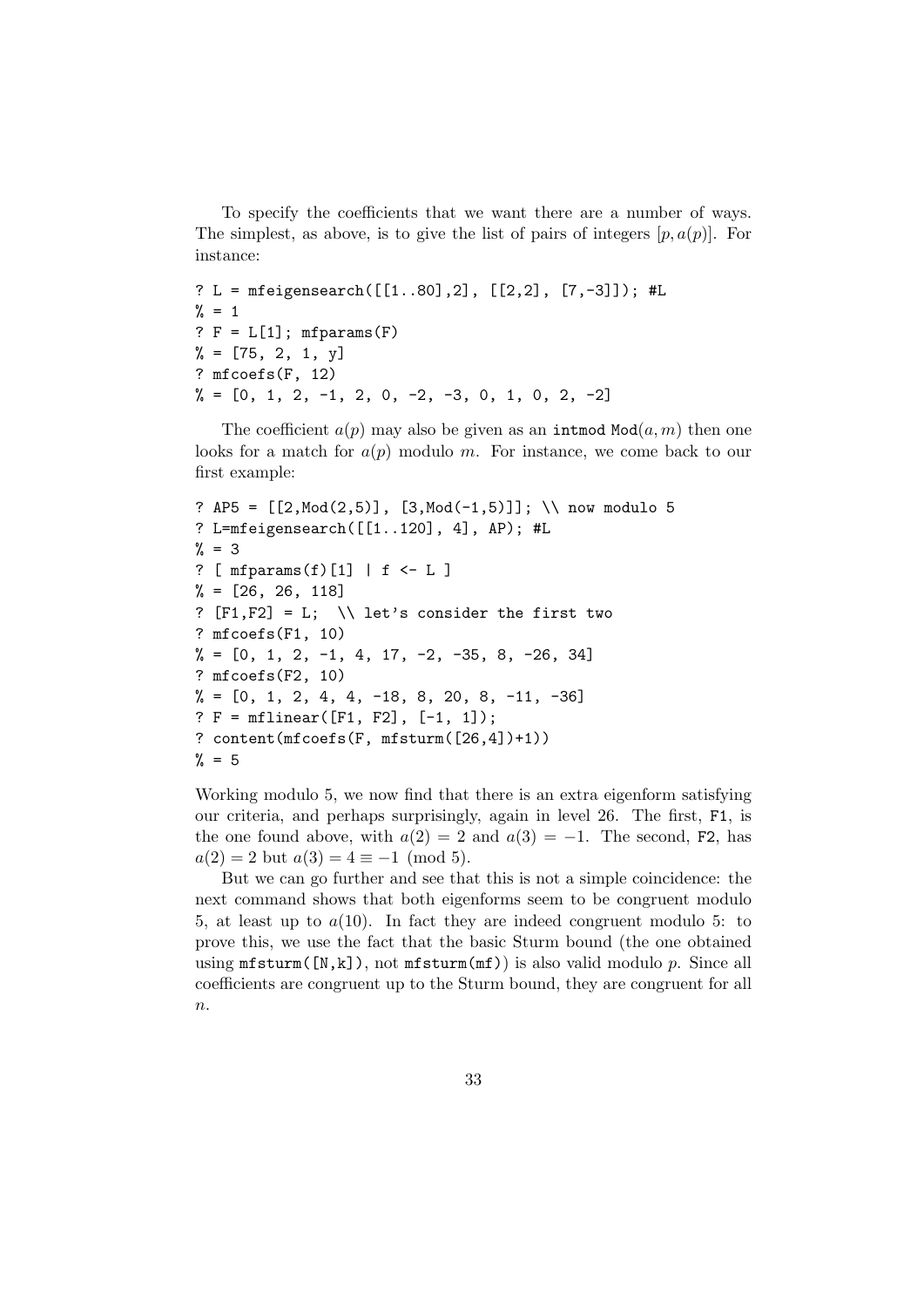# 14 Half-Integral Weight Functions

### 14.1 General Functions

Many of the commands that we have seen, and most importantly the mfinit and mfdim command, can be used verbatim in the case of modular forms of half-integral weight, sometimes with small differences.

- Two functions created from mathematical objects can give forms of half-integral weight, mfetaquo and mffromqf.
- Leaf functions created from scratch are mfTheta, which gives the standard Jacobi theta function of weight  $1/2$ , and mfEH, which gives the Cohen–Hurwitz Eisenstein series of half-integral weight.

```
? F = mffrometaquo([2,5;1,-2;4,-2]); Ser(mfcoefs(F,10),q)
% = 1 + 2*q + 2*q<sup>\hat{4}</sup> + 2*q<sup>\hat{9}</sup> + 0(q^211)? T = mfTheta(); mfisequal(F,T)\frac{9}{6} = 1
? F = mffrom(f(2*matid(3))[2]; Ser(mfcoeff(F,5),q))% = 1 + 6*q + 12*q<sup>-</sup>2 + 8*q<sup>-</sup>3 + 6*q<sup>-</sup>4 + 24*q<sup>-</sup>5 + 0(q<sup>-</sup>6)
? mfisequal(F, mfpow(T,3))
\frac{9}{6} = 1
```
- The only spaces which are directly available by mfinit and mfdim are the full cuspidal space and the full modular form space. The new space can be defined in some cases but indirectly, using Kohnen's theory, see below.
- The only Hecke operators  $T(n)$  which are nonzero are those where n is a square (we have not programmed the  $T(p)$  with p dividing the level).

#### 14.2 Specific Functions

The most important specific function in half-integral weight is mfshimura, which computes the Shimura lift corresponding to a discriminant  $D(1)$  by default) and also returns an mf space containing the lift:

? mf=mfinit([60,5/2],1); F=mfbasis(mf)[1]; ?  $D = [1, 5, 8, 12, 13, 17, 21]$ ; ? for  $(i=1, #D, \setminus)$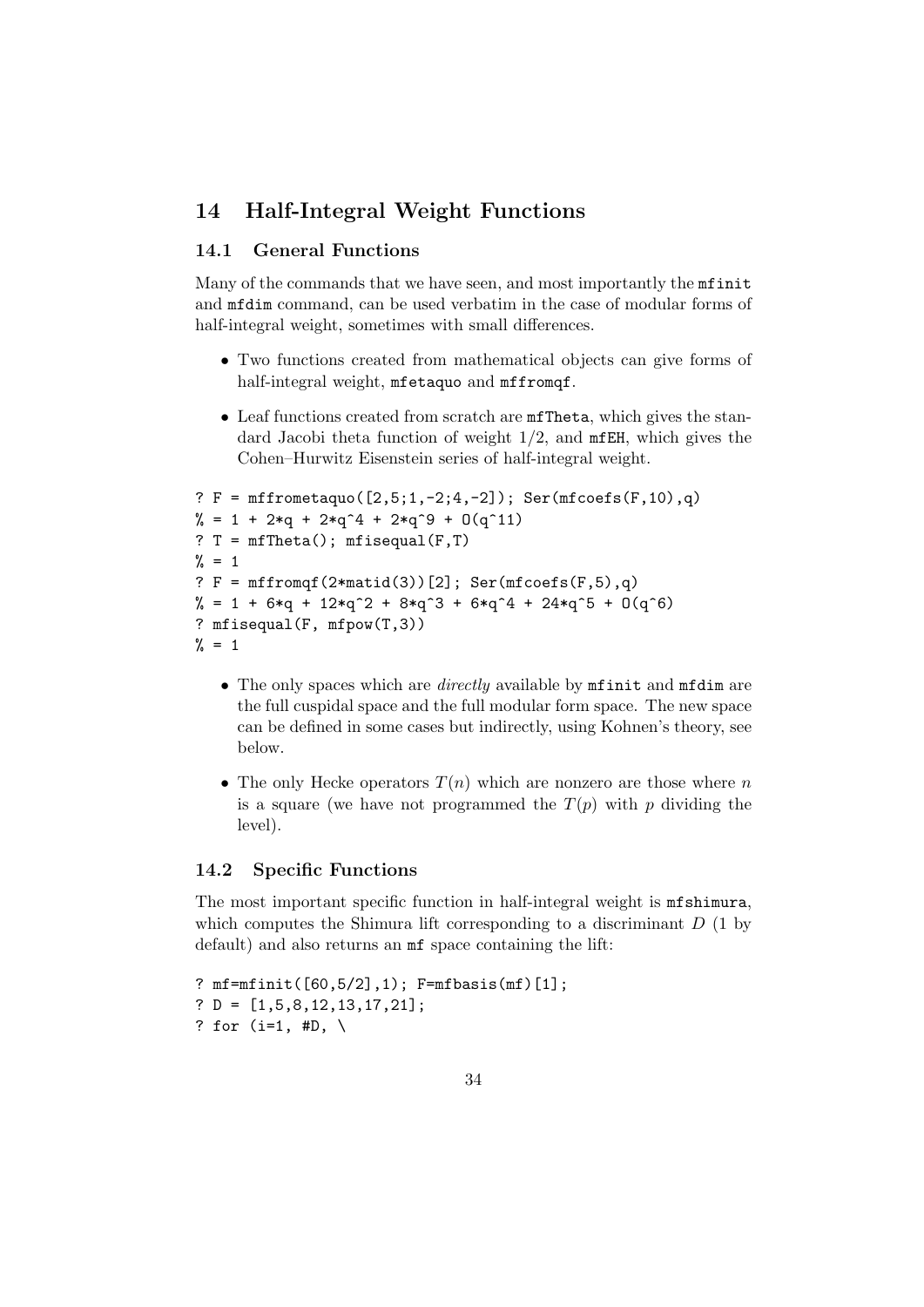```
[mf2,G] = mfshimura(mf,F,D[i]); print(mfcoeff(G,10)))[0, 1, 2, 0, 2, -1, -2, 6, 6, -3, -10][0, 0, 0, -1, 0, 0, 20, 0, 0, -2, 0][0, 0, 0, 0, 0, 0, 0, 0, 0, 0, 0]
[0, 0, 0, 0, 0, 24, 0, 0, 0, 0, -48][0, 0, 0, 0, 0, 0, 0, 0, 0, 0, 0]
[0, 0, 0, 0, 0, 0, 0, 0, 0, 0, 0]
[0, 1, 0, 3, 52, -5, -120, 14, -156, 3, 0]? mfdescribe(mf)
\% = "S_5/2(G_0(60, 1))"
? mfdescribe(mf2)
\% = "S_4(G_0(30, 1))"
```
Two things to notice: first the image can be identically 0. Second, the program takes some time (20 seconds for the above), because computing a Shimura image takes time proportional to  $D^4$ .

The other specific functions are related to the Kohnen +-space. Continuing the above example:

```
? K=mfkohnenbasis(mf); matsize(K)
\% = [14, 4]? K[,1]
\% = [-1, 0, 0, 2, 0, 0, 0, 0, 0, 0, 0, 0, 0]? F=mflinear(mf,K[,1]);
? Ser(mfcoefs(F,35),q)
% = -q + 2*q^4 - 4*q^16 + 3*q^21 - 6*q^24 + 5*q^25 + O(q^36)
```
The first command shows that although the dimension of the cuspidal space is 14, that of the Kohnen +-space is 4; if desired, the corresponding modular forms can be obtained by  $m$ flinear( $m$ f,K[,j]) for each j as done in the next command. The Fourier expansion of  $F$  given on the last line shows that the only nonzero coefficients of  $q^n$  occur when  $n \equiv 0, 1 \pmod{4}$ . Continuing:

```
? [mf2,FS]=mfshimura(mf,F); mfparams(FS)
\% = [15, 4, 1, y]? [mf2,FS]=mfshimura(mf,mfbasis(mf)[1]); mfparams(FS)
% = [30, 4, 1, y]
```
These commmands show that the image of an element of the Kohnen +-space has level  $15 = 60/4$ , while the second shows that the image of a random form has level  $30 = 60/2$ .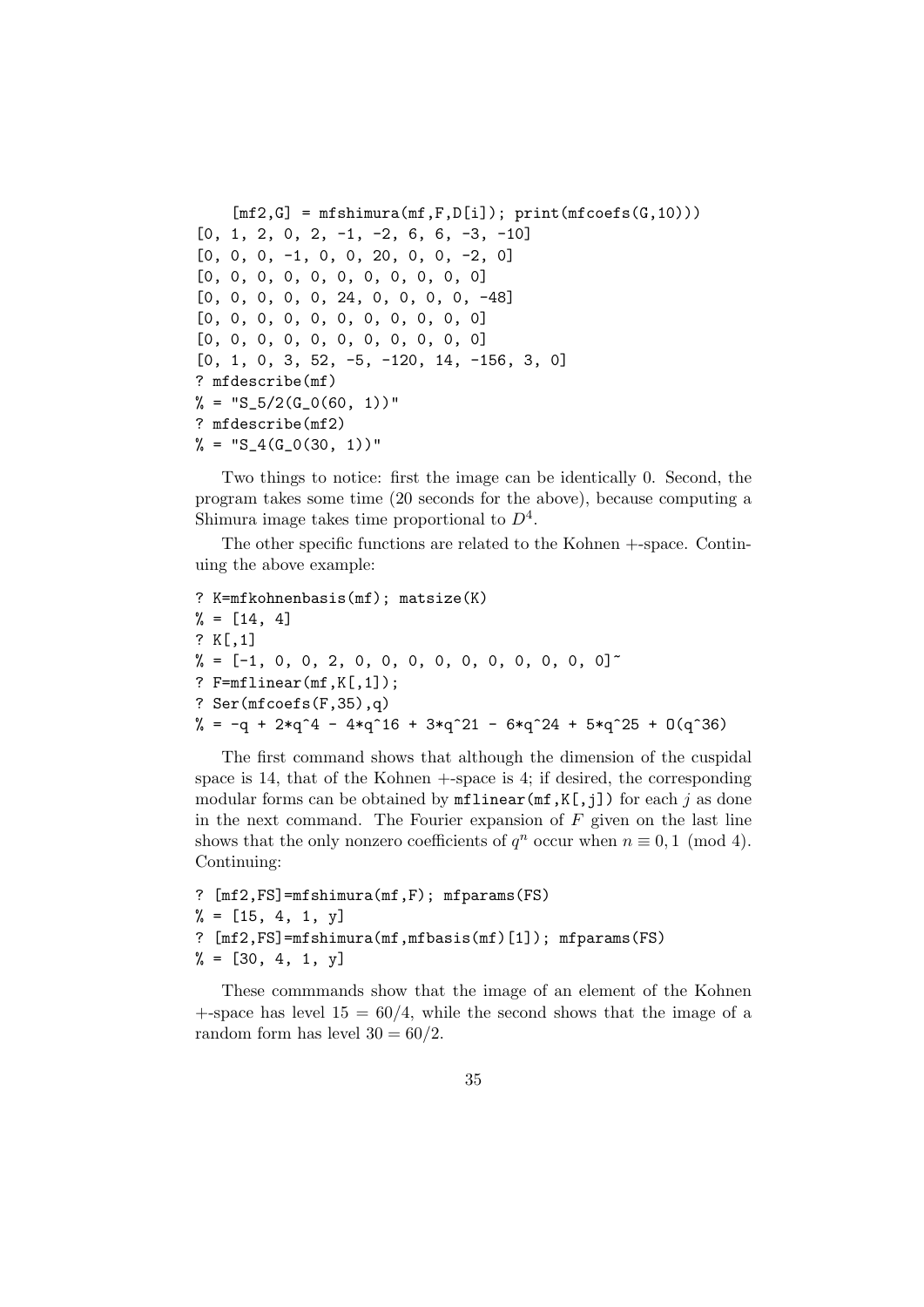A final command related to the Kohnen +-space is mfkohnenbijection. This allows, in half-integral weight, to compute the new space, its splitting, and the eigenforms:

```
? [mf3,M,K,shi] = mfkohnenbijection(mf);
? M * mfheckemat(mf3,11) * M^(-1)\% =[ 48 24 24 24]
[ 0 32 0 -20 ][-48 - 72 - 40 - 72][ 0 0 0 52]
? mf30 = mfinite(mf3,0); BO = mfbasis(mf30); #BO\frac{9}{6} = 2
? BNEW = [mflinear(mf, K * M * mftobasis(mf3,f)) | f<-BO];? BE = mfeigenbasis(mf30);
? BEIGEN = [mflinear(mf, K * M * mftobasis(mf3,f)) | f<-BE ];
? Ser(mfcoefs(BEIGEN[1],24),q)
% = q + q<sup>2</sup> - 3*q<sup>2</sup> - 5*q<sup>2</sup>16 + 6*q<sup>21</sup> + 3*q<sup>24</sup> + 0(q<sup>25</sup>)
? Ser(mfcoefs(BEIGEN[2],24),q)
% = q^5 + q^8 - 3*q^12 - 4*q^17 + 3*q^20 + 0(q^25)? mfcoefs(BEIGEN[1],10^4);
time = 7,532 ms.
```
The mfkohnenbijection command computes a square matrix  $M$  giving a Hecke-module isomorphism from the space  $S_{2k-1}(\Gamma_0(N), \chi^2)$  to the Kohnen +-space  $S_k^+$  $\chi_k^+(\Gamma_0(4N,\chi))$ . Note that this makes sense only when N is squarefree.

Thus, M allows to transport all problems from the "difficult" space  $S = S_k^+$  $\kappa^{\dagger}(\Gamma_0(4N), \chi)$  to the "easy" space  $S_{2k-1}(\Gamma_0(N), \chi^2)$ . For instance, the next command (essentially instantaneous) gives the matrix of the Hecke operator  $T(121)$  on S; a direct implementation using the action of  $T(121)$ would take 10.6 seconds.

The vector BNEW computed afterwards gives a basis of the Kohnen new space  $S_k^{+,\text{new}}$  $\chi_k^{+, \text{new}}(\Gamma_0(4N), \chi)$ , here of dimension 2.

The vector BEIGEN computed in a similar way contains the eigenfunctions of this new space. The example of BEIGEN[2] shows that, contrary to the integral weight case, these eigenfunctions can have vanishing coefficient of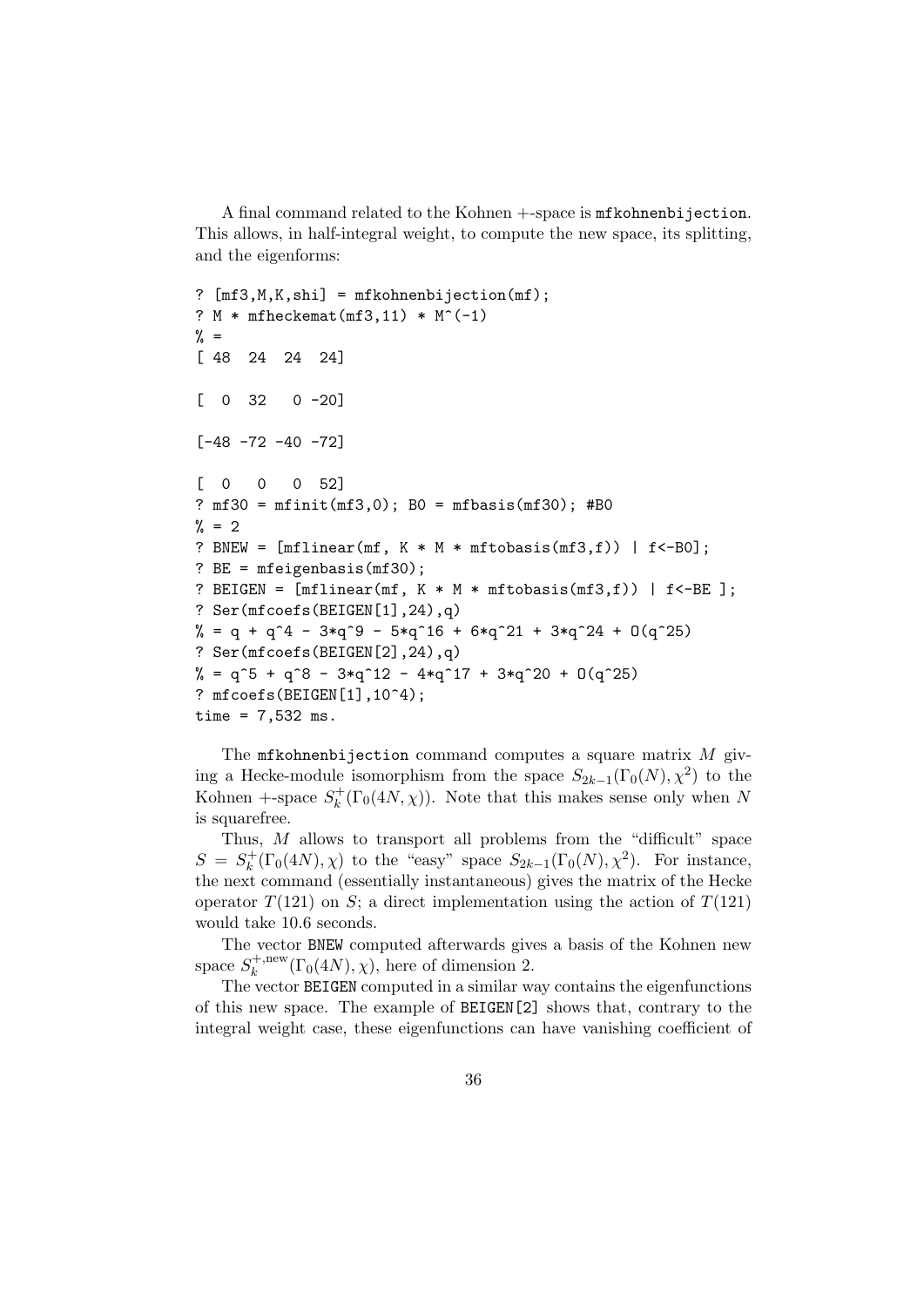$q<sup>1</sup>$ . Note that we know by construction that the image of BEIGEN[j] by any Shimura lift is a multiple of  $BE[j]$  (with the same index j).

The above construction of the new space and the eigenforms being so useful, a specific function exists for this purpose: instead of all the above, simply write [mf30,BNEW,BEIGEN]=mfkohneneigenbasis(mf,bij). Here BNEW and BEIGEN will be matrices whose columns are the coefficients of a basis of the Kohnen new space and of the eigenforms respectively, and mf30 the corresponding new space of integral weight.

### 15 Reference Manual for the Package

We give a brief description in alphabetical order of all the functions specific to the package. To use the package, it is sometimes necessary to use functions on characters or functions of the lfun package, but those will not be described here.

Note that when a modular form  $F$  can be embedded in  $\mathbb C$  in several ways (typically for eigenforms), some functions give a vector (or even a matrix for bilinear operations) of results, one for each embedding: this occurs specifically for lfunmf, mfeval, mfmanin, mfpetersson, mfsymboleval. This will not always be specified.

getcache(): returns technical information about auto-growing caches.

**lfunmf**(mf,  $\{F\}$ ): creates the *L*-function associated to *F*, for use in the **1fun** package, where  $F$  need not be an eigenform. If  $F$  is omitted, output all  $L$ -functions associated to the eigenforms. If  $F$  (or the eigenforms) have several embeddings in C, output the vector of the corresponding lfunmf.

mfatkin(mfatk, F): computes  $F|_kW_Q$ , where  $Q||N$ , where mfatk must have been initialized by mfatk=mfatkininit(mf,Q).

mfatkineigenvalues(mf,  $Q$ ): mf being a cuspidal or new space and  $Q$  a primitive divisor of  $N$ , output the vector of Atkin–Lehner eigenvalues or pseudo-eigenvalues for each Galois eigenspace.

 $m$ fatkininit( $m$ f,Q): initialization function for the mfatkin function. The output is  $[mfb,M,C,mf]$ , where C is a complex constant,  $M/C$  is the matrix of the Atkin–Lehner operator  $W_Q$  from the space mf to the space mfb (set equal to 0 if equal to  $m\text{f}$ ). The matrix M is guaranteed to be with exact coefficients (rational or polmods).

mfbasis(mf, {space = 4}): gives a basis of the space of modular forms  $m$ f, either output by an mfinit command, in which case space is ignored, or mf=[N,k,CHI] (use mfeigenbasis for the eigenforms).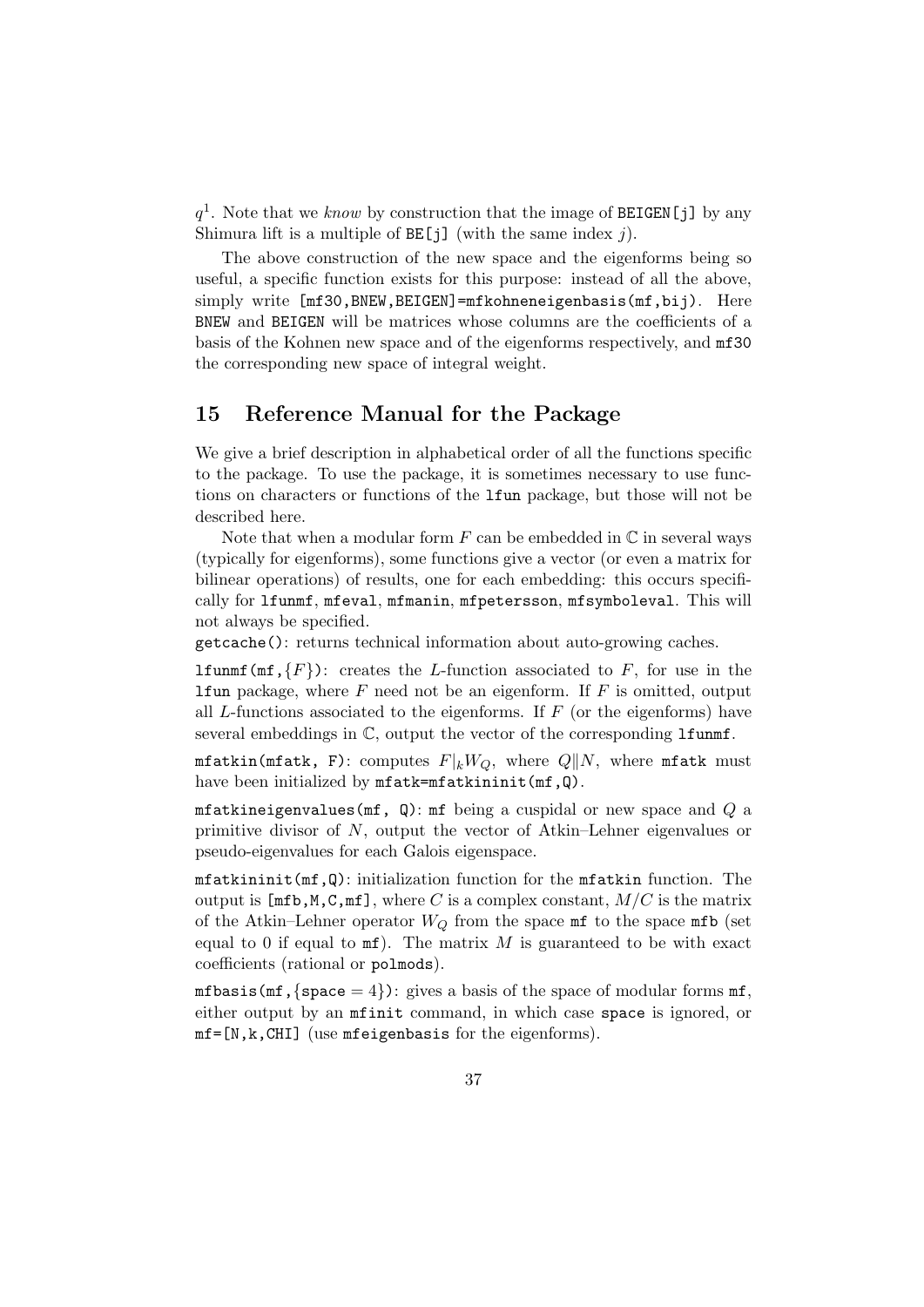$mfbd(F,d)$ : gives  $B(d)(F)$ ,  $B(d)$  expanding operator.

mfbracket(F,G, ${m = 0}$ ): mth Rankin–Cohen bracket of F and G.

 $m$ fcoef(F,n): *nth* Fourier coefficient  $a(n)$  of F.

mfcoefs(F,n): vector  $[a(0), a(1), ..., a(n)]$  of the Fourier coefficients of F up to n. If  $F$  is a modular form *space*, give the matrix whose columns are the vectors of the Fourier coefficients of the basis.

mfconductor(mf,F): smallest M such that F belongs to  $M_k(\Gamma_0(M), \chi)$ .

mfcosets(N): list of right cosets of Γ modulo  $\Gamma_0(N)$ . In the present implementation, the trivial coset is the last and represented by the matrix  $[1, 0; N, 1]$ . N can also be an mf.

mfcuspisregular(NK, cusp): NK being  $[N, k, \chi]$  or an mf, determine if the cusp is regular or not.

mfcusps(N): list of cusps of  $\Gamma_0(N)$ . N can also be an mf.

 $mfcuspval(mf,F,cusp):$  valuation of modular form  $F$  at cusp, which can be a rational number or oo.

mfcuspwidth(N,cusp): width of cusp in  $\Gamma_0(N)$ . N can also be an mf.

mfDelta(): Ramanujan's Delta function of weight 12.

mfderiv(F,  $\{m = 1\}$ ): mth derivative q.d/dq of F, where m can be negative, corresponding to integration (the constant term is then set to 0 by convention). The result is only quasi-modular.

mfderivE2(F,  $\{m=1\}$ ): mth Serre derivative  $q.d/dqF - kE_2F/12$ .

 $m$ fdescribe(F, $\{ \& G \}$ ): F being a modular form or a modular form space, gives a human-readable description of  $F$ . If the address of  $G$  is given, put in it the vector of parameters of the outmost operator defining  $F$  (empty vector if  $F$  is a leaf or a modular form space).

 $mfdim(mf, \{space = 4\})$ : dimension of the space  $mf$ , where  $mf$  can also be of the form  $[N, k, \chi]$  in which case space is taken into account. mf can also be of the form  $[N, k, 0]$ , where 0 is a wildcard, in which case it gives detailed information for each character  $\chi$  for which the corresponding space of level  $N$ , weight  $k$  and given character is nonzero: each result is of the form [order,Conrey,dim,dimdih], where Conrey is the Conrey label for the character, order is its order, dim is the dimension of the corresponding space, and dimdih, which is computed only in weight 1, is the dimension of the subspace of dihedral forms.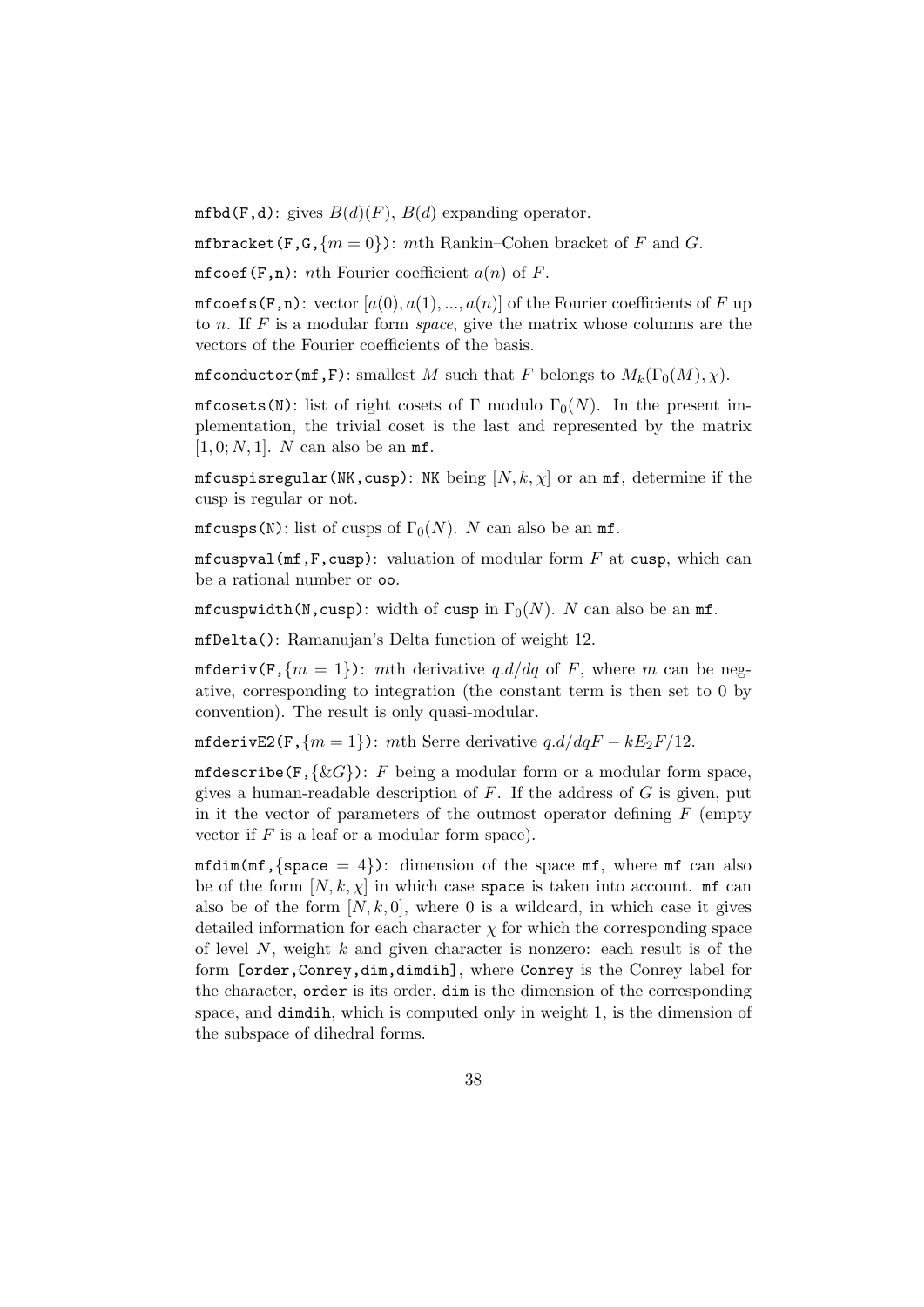$mfdiv(F,G)$ : division of F by G.

 $mE(H(k))$ : k being half-integral, gives the Cohen–Eisenstein series of weight k on  $\Gamma_0(4)$ .

mfeigenbasis(mf): mf containing the new space, gives (in some order) the basis of normalized eigenforms.

mfeigensearch(NK,AP): search for normalized eigenforms with integer coefficients in spaces specified by NK, satisfying conditions satisfied by AP. NK is a pair  $[N, k]$ , the search being in level N and weight k with trivial or quadratic character; the parameter N may be replaced by a vector of allowed levels. AP is a list of pairs  $[[p_1, a(p_1)], ..., [p_n, a(p_n)]]$ , where  $a(p)$  is either an integer or an intmod (match modulo  $a(p)$ .mod).

mfeisenstein(k,  $\{\chi_1\}$ ,  $\{\chi_2\}$ ): Eisenstein series  $E_k(\chi_1)$  or  $E_k(\chi_1,\chi_2)$ , normalized so that  $a(1) = 1$  (so mfeisenstein(k) without any character argument is equal to  $mfEx(k)$  multiplied by  $-B_k/(2k)$ .

 $mfEk(k)$ : Eisenstein series  $E_k$  for the full modular group normalized so that  $a(0) = 1$ , including for  $k = 2$ .

 $m$ feval( $m$ f,F,vtau): evaluation of F at the point vtau (or a vector of points) in the completed upper half-plane. If  $F$  is an eigenform with several embeddings in C, evaluate at each embedding.

mffields(mf): mf containing the new space, gives the list of relative polynomials defining the number field extensions for all the Galois orbits of the eigenforms. mf can also be a modular form, in which case the result is the number field extension of  $\mathbb{Q}(\chi)$  in which the Fourier coefficients of mf lie.

 $m$ ffromell(e): e being an elliptic curve defined over  $\mathbb Q$  in ellinit format, gives  $[\text{mf},F,\text{coel},\text{where }F]$  is the eigenform corresponding to e by modularity, mf the corresponding new space, and coe the coefficients of F on the basis of mf.

mffrometaquo(eta,  ${flag = 0}$ ): eta being a matrix representing an eta quotient, gives the corresponding modular form or function. If the result is not a modular form or function, return an error if flag=0, or 0 otherwise. If the result has negative valuation, normalize to valuation 0.

 $m$ ffromlfun(L): L being the L-function of a self-dual modular form with rational coefficients, for instance a rational eigenform, retun  $[NK, space, v]$ , where  $m f = m f \text{init}(NK, space)$  is a modular form space containing the form and  $m$ ftobasis(mf,v) yields the coefficients of F on the basis of  $m$ f.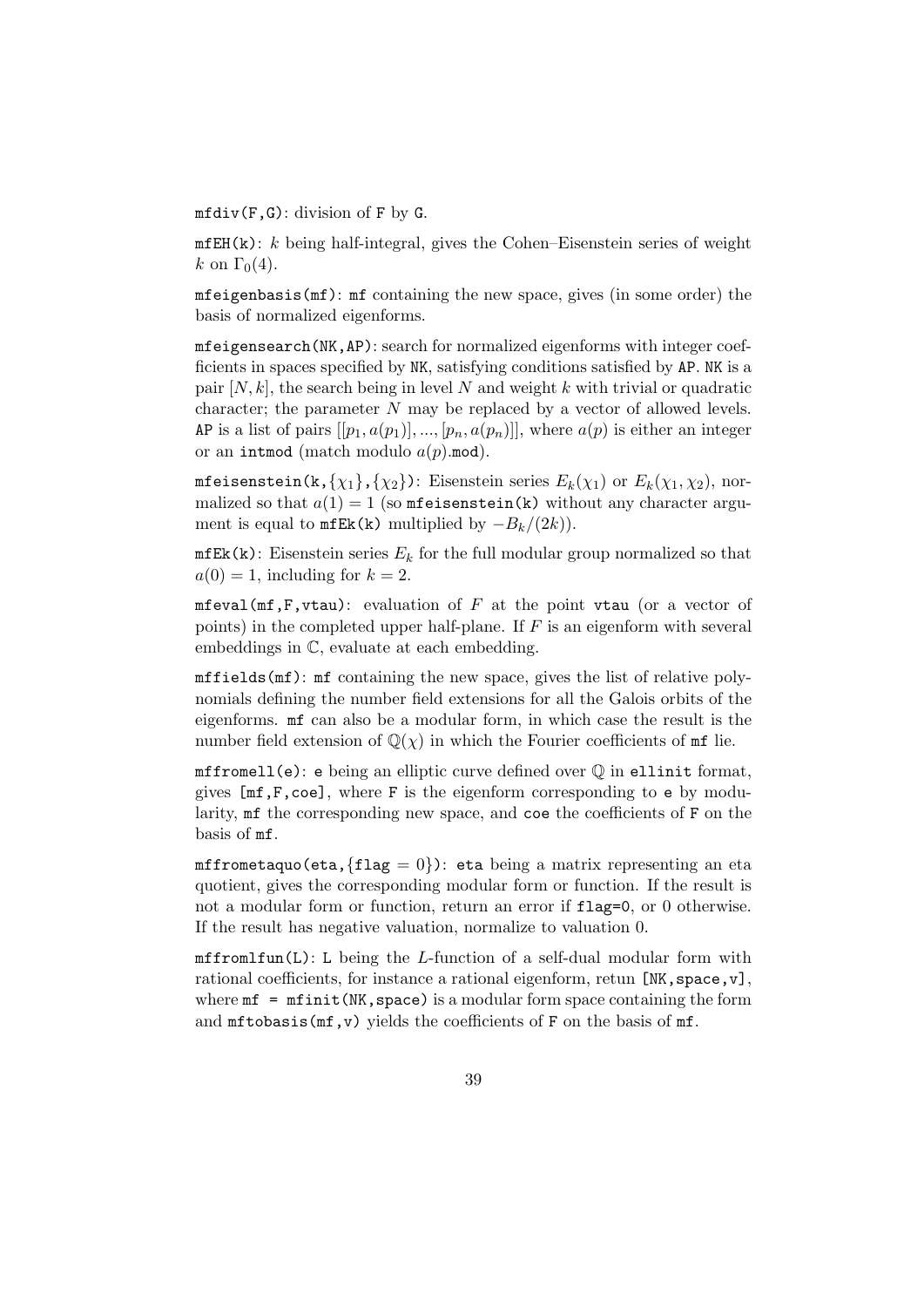**mffromqf(Q,{P}):** Q being an even integral quadratic form of even dimension and P an optional homogeneous spherical polynomial with respect to Q, gives  $[\text{mf},\text{F},\text{coe}]$ , where F is the theta function associated to Q and P,  $\text{mf}$ the corresponding space, and coe the coefficients of F on the basis of mf.

mfgaloistype(mf,  $\{F\}$ ): mf being either  $[N, 1, \chi]$  or a new or cuspidal space of weight 1 forms, outputs the type of the projective representations attached to all the eigenforms in  $m f$ , or only that of F if it is given. The output is  $2n$ for  $D_n$ , or  $-12$ ,  $-24$ ,  $-60$  for  $A_4$ ,  $S_4$ ,  $A_5$ .

mfhecke(mf,F,n): Computes  $T(n)(f)$ , where  $T(n)$  is the *n*th Hecke operator. Note that the level which is used is that of the modular form space mf, not that of  $F$  if it is different.

mfheckemat(mf,n): matrix of  $T(n)$  on the space mf.

 $mfinite(MK, \{space=4\})$ : create the space of modular forms associated to  $NK = [N, k, \chi]$  or  $NK = [N, k]$ . Codes for space is 0, new space, 1 cuspidal space, 2 old space, 3 space of Eisenstein series, 4 full space  $M_k$  (default). NK can also be of the form  $NK = [N, k, 0]$ , where 0 is a wildcard, in which case it gives the vector of all nonzero **mfinit** for each Galois orbit of characters  $\chi$ .

 $m$ fisCM(F): returns 0 if F does not have complex multiplication, and the CM discriminant(s) if it does. Note that in weight  $1 \, F$  may have two CM discriminants, which occurs iff its galoistype is  $D_2$ .

mfisequal(F,G, $\{lim = 0\}$ ): Are F and G equal, or at least are their first lim+1 Fourier coefficients equal ?

 $m$ fkohnenbasis $(mf)$ :  $m$ f being a cuspidal space of half-integral weight and level  $4N$  with N squarefree, computes a basis B of the Kohnen  $+$ -space as a matrix whose columns are the coefficients of B on the basis of mf.

 $m$ fkohnenbijection $(mf)$ :  $m$ f being a cuspidal space of half-integral weight, computes [mf2,M,K,shi], where M is a matrix giving a Hecke-module isomorphism from the cuspidal space mf2 of weight  $2k - 1$  and level N to the Kohnen  $+$ -space of weight k and level 4N, the columns of the matrix K are the coefficients of the Kohnen +-space on the basis of mf, and shi gives technical information about which linear combination of Shimura lifts has been chosen.

mfkohneneigenbasis(mf,bij): mf being a cuspidal space of half-integral weight and bij the output of mfkohnenbijection(mf), computes a triple [mf0,Bnew,Beigen], where Bnew and Beigen are matrices whose columns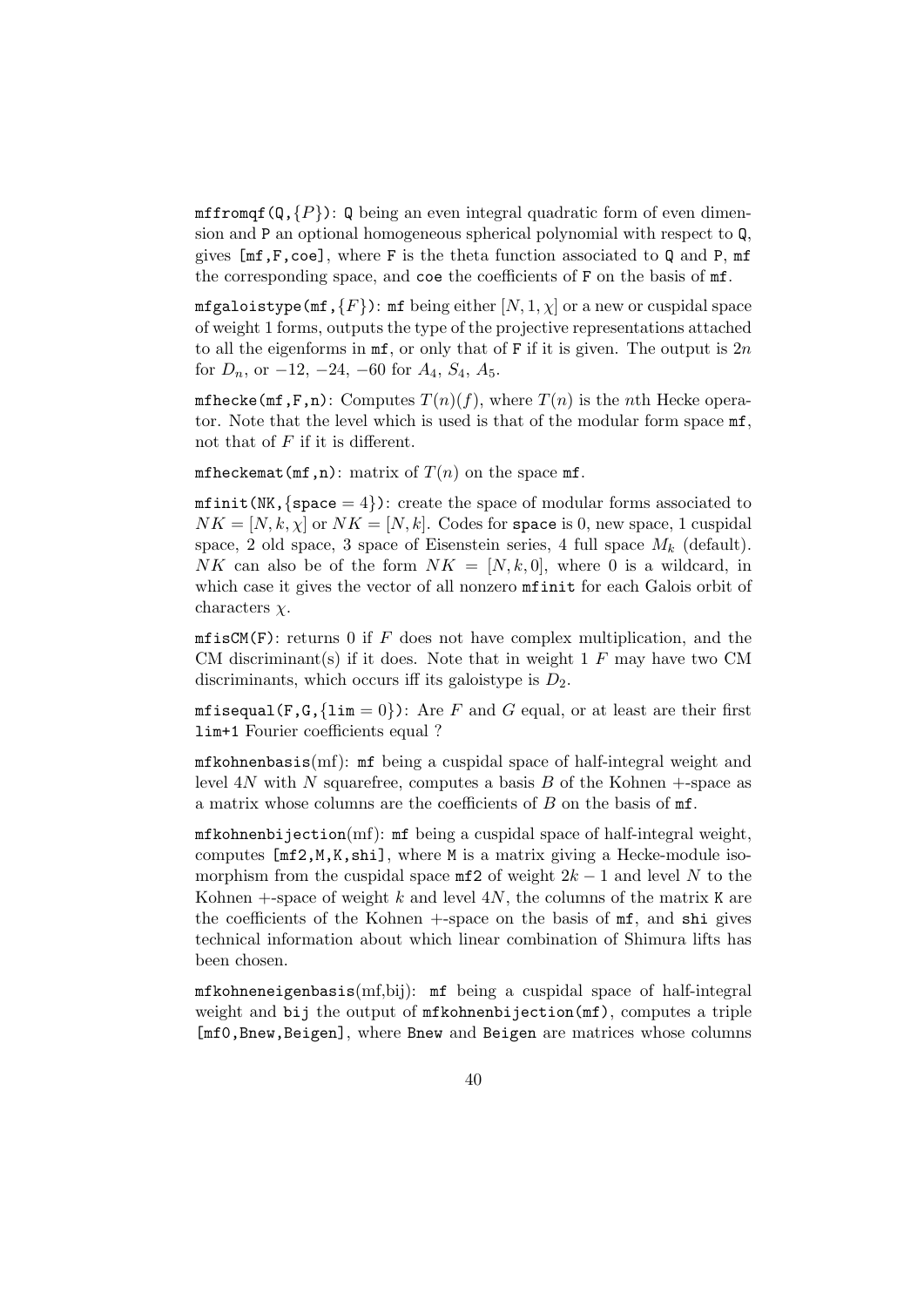are the coefficients of a basis of the Kohnen new space and of the eigenforms on the basis of mf respectively, and mf0 is the corresponding new space of integral weight  $2k - 1$ .

mflinear(vecF,vecL): linear combination of the forms in vecF with coefficients in vecL. Forms must have the same weight and character, but not necessarily the same level. This function is used for simpler operations such as

```
mflinear([F], [s]) \\ scalar multiplication
mflinear(F,G],[1,1]) \qquad \setminus \text{addition}mflinear([F,G],[1,-1]) \quad \backslash \ subtraction
```
If vecF=mfbasis(mf), it is better to write mflinear(mf,vecL) instead, since coefficient computations will be faster.

 $mfrann(FS)$ :  $FS$  being a modular symbol associated to an eigenform, returns  $[[P^+, P^-], [\omega^+, \omega^-, r]]$  where the  $P^{\pm}$  are the even/odd polynomials of special values, the  $\omega^{\pm}$  the corresponding periods, and  $r = \Im(\omega^+\overline{\omega^-})/$  $F, F >.$ 

 $m$ fmul(F,G): product of the modular forms F and G.

mfnumcusps(N): number of cusps of  $\Gamma_0(N)$ .

mf params (F): returns parameters  $[N, k, \chi, P]$  of the modular form F, where  $K$  is the polynomial defining the number field containing the coefficients of F (e.g., y if F is rational), or  $[-1, -1, -1, 0]$  if it is not defined. If F is a modular form space, returns  $[N, k, \chi, space]$ .

mfperiodpol(mf,F,{parity = 0}): period polynomial of the form  $F$ ; if the parity argument is 1 or  $-1$ , return the even/odd period polynomial.

mfperiodpolbasis(k,  $\{parity = 0\}$ ): basis of period polynomials of weight k for the full modular group, even/odd ones if parity is 1 or  $-1$ .

mfpetersson(FS,  $\{GS = FS\}$ ): FS and GS being the modular symbols associated to  $F$  and  $G$  with mfsymbol, computes the Petersson product of  $F$ and G with the usual normalization  $1/[\Gamma : \Gamma_0(N)]$ . (Petersson square if GS is omitted.)

 $m$ fpow(F, n): Modular form F to the power n.

mfsearch( $[N,k]$ , V, {space = 4}): search for *rational* modular forms of weight  $k$  and level  $N$  in the specified modular form spaces whose Fourier expansion up to the length of  $V$  exactly matches  $V$ . The output is a list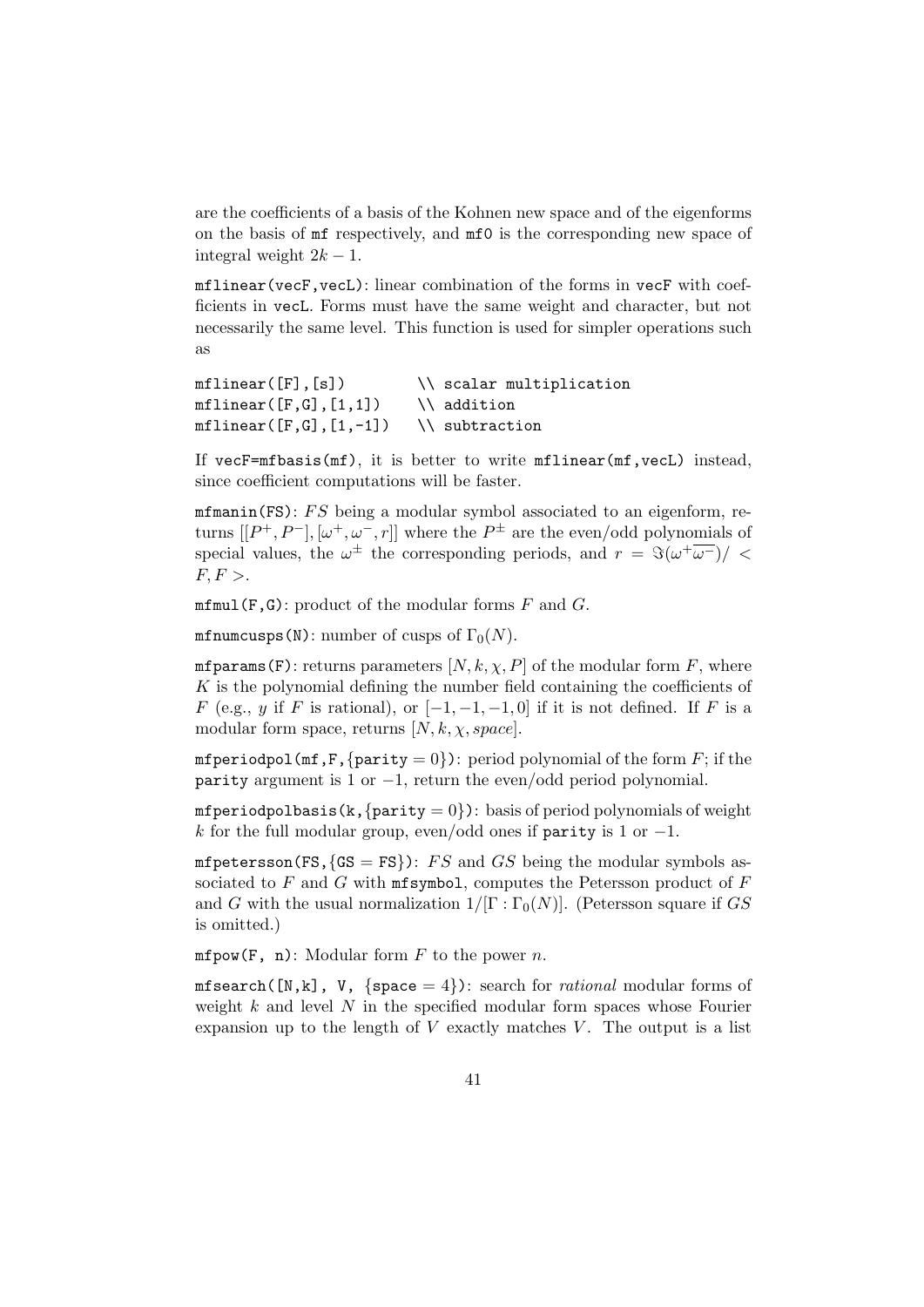of forms. The parameter  $N$  may be replaced by a list of allowed levels, e.g.  $[N_1 \t N_2]$  for all levels between  $N_1$  and  $N_2$ .

 $mfshift(F,m): F divided by q<sup>m</sup>, omitting the remainder if there is one,$ where  $m$  can be positive or negative. The result is usually not a modular form.

mfshimura(mf,F, $\{D=1\}$ ): F being a modular form of half-integral weight  $k \geq 3/2$  and D a discriminant, return [mf2, FS, v], where FS is the corresponding Shimura lift of integral weight  $2k - 1$ , mf2 the corresponding modular form space and v the coefficients of FS on the basis of  $mf2$ . By extension, D can also be a positive squarefree integer.

mfslashexpansion(mf,f,g,n,flrat, $\{ \& P \}$ ): compute the Fourier expansion of  $f|_k g$  to order n, where f is a form in mf and  $g \in M_2^+(\mathbb{Q})$ . If flrat is set, try to "rationalize" (error if unsuccessful). If the output is  $[a(0),...,a(n)]$ and the optional P contains parameters  $[\alpha, w, A]$ , then  $f|_k g = F|_k A$  where  $F(\tau) = q^{\alpha} \sum_{0 \leq j \leq n} a(j) q^{j/w}$ , with  $q = \exp(2\pi i \tau)$ . A is always upper triangular and usually the identity, so that  $F|_kA$  is immediate to compute.

mf space (mf,  $\{F\}$ ): type of modular space mf if F is omitted, or of a modular form  $F$  in  $m\text{f}$ : result is 0 for new, 1 for cuspidal, 2 for old, 3 for full, 4 for Eisenstein, and −1 if form is not in the space.

 $mfsplit(mf, \{dimlim = 0\}, \{flag = 0\})$ : compute the eigenforms in mf, and limit the dimension of each Galois orbit to dimlim if set. flag is used to avoid some long computations (see doc). The space mf must contain the new space. Note that the result is only a two-component vector  $vF$ , vK, where  $\nu$ F is a vector of eigenforms and  $\nu$ K the corresponding number fields, but is not similar to the output of an mfinit command.

mfsturm(mf): If mf is a space, true Sturm bound of mf, i.e., largest valuation at infinity of a nonzero form. If  $\pi f$  is  $[N, k, \chi]$ , only an upper bound.

 $mfsymbol(mf,F)$ : initialize data for working with integrals related to  $F$  such as mfsymboleval, mfpetersson, and mfmanin.

mfsymboleval(FS, path,  $\{\gamma\}$ ): FS being the modular symbol assocated to some form  $F$  and path being  $[s_1, s_2]$  where  $s_1$  and  $s_2$  are cusps or points in the upper half-plane, evaluate the symbol on the path, i.e., compute the polynomial  $\int_{s_1}^{s_2} (X - \tau)^{k-2} F(\tau) d\tau$ . If  $\gamma \in GL_2^+(\mathbb{Q})$  is given, replace F by  $F|_k\gamma$ . If the integral diverges, the result will be either a rational function or a polynomial of degree  $d > k - 2$ .